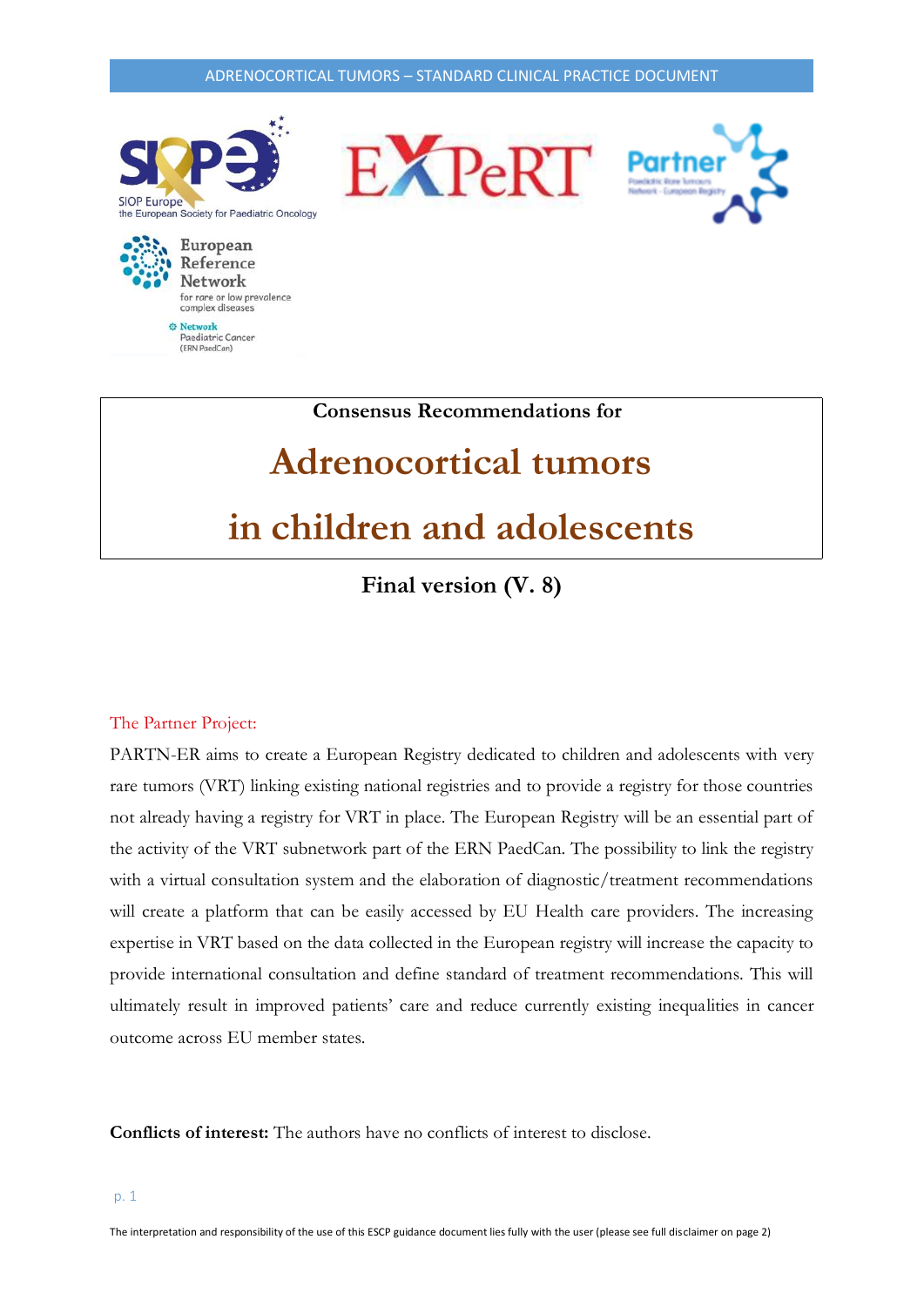#### **DISCLAIMER:**

These ESCP guidance documents were produced by the relevant tumour group or specialist committee as recommendations on current best practice. The ESCP guidance documents are not clinical trial protocols.

The interpretation and responsibility of the use of ESCP guidance documents lies fully with the user who retains full responsibility for the use of these guidance documents and his actions and (treatment) decisions based thereon, such as, but without limitation thereto: checking and prescribing certain doses, checking prescriptions, etc. A user should never base its decision solely on the content of these guidance documents and should always check any other relevant medical information that is available and make appropriate use of all relevant medical information.

These guidance documents have been made publicly available by SIOP Europe – the European Society of Paediatric Oncology and the European Reference Network for Paediatric Oncology (ERN PaedCan). It is the responsibility of the user who downloads these documents to make sure that:

- their use within the Paediatric Clinical Unit / Hospital is approved according to the local clinical governance procedures.
- appropriate document control measures are in place to ensure that the most up to date locally approved versions are considered.
- any anomalies or discrepancies within the documents are immediately brought to the attention of the relevant special interest group chair and the European Clinical Study Group who has developed the ESCP guidance document.

Every care has been taken whilst preparing these documents to ensure that they are free of errors. Nonetheless, SIOP Europe and ERN PaedCan cannot be held liable for possible errors or mistakes in these guidance documents, nor can SIOP Europe and ERN PaedCan be held liable for any kind of damage resulting out of the use of these guidance documents.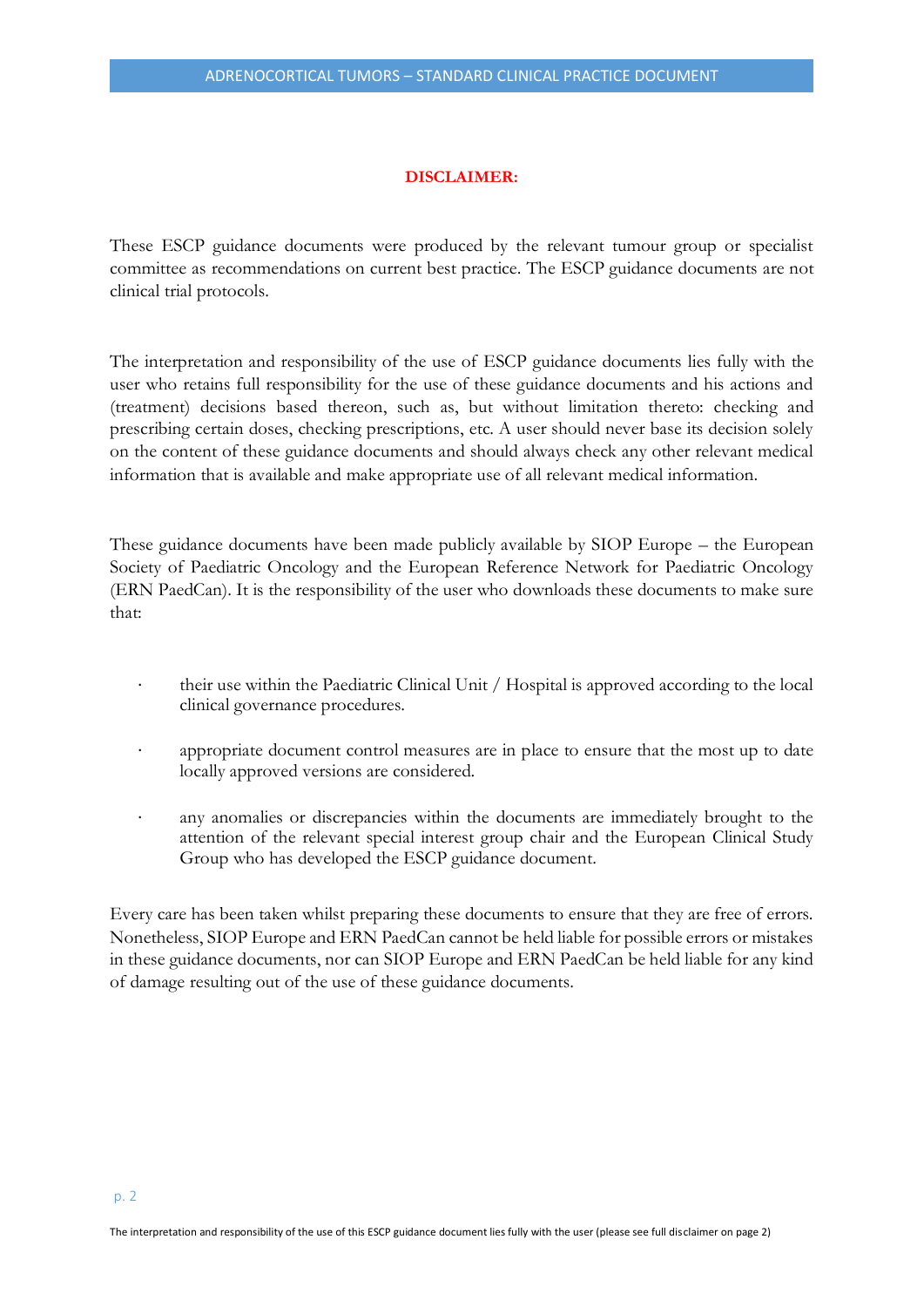Funding source: This publication is part of the project PARTNER (ERN-PAEDCAN Partner Paediatric Rare Tumours Network – European Registry) which has received funding from the European Union's Health Programme (2014-2020) (3rd Health Programme Call: HP-PJ-06-2016: Rare diseases - support for New Registries. CHAFEA Grant Nr: 777336)

**EU Disclaimer:** The content of this publication represents the views of the author only and is his/her sole responsibility; it cannot be considered to reflect the views of the European Commission and/or the Consumers, Health, Agriculture and Food Executive Agency or any other body of the European Union. The European Commission and the Agency do not accept any responsibility for use that may be made of the information it contains.



Co-funded by the Health Programme of the European Union

#### **Summary:**

Pediatric very rare tumors (VRT) constitute an extremely heterogeneous group of neoplasms. Some of them are typical of pediatric age, while other more commonly arise during adulthood and only rarely develop in children. Using the definition *any solid malignancy or borderline tumor characterised by an annual incidence < 2/million children <18 years old and/or not already considered in other clinical trials* the European Cooperative Study group for Pediatric Rare Tumors (*EXPeRT*) has initially identified a number of pediatric VRT<sup>1</sup>. Due to the low number of patients, it is very difficult  $-$  or even impossible - to conduct clinical trials on them, and this makes it hard to arrive to evidence-based treatment guidelines. As a consequence, the treatment of patient with VRT is often individualized.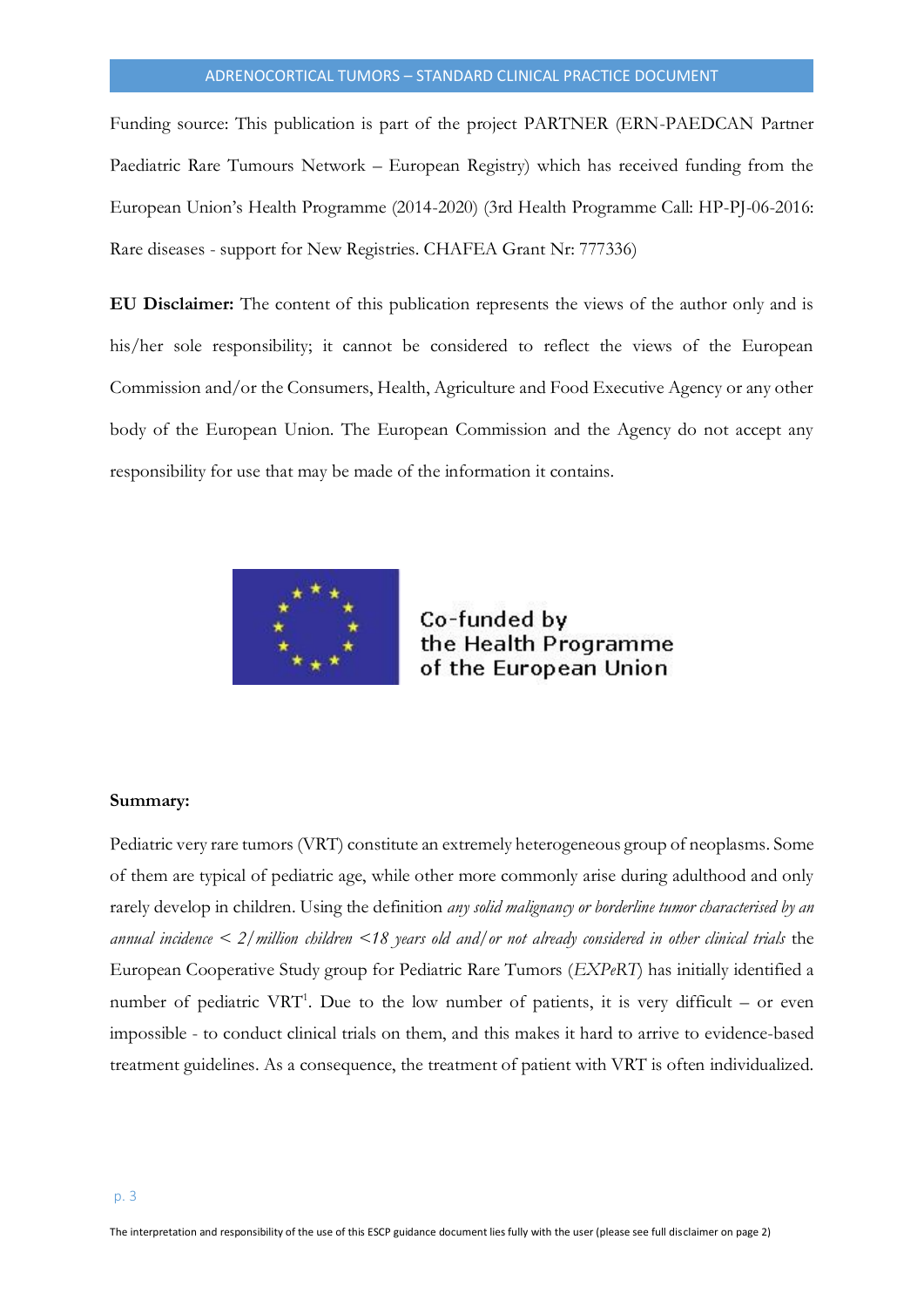#### **Background:**

Adrenocortical tumors (ACTs) are rare in childhood, representing 0.2% of all pediatric tumors with an incidence of 0.2 new cases per 1 million children per year. The distinction between large benign adenoma (ACA) and adrenocortical carcinoma (ACC) may be difficult, and the optimal treatment tricky. A complete surgical resection provides the best chance of cure, and in case of ACC is a prerequisite of cure. However, it is not always possible. The role and the efficacy of the adjuvant medical therapy are still controversial. The various staging systems for ACTs adopted in the pediatric population do not facilitate comparative studies, and the prognostic factors adopted for adults often lack sensitivity and specificity. Even histologic criteria of malignancy are not completely shared by pathologists, inter-individual concordance is limited, and therefore, a sharp demarcation between benign and malignant lesions, even after surgery, has not yet been identified, making it difficult to better delineate patients who potentially need perioperative therapy.

**Objective:** To establish internationally recognized recommendations for the diagnosis and treatment of children and adolescents with ACT (WP6 – "Standard of care recommendations for children with VRT"). This constitutes one of the deliverables of PARTN-ER project (ERN-PAEDCAN Partner Paediatric Rare Tumours Network – European Registry), Co-funded by the Health Programme of the EU.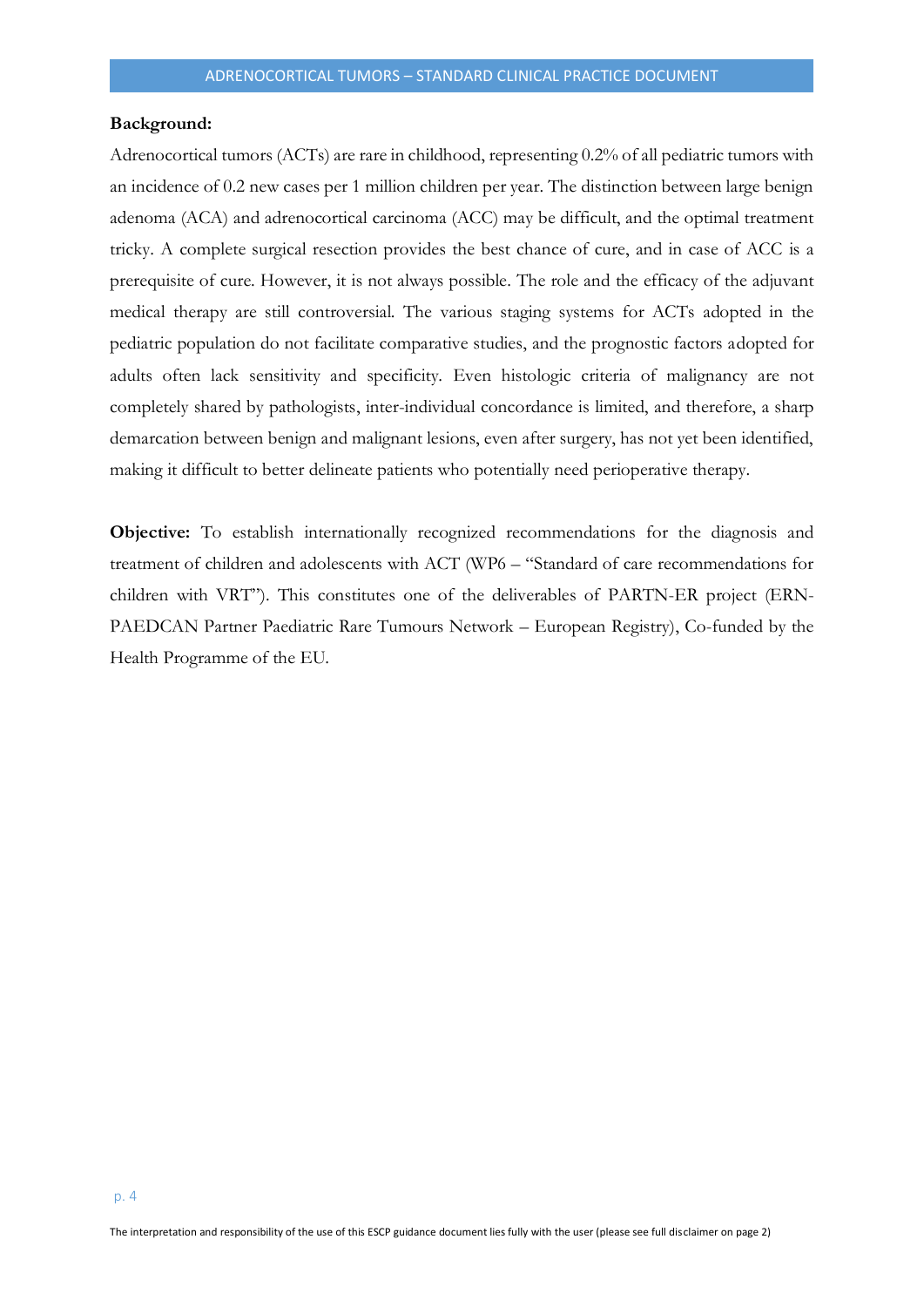#### TABLE OF CONTENT

| 1.  |     |  |  |
|-----|-----|--|--|
| 2.  |     |  |  |
| 3.  |     |  |  |
|     | 3.1 |  |  |
|     | a.  |  |  |
|     | b.  |  |  |
|     | c.  |  |  |
|     | 3.2 |  |  |
|     | 3.3 |  |  |
|     | 3.4 |  |  |
|     | a.  |  |  |
|     |     |  |  |
|     |     |  |  |
|     |     |  |  |
|     | b.  |  |  |
|     |     |  |  |
|     |     |  |  |
|     |     |  |  |
|     | c.  |  |  |
|     | d.  |  |  |
|     | e.  |  |  |
| 4.  |     |  |  |
| 5.  |     |  |  |
| 6.  |     |  |  |
| 7.  |     |  |  |
| 8.  |     |  |  |
| 9.  |     |  |  |
| 10. |     |  |  |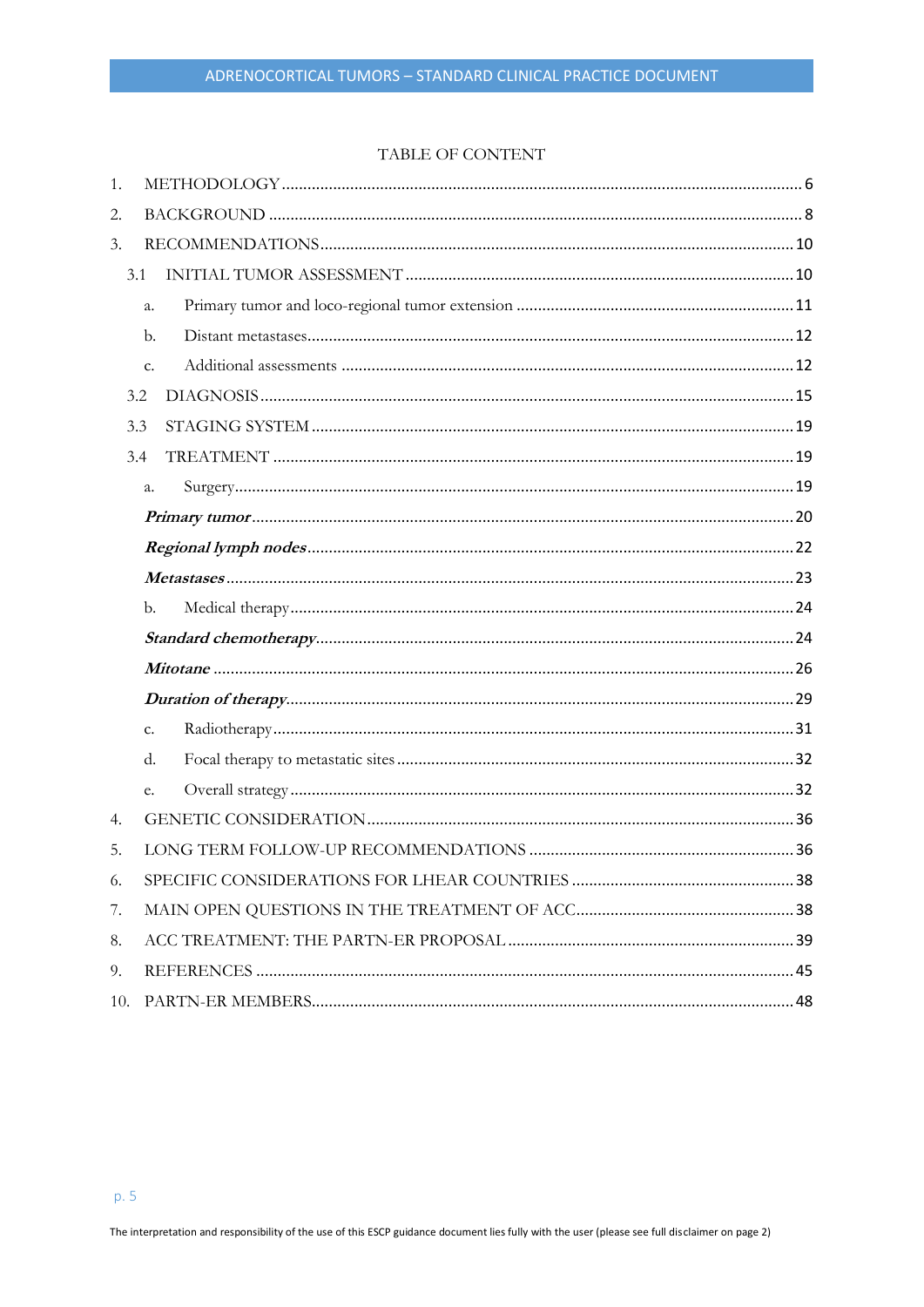## <span id="page-5-0"></span>**1. METHODOLOGY**

According to Consensus conference Standard Operating Procedure methodology the grade of evidence can be classified from Grade I to  $V^2$ .

| Table 1. Levels of evidence and grades of recommendation (adapted from the Infectious Diseases Society of America-United States Public Health Service<br><b>Grading System [1])</b> |                                                                                                                                                                                                     |  |
|-------------------------------------------------------------------------------------------------------------------------------------------------------------------------------------|-----------------------------------------------------------------------------------------------------------------------------------------------------------------------------------------------------|--|
|                                                                                                                                                                                     | <b>Levels of evidence</b>                                                                                                                                                                           |  |
|                                                                                                                                                                                     | Evidence from at least one large randomised, controlled trial of good methodological quality (low potential for bias)<br>or meta-analyses of well-conducted randomised trials without heterogeneity |  |
|                                                                                                                                                                                     | Small randomised trials or large randomised trials with a suspicion of bias (lower methodological quality) or meta-analyses of such trials or<br>of trials with demonstrated heterogeneity          |  |
| Ш                                                                                                                                                                                   | Prospective cohort studies                                                                                                                                                                          |  |
| IV                                                                                                                                                                                  | Retrospective cohort studies or case-control studies                                                                                                                                                |  |
| v                                                                                                                                                                                   | Studies without control group, case reports, experts' opinions                                                                                                                                      |  |
|                                                                                                                                                                                     | <b>Grades of recommendation</b>                                                                                                                                                                     |  |
| A                                                                                                                                                                                   | Strong evidence for efficacy with a substantial clinical benefit, strongly recommended                                                                                                              |  |
| B                                                                                                                                                                                   | Strong or moderate evidence for efficacy but with a limited clinical benefit, generally recommended                                                                                                 |  |
|                                                                                                                                                                                     | Insufficient evidence for efficacy or benefit does not outweigh the risk or the disadvantages (adverse events, costs, ), optional                                                                   |  |
|                                                                                                                                                                                     | Moderate evidence against efficacy or for adverse outcome, generally not recommended                                                                                                                |  |
|                                                                                                                                                                                     | Strong evidence against efficacy or for adverse outcome, never recommended                                                                                                                          |  |

#### **Table I.** Grading scale.

Using the definition of any solid malignancy or borderline tumor characterized by an annual incidence < 2/million children <18 years old, the European Cooperative Study group for Pediatric Rare Tumors (*EXPeRT*) has identified several pediatric very rare tumors (VRT) and rare sarcomas. The ExPO-r-Net was a 3-year project that endeavoured to build a European Reference Network (ERN) for Paediatric Oncology and reduce the current inequalities in childhood cancer survival and healthcare capabilities in different EU Member States by launching guidelines for VRT graded according to the ESMO scale, based on the evidence collected from published series, case reports (grade III) and personal expertise. To develop consensual recommendations, *EXPeRT* members designed the following procedure: - First, identified the tumor of interest on the basis of its relevance, then designated two coordinators for each VRT on the basis of their expertise (data analysis, publications, and personal experience). Coordinators have to search through the medical literature and select all relevant papers, propose a series of recommendations in the form of a first draft, identify the main diagnostic and therapeutic problems for the designated VRT. The first draft circulate along with the relevant publications to all member of *EXPeRT*, and the subsequent edited drafts are validated with external experts identified by the coordinators on the basis of their recognized experience. *EXPeRT* members recognized that due to the rarity of this tumor, no evidence of grade I or II levels of evidence exists in ACTs (i.e. results from at least one randomized controlled trial). Only few prospective or comparative cohort studies have been published on ACTs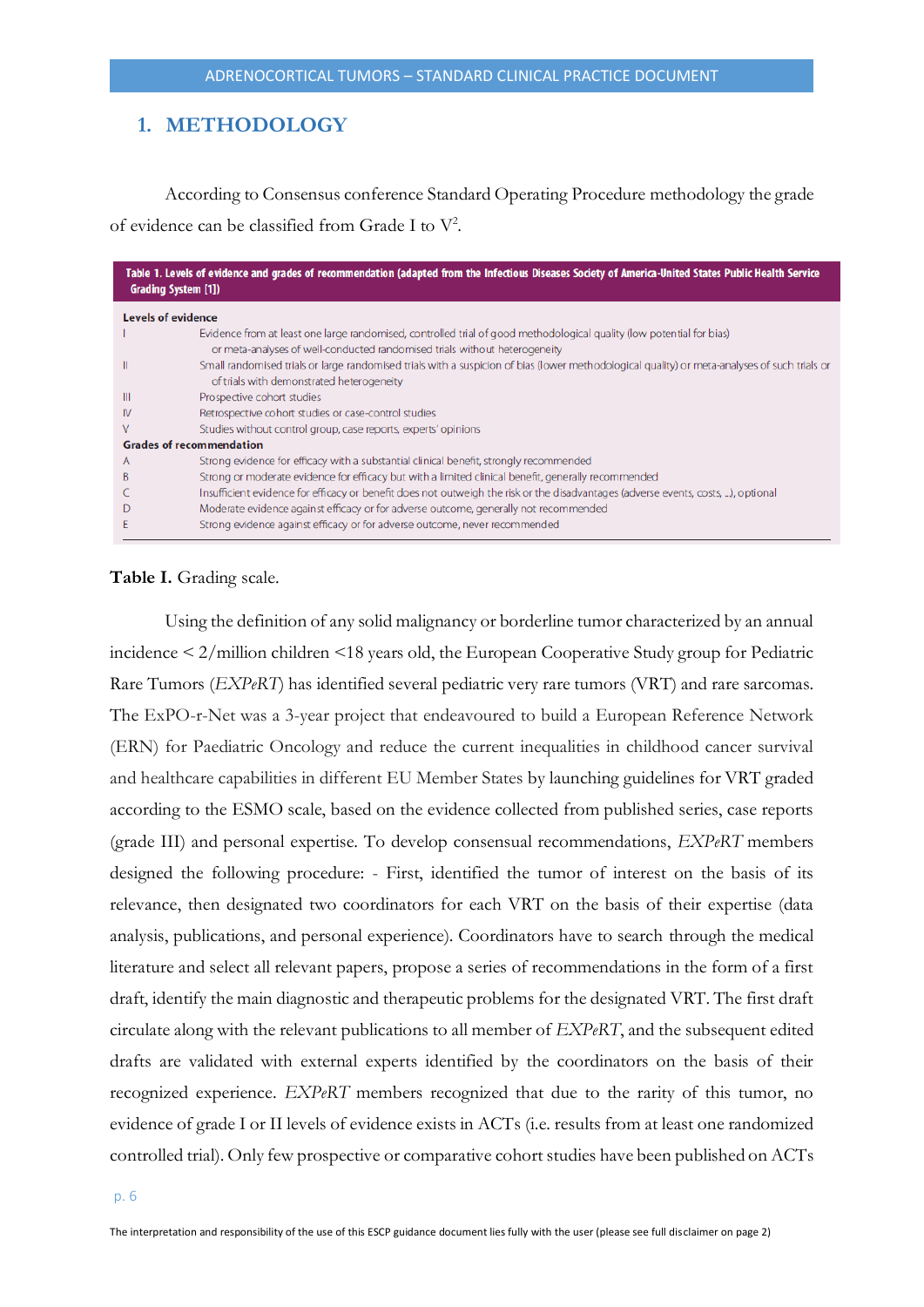(level III of evidence, Table I). Therefore, recommendations for this VRT must mainly be developed based on evidence collected from published retrospective series (level IV), case reports (level V) and personal expertise (level V)<sup>3</sup>. The "strength" of recommendations will be categorized by additional grading (Grade A to E).

**NB**: These recommendations may change over time according to new data available. Local clinicians remain responsible for the care of the patient. The *EXPeRT*/PARTN-ER members are not responsible for results or complications related to their use. If necessary, medical discussions are possible with *EXPeRT* members of these groups via the expert website: **[https://vrt.cineca.it.](https://vrt.cineca.it/)**  The final document including recommendations will be available on PARTN-ER website.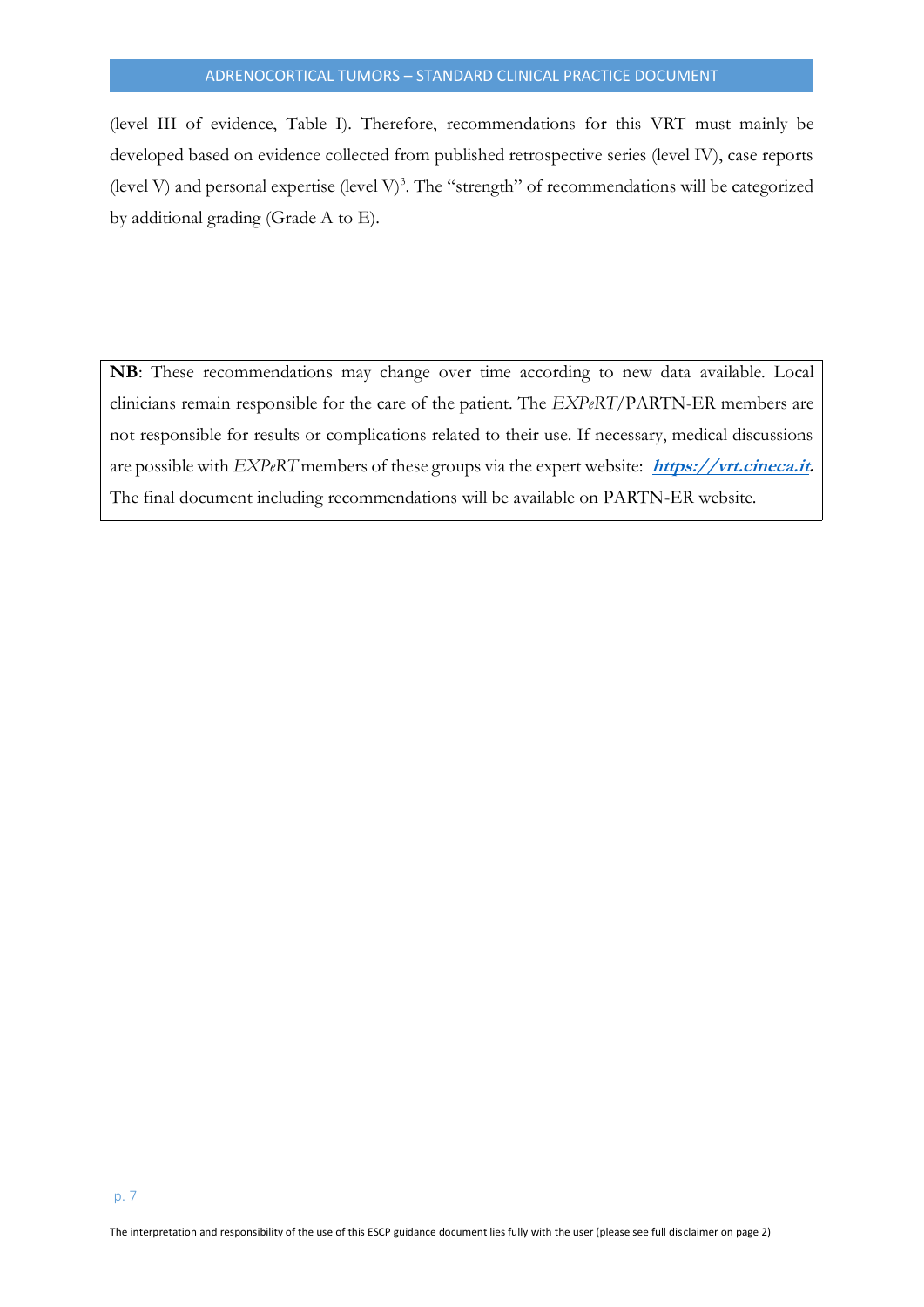#### <span id="page-7-0"></span>**2. BACKGROUND**

Pediatric ACTs are rare but potentially aggressive endocrine malignancies. They are frequently associated with Li-Fraumeni syndrome, a familial cancer predisposition disorder caused by germline pathogenic variant in the tumor suppressor gene *TP53*. ACTs account for approximately 0.2% of all childhood cancer cases, with the incidence approximately 0.2 new cases per 1 million children per year<sup>4</sup>. The incidence may vary remarkably worldwide and is particularly high in southern Brazil<sup>5,6</sup>. The male/female ratio is  $1/2$  and the age incidence curve during childhood is characterized by two peaks, the first under 3 years and the second during adolescence<sup> $+$ </sup> <sup>6</sup>. The higher incidence observed in the Brazilian population has been linked to a specific pathogenic variant of *TP53* gene (unique founder *TP53* pathogenic variant Arg337His) which leads to the onset of ACC limited to the pediatric age<sup>5,7,8</sup>. The frequency of this pathogenic variant is about 0.3% in the general population of Paraná<sup>5</sup>. Also, onsets of choroid plexus carcinoma, osteosarcoma, breast cancer, and stomach cancer have been reported in Arg337His carriers<sup>9</sup>. In about 40% of these families, Li–Fraumeni-like phenotype has been observed (breast and brain tumors being the most frequent cancers).

ACTs comprise benign adenoma (ACA) and highly malignant adrenocortical carcinoma (ACC), of which the pathogenesis is not completely understood. Only about 20% of pediatric ACTs are classified as ACA and are associated with excellent prognosis. However, the distinction between adenoma and carcinoma is difficult both at the clinical and histopathologic level. The histologic Wienecke index has been reported to show a stronger prognostic predictive value compared to other histologic prognostic scores used in adults<sup>4,5,9,10</sup>. Nevertheless, the prognostic stratification of pediatric ACTs is still challenging due to their rarity, variable presentation, and difficulty in histologic definition. Overall, the 5-year survival for children with ACTs depends on the stage and histology. It may vary from more than 80% for patients with small localized resected ACT to less than 20% for patients with metastatic ACC (10-33% of all cases)<sup>4,11,12</sup>.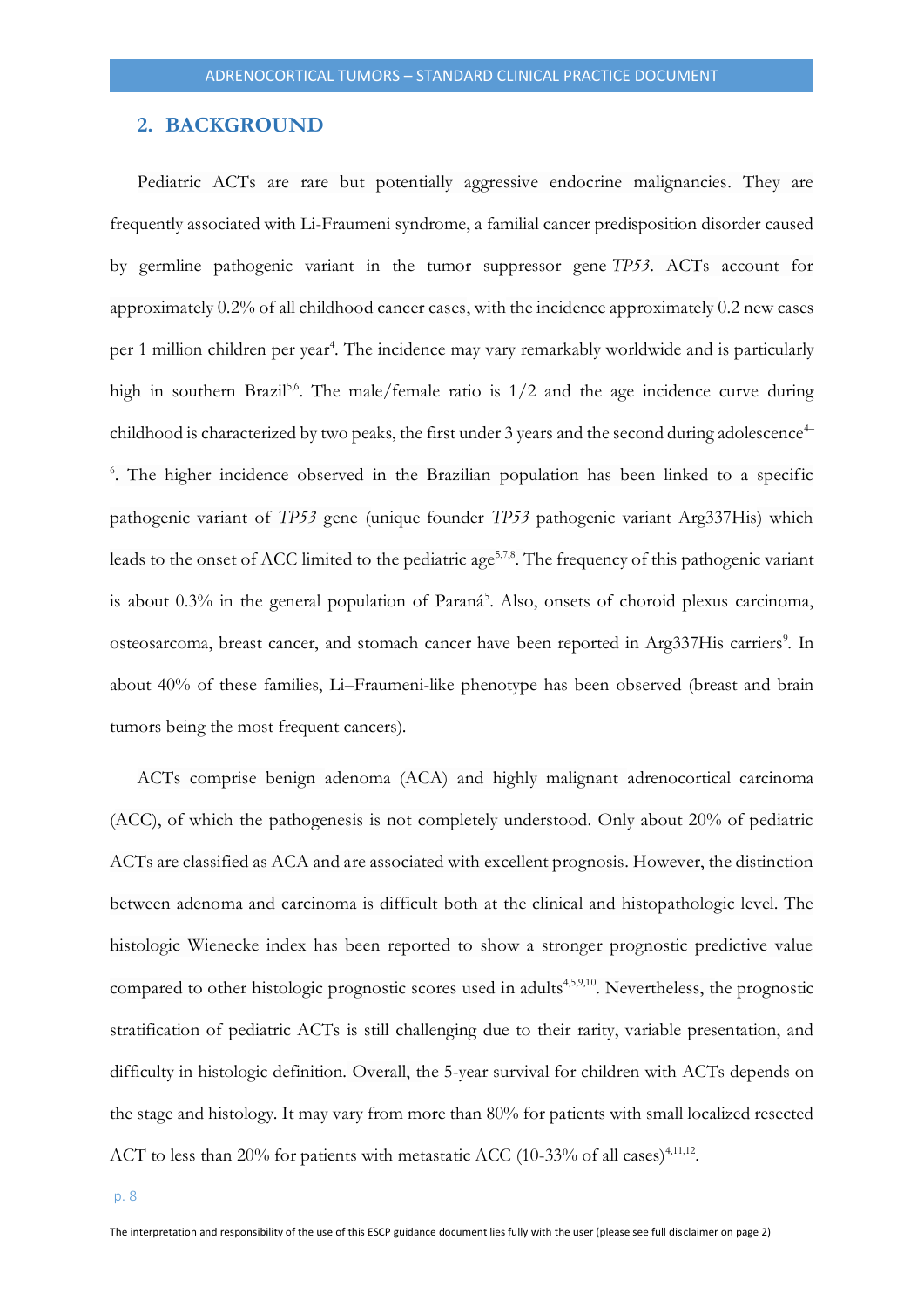At diagnosis, all ACAsand most ACCs occurring in children are localized and can be completely resected; therefore, a microscopically complete resection is considered to be a major predictor for good prognosis and should always be the ultimate therapeutic goal. Of note, tumor spillage should be avoided wherever possible, even if only at the microscopic level e.g. caused by fine needle biopsy. Various clinical features have been reported to be associated with poor outcome; however, they may vary between studies. Age  $> 4$  years, tumor size, presence of Cushing syndrome at diagnosis, incomplete resection and higher stage have more commonly been reported as adverse prognostic factors. In addition, it has been almost universally observed that children aged less than 4 years have a better outcome than adolescents. This may be explained in the light of the observation that distant metastases and non-secreting tumors have been observed more frequently in adolescents than in children<sup>10</sup>. Although tumor size is assessed with different units of measurements by different authors (diameter, volume, or weight), most authors consider large tumor size as an adverse prognostic factor. Moreover, metastatic spread is universally considered as a highly unfavourable prognostic factor, due to the fact that ACC is scarcely responsive to chemotherapy and/or radiotherapy. A recent work published by the European group (*EXPeRT*) tried to define "high risk" tumors based on the presence of one of the following features: age at diagnosis, volume more than 200 cm<sup>3</sup>, Cushing syndrome, initial biopsy (open or tru-cut), surgical excision with microscopic residuals or spillage (R1) or macroscopic residuals (R2), regional lymph node involvement, histologic vascular invasion, and distant metastases at diagnosis<sup>13,14</sup>. Difficulties in stratifying patients prevent the identification of patients who may benefit from a systemic treatment after resection. This may be particularly frustrating in patients classified as stage II or III after surgery, in which a benign or malignant course is almost unpredictable.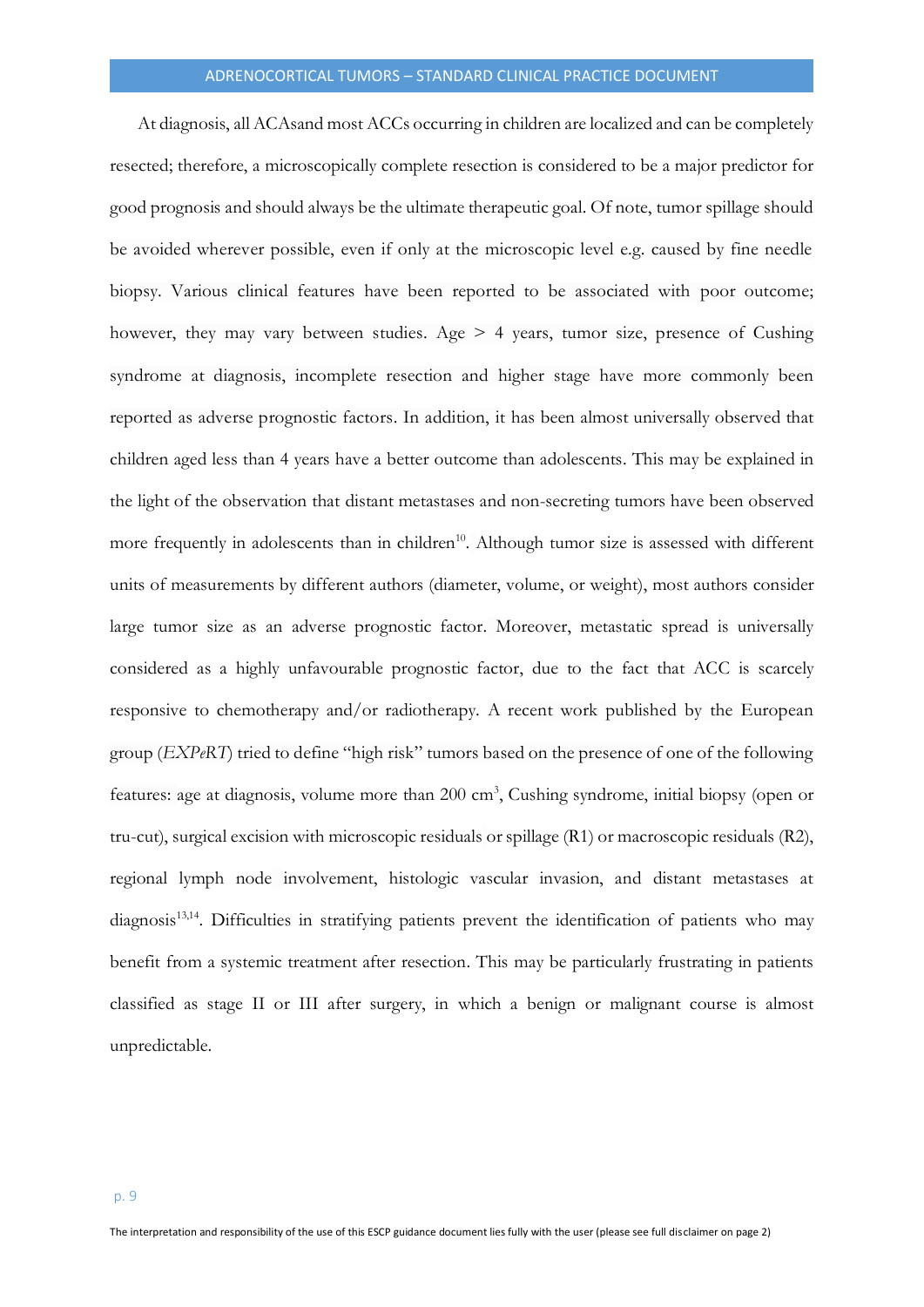#### <span id="page-9-0"></span>**3. RECOMMENDATIONS**

#### <span id="page-9-1"></span>3.1 INITIAL TUMOR ASSESSMENT

The clinical features of ACTs can vary widely from abdominal pain and fatigue to hormonal symptoms. Most ACTs are functional and secrete excessive androgens/oestrogens and/or glucocorticoids that lead to clinical symptoms such as virilization/feminization or Cushing syndrome. Therefore, ACTs should be suspected when there is a radiological evidence of an adrenal mass associated to signs of virilization/feminization and/or cushingoid features and/or hypertension. Symptoms are easier to notice if the tumor is secreting the hormone usually found in the opposite sex. Therefore, the analysis of the steroid hormones in the urine and plasma allows for valid clinical diagnosis in most cases. The most frequent diagnostic problem relates to the circumstance that ACTs have not been considered preoperatively. In rare cases, diagnosis could be challenging in the absence of hormonal secretion: non-functional tumors  $(510\%)$  tend to occur in older children and adolescents. However, the possibility of a neuroblastoma, particularly in young children, and of a pheochromocytoma should be investigated and excluded by analysis of urine and plasma catecholamines and their metabolites. The negativity of the MIBG scan is another argument to evoke this diagnosis. Some patients are asymptomatic, and ACT is diagnosed within the group of incidentally discovered adrenal masses (incidentalomas).

The group recommends avoiding any open or fine needle biopsy for histological confirmation of an ACT, which is suspected based on clinical, radiographic and laboratory investigations. This recommendation is based on evidence that initial biopsy may be a predictor of survival, associated with a poorer outcome, as shown by the German prospective series<sup>15</sup>. Accordingly, in the series presented by Picard et *al* <sup>13</sup>, among three stage III patients in which percutaneous biopsy was the sole cause of tumor rupture, only one patient was disease-free after a follow-up of 25 months, although still on mitotane therapy, while other two patients died of disease. Moreover, it is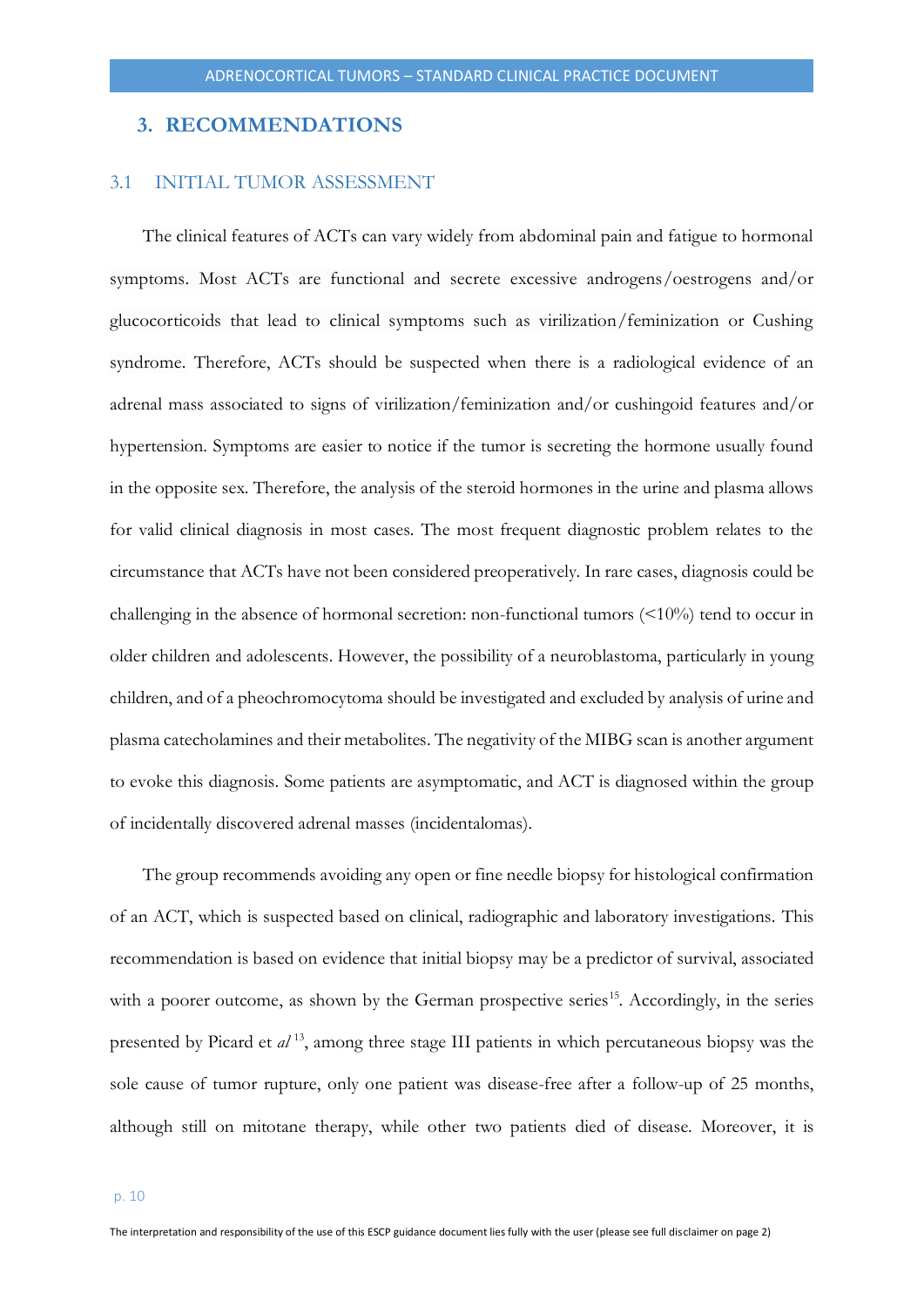recognized that preoperative and postoperative spillage may worsen the prognosis<sup>16,17</sup>, although in adults initial biopsy does not affect survival.

Despite the low number of patients concerned, these findings demonstrate that an initial tumor biopsy should be avoided whenever possible out of caution (both percutaneous and, by extension, open tru-cut biopsies) in pediatric ACTs, especially when the tumor is associated with hormonal secretion [Level IV; Grade B]. Therefore, diagnosis should be evoked on clinical symptoms, radiographic assessment and laboratory investigations (analysis of steroid hormones) and confirmed histologically after the upfront tumor resection.

## <span id="page-10-0"></span>**Staging investigations include:**

#### **a. Primary tumor and loco-regional tumor extension**

All ACTs must be evaluated by a **pelvic and abdominal ultrasound (US) with doppler**, preferably pelvic/abdominal magnetic resonance imaging (**MRI**) or if not possible computed tomography (**CT**) scan [Level IV; Grade B]. It is recommended to exclusively use MRI in those cases with a family history characterized by early onset of tumors (breast cancer, soft tissue sarcoma, ACT), which may lead to an immediate suspicion of a cancer predisposing syndrome (e.g., Li-Fraumeni syndrome), in order to limit/avoid irradiation in these patients [Level IV; Grade B]. The imaging finding should be discussed in a multidisciplinary team (MDT) meeting (including at least the following disciplines: pediatric oncology, endocrinology, pathology, radiology, surgery,  $+/-$  adult oncology if needed) in order to evaluate the possible local invasion and the regional nodes involvement. This is of primary importance for planning the surgical excision of the primary tumor or the choice of preoperative chemotherapy followed by delayed resection [Level IV; Grade A].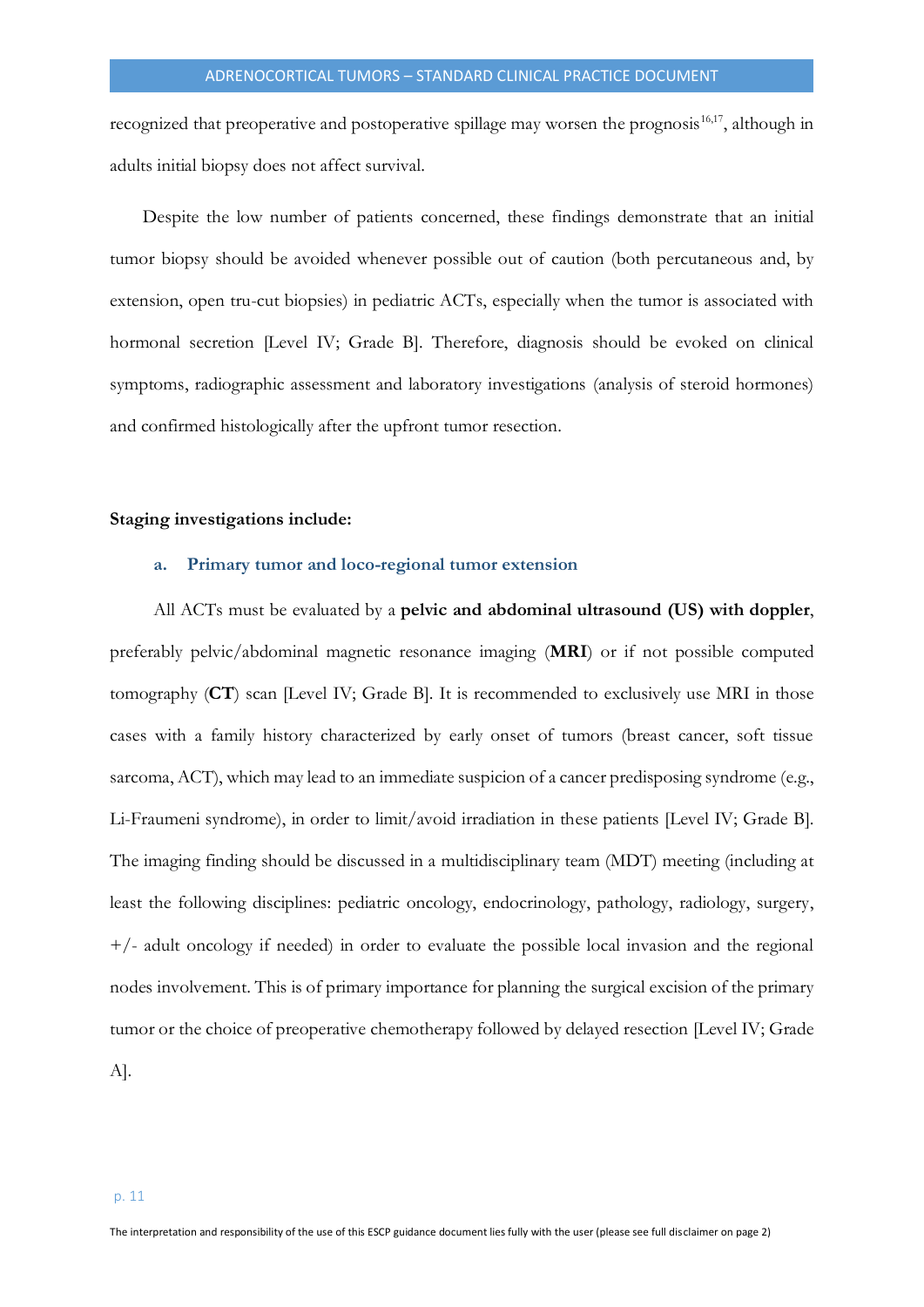#### **b. Distant metastases**

<span id="page-11-0"></span>Considering that the most common sites of metastatic disease in pediatric ACC are liver and lungs, staging investigations should be primarily focused on these sites to confirm or exclude the presence of the metastatic disease:

- **Chest CT scan** is necessary to identify or exclude possible lung metastases when the clinical and/or radiological suspicion of a malignant ACC is high [Level IV; Grade A];
- Positron emission tomography (PET) scan or PET-MRI to identify unusual sites of metastatic disease should be considered individually according to present symptoms and signs; caution should be made for patients with Li-Fraumeni syndrome or suspicion for whom radiation exposure should be limited (in these patients a whole body-MRI can be considered) [Level IV; Grade B];
- **Bone CT scan** (in the absence of PET scan) should be limited to cases where the clinical suspicion of bone metastasis is present [Level IV; Grade B]; ]; or whole body MRI [Level V; Grade C]
- **Brain MRI** should be performed when cerebral metastases are clinically suspected [Level IV; Grade B] or in cases with suspicious/proven Li-Fraumeni syndrome.

#### <span id="page-11-1"></span>**c. Additional assessments**

- It is reasonable to propose a genetic counselling preoperatively, but it could be delayed after surgical treatment if there is no high clinical suspicion of cancer predisposition disorder [Level IV; Grade A].
- Cardiac ultrasound in case of vascular and diaphragmatic involvement seems useful [Level IV; Grade B].
- Hormonal assessment:

All children with suspected ACT should be initially evaluated by a pediatric endocrinologist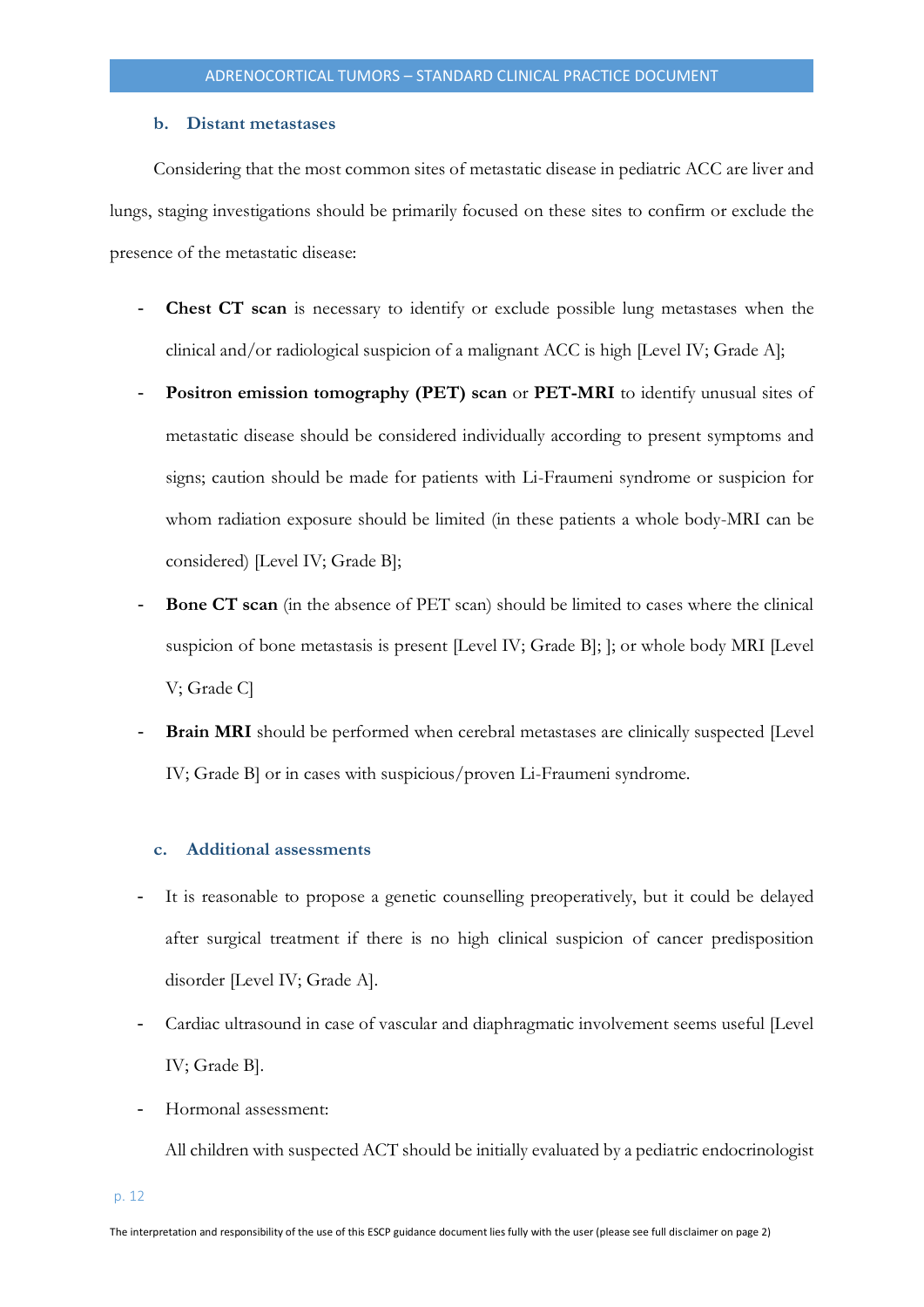in order to plan an extended preoperative hormonal assessment, and to identify potential autonomous excess of sex hormones, glucocorticoids, mineralocorticoids and adrenocortical steroid hormone precursors. In addition, in all patients with high levels of adrenal hormones at diagnosis, a regular monitoring of hormonal levels is recommended during the follow-up [Level IV; Grade A].

It is recommended to start a hormonal replacement therapy postoperatively in all patients with hypercortisolism: hydrocortisone 50-100 mg/m<sup>2</sup>/d intravenously for the first days (following the international recommendations in case of major surgical stress for patients with adrenal insufficiency), to be de-escalated orally, relating to the grade of suppression of the contralateral adrenal gland<sup>3,18</sup>.

Hormonal assessment should include<sup>3</sup> [Level IV; Grade B]:

- Glucocorticoid excess:
	- <sup>o</sup> Dexamethasone suppression test
	- Free 24-hours cortisoluria (with creatininuria)
	- Basal Adrenocorticotropin hormone (ACTH) (plasma)
- Sex steroids and steroid precursors excess:
	- Dehydroepiandrosterone sulfate (DHEA-S) (serum)
	- <sup>o</sup> 17-OH-Progesterone (serum)
	- <sup>o</sup> (Delta-4-) Androstenedione (serum)
	- Testosterone (in both sex) (serum)
	- 17-beta-Estradiol (in both sex) (serum)
	- 11-Deoxycortisol
	- $\epsilon$  Estrone (E1) and Estradiol (E2)
- Mineralocorticoid excess:
	- Aldosterone
	- <sup>o</sup> Natremia, Kalemia (plasma), Natriuresis
- Aldosterone/renin ratio (in patients with hypertension and/or hypokalemia
- Urinary metanephrines and catecholamines
	- $\circ$  )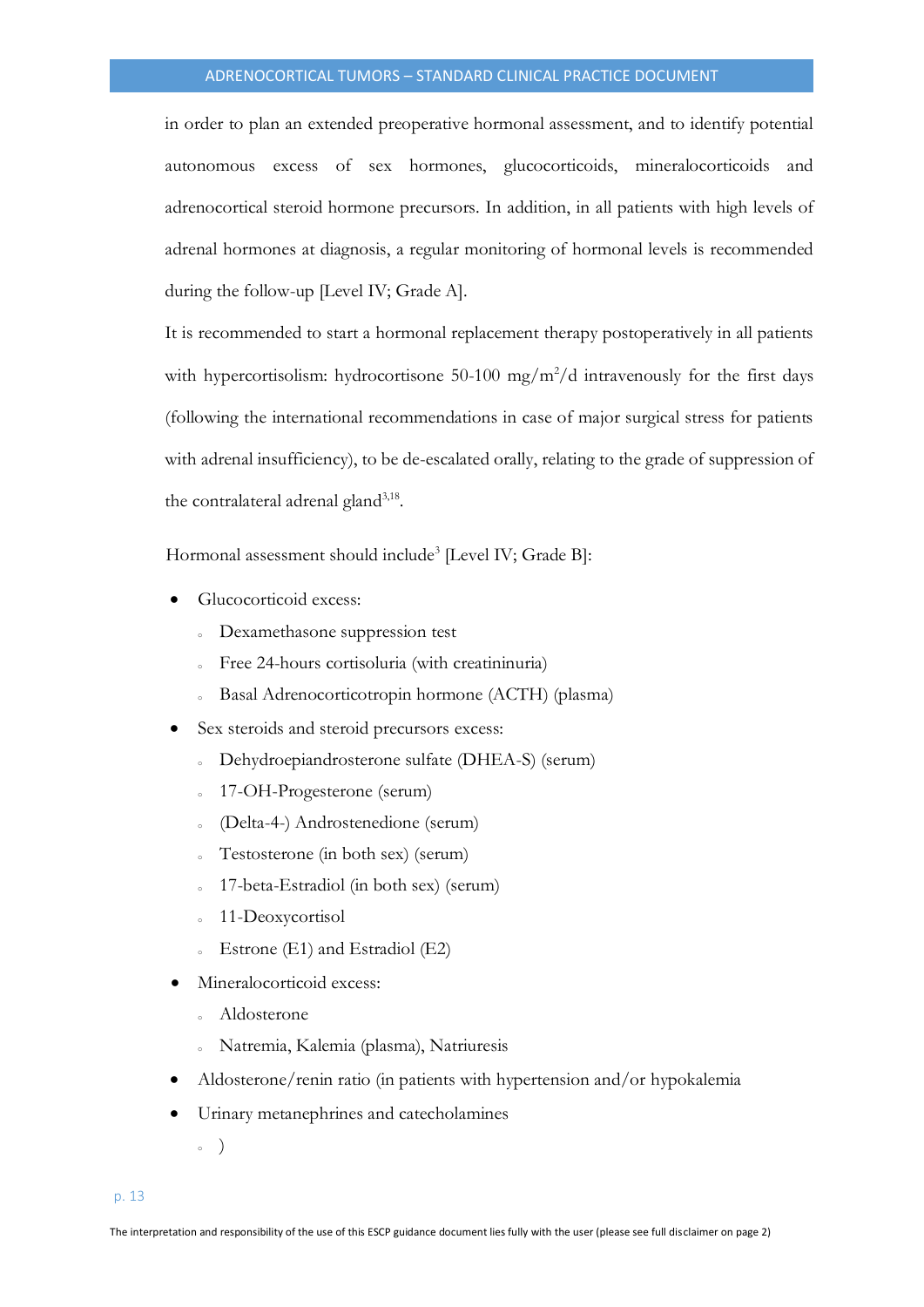If case of chemotherapy, classic biologic screening (i.e., hematological, hepatic and renal function) and specific pre-treatment evaluation depending on chemotherapeutic agents are required (audiometry, cardiac) [Level V; Grade A].

**Diagnosis** of ACT is frequently associated with Li-Fraumeni syndrome.

Most ACTs are functional and secrete excessive androgens/oestrogens and/or glucocorticoids. Therefore, main symptoms are an **adrenal mass associated to endocrine signs** (virilization/feminization and/or cushingoid features and/or hypertension). Rarely, abdominal pain and fatigue may be the only symptoms.

**Initial tumor and regional node assessment** should include:

- **Complete clinical examination** including systematic evaluation by pediatric endocrinologist [Level IV; Grade A];

- **Pelvic and abdominal ultrasound with doppler** [Level IV; Grade B];

- **Pelvic and abdominal MRI** (or **CT scan** if MRI is not available); MRI should be preferred in case of suspicion of a cancer predisposing syndrome [Level IV; Grade B];

- **Chest CT scan** in case of suspicion of malignancy [Level IV; Grade A];

- **PET-scan or PET-MRI** depending on present symptoms [Level IV; Grade B];

- **Bone CT scan** (if no PET) only if clinical suspicion of bone metastasis [Level IV; Grade B]; or whole body MRI [Level V; Grade C]

- **Brain MRI** in cases if clinical suspicion of cerebral metastasis [Level IV; Grade B] or when suspicious/proven Li-Fraumeni syndrome.

**Additional investigations** should include:

- **Hormonal assessment** as described above [Level IV; Grade B];

- **Cardiac ultrasound** in case of vascular and diaphragmatic involvement [Level IV; Grade B];

- **Genetic counselling** preoperatively (or postoperatively if no high clinical suspicion of cancer predisposition disorder) [Level IV; Grade A].

- In case of chemotherapy: classic biologic screening (i.e., hematological, hepatic and renal function) and specific pre-treatment evaluation depending on chemotherapeutic agents [Level V; Grade A].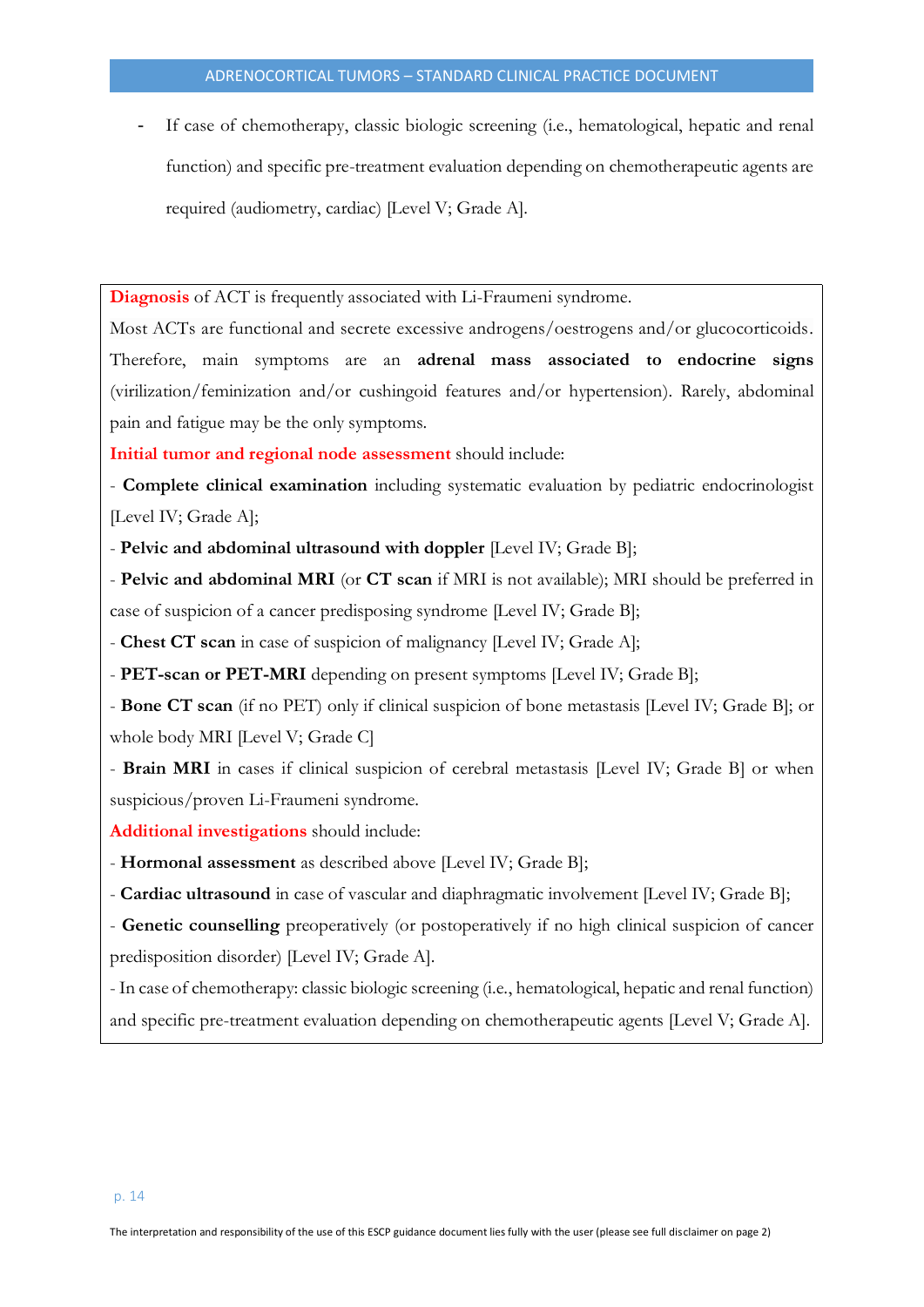#### <span id="page-14-0"></span>3.2 DIAGNOSIS

In most cases, clinical diagnosis can be established based on typical tumor site, hormone profile and exclusion of other tumors in differential diagnosis (especially neuroblastoma in young children). However, final histopathological evaluation is mandatory after tumor resection to allow for confirmation of diagnosis and histological stratification of ACT. Histology should especially distinguish ACT from other adrenal neoplasm [Level IV; Grade A].

Nevertheless, the decision on immediate surgical resection should be re-evaluated in large tumors with a high risk of intraoperative rupture. In these, a preoperative chemotherapy (including mitotane) based on clinical diagnosis followed by delayed resection should be the preferred strategy. The most important risk factor standing above all is completeness of resection and avoidance of spillage at diagnosis. In very large tumors and those with locoregional metastases, spillage also has to be avoided, which plead for preoperative chemotherapy in typical clinical and biological presentation, without any biopsy.

A revision of the histological slides from a pathologist with proven experience in pediatric tumors and especially in ACTs is highly recommended [Level IV; Grade B]. It is strongly recommended to store a frozen tumor sample and a blood sample on EDTA in a tumor bank for possible subsequent biological studies, including genetics [Level III; grade A].

Differentiating benign from malignant ACT is often difficult, and adult scores (Weiss, Hough, Van Slooten, etc...) have been demonstrated to be poorly predictive especially in younger children. Dehner and Hill<sup>5,9,19,20</sup> hypothesized that pediatric ACTs may arise from a cell resembling a phenotype of the foetal rather than the adult cortex. This may explain the mostly benign course of these neoplasms, despite the presence of impressively atypical microscopic features interpreted as a manifestation of biological regression rather than progression to a malignancy. Weiss scoring system seems poorly reliable for pediatric ACTs. Later, **Wieneke index** (first described in 2003)<sup>5,9</sup> has been reported to have a prognostic value that is more reliable compared to other histologic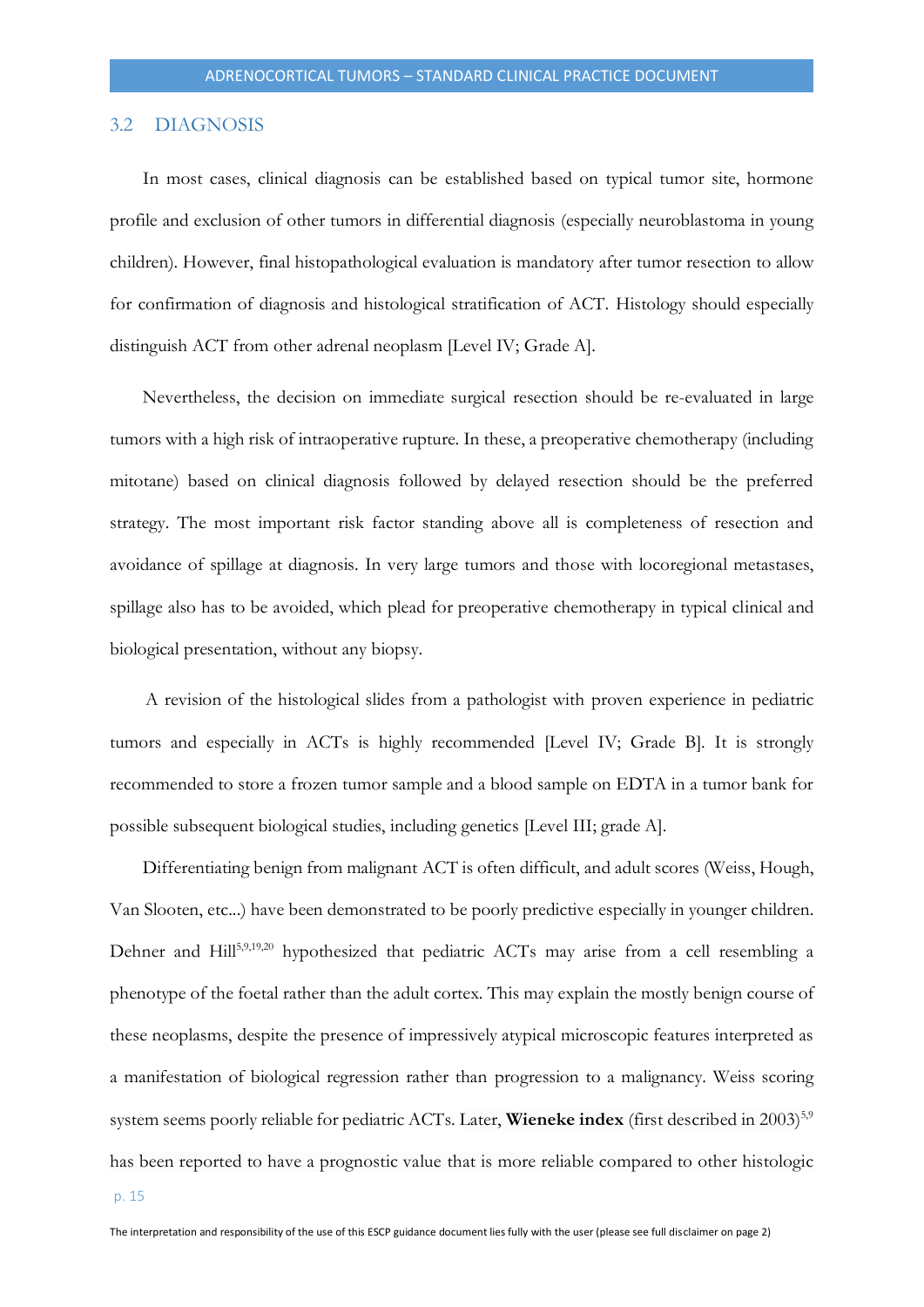prognostic scores used in adults<sup>4,9,10</sup>. This index classifies ACTs in 3 prognostic groups (benign, malignant, and of undetermined malignant potential) on the basis of the number of present pathologic criteria (tumor size, tumor weight, extension into periadrenal soft tissues and/or adjacent organs, vena cava invasion, capsular invasion, necrosis, mitotic rate/atypical mitoses, vascular invasion) (≤2, benign; 3, undetermined malignant potential; ≥4, malignant). Although it is widely recognized, the paucity of cases a pediatric pathologist may encounter and the number of criteria to be considered may make the Wieneke pathological stratification poorly defined and observer-dependant. Moreover, this index incorporates items which cannot be evaluated in case of biopsy (venous involvement, adjacent organ extension). More recently, Picard and al.<sup>10</sup> described **a 5-item microscopic score** (Figure 1) based on the evaluation of adrenal capsular invasion, venous invasion, tumor necrosis, mitoses  $> 15/20$  high power fields and Ki67 index  $> 15%$ . ACTs with 2 or less features should be considered to show a "favourable histology", and those with more than 2 features an "unfavourable histology". They postulated that the use of this 5-item score could be of interest to stratify tumors with favourable versus unfavourable histology, especially for localized ACTs, with the possibility to limit the use of systemic treatment to the latter group, in the light of the lower risk of disease progression among tumors with favourable histology.

The absence of well-defined pathological prognostic system in pediatric age may hinder therapeutic stratification, especially for patients with large tumors or with incomplete resection (R1 [incomplete tumor resection] or spillage), as R1 or R2 status constitutes the strongest unfavourable risk factor. Though not validated, the use of a pediatric prognostic score (**Wieneke or 5-item score**) to enable stratification of these patients, should be introduced also in consideration of the fact that systemic therapy shows important limits in terms of toxicity and efficacy [Level IV; Grade B]. On this basis, the importance of a MDT discussion to better define the biology of the disease and the central review of the histology are of vital importance [Level IV, Grade A].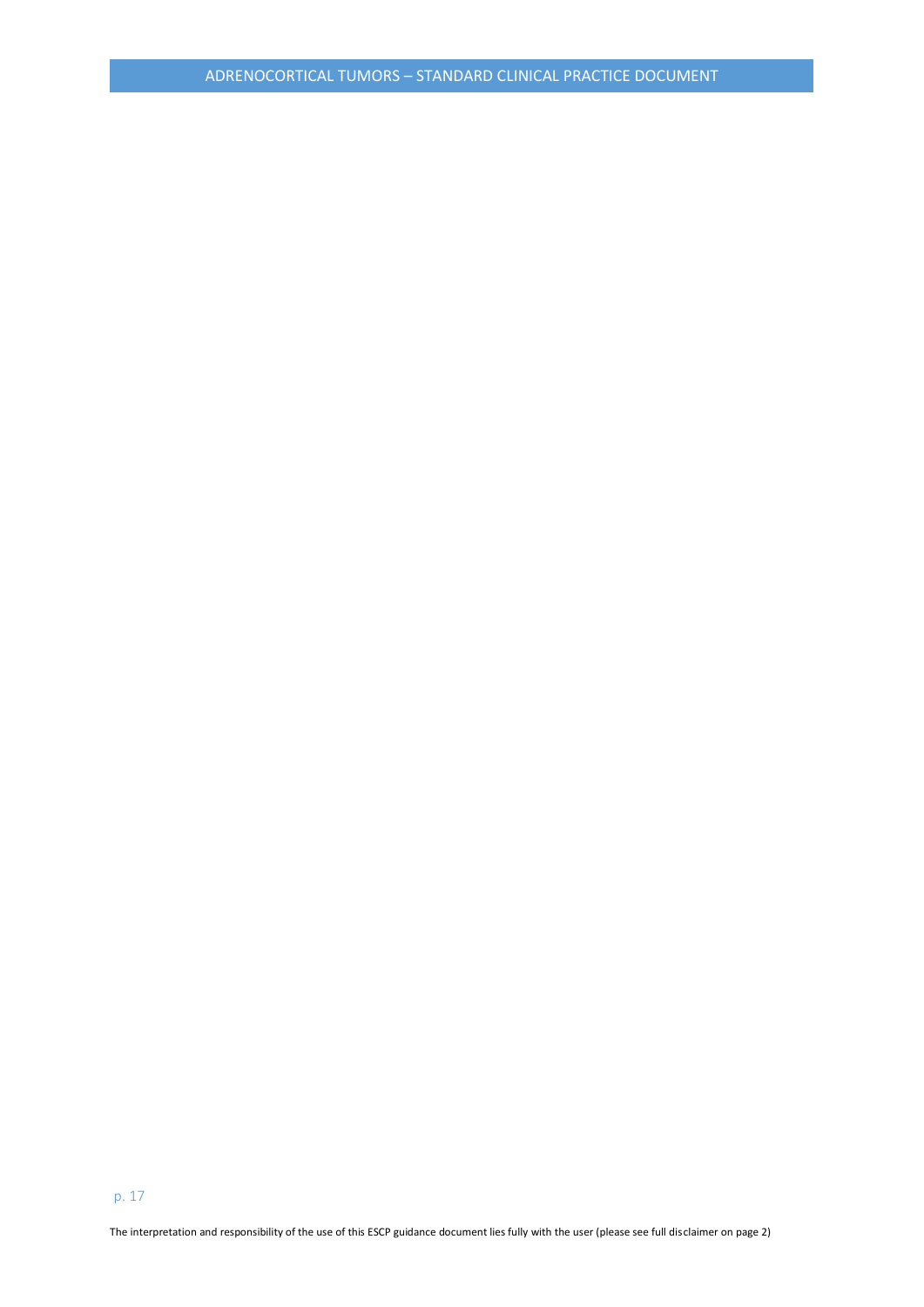

## Figure 1. Five-item microscopic score role (Picard et al. 2019)<sup>10</sup>

#### **Histological diagnosis**

Histology after tumor resection is **mandatory** for ACT diagnosis, even if clinical diagnosis can be established based on typical tumor site, hormone profile and exclusion of other tumors as differential diagnosis [Level IV; Grade A].

**Revision** of the histological slides from a pathologist with proven experience in pediatric tumors and especially in ACTs is highly recommended [Level IV; Grade B].

**Frozen tumor sample and a blood sample** on EDTA could be stored in a tumor bank for possible subsequent biological studies, including genetic studies [Level III; grade A].

**Pathologic staging** should be incorporated in the final report: **Wieneke** [Level IV; Grade B] and/or **5-items microscopic score** [Level V; Grade B], in order to stratify tumors between favourable and unfavourable histology and thus guide systemic therapy decision.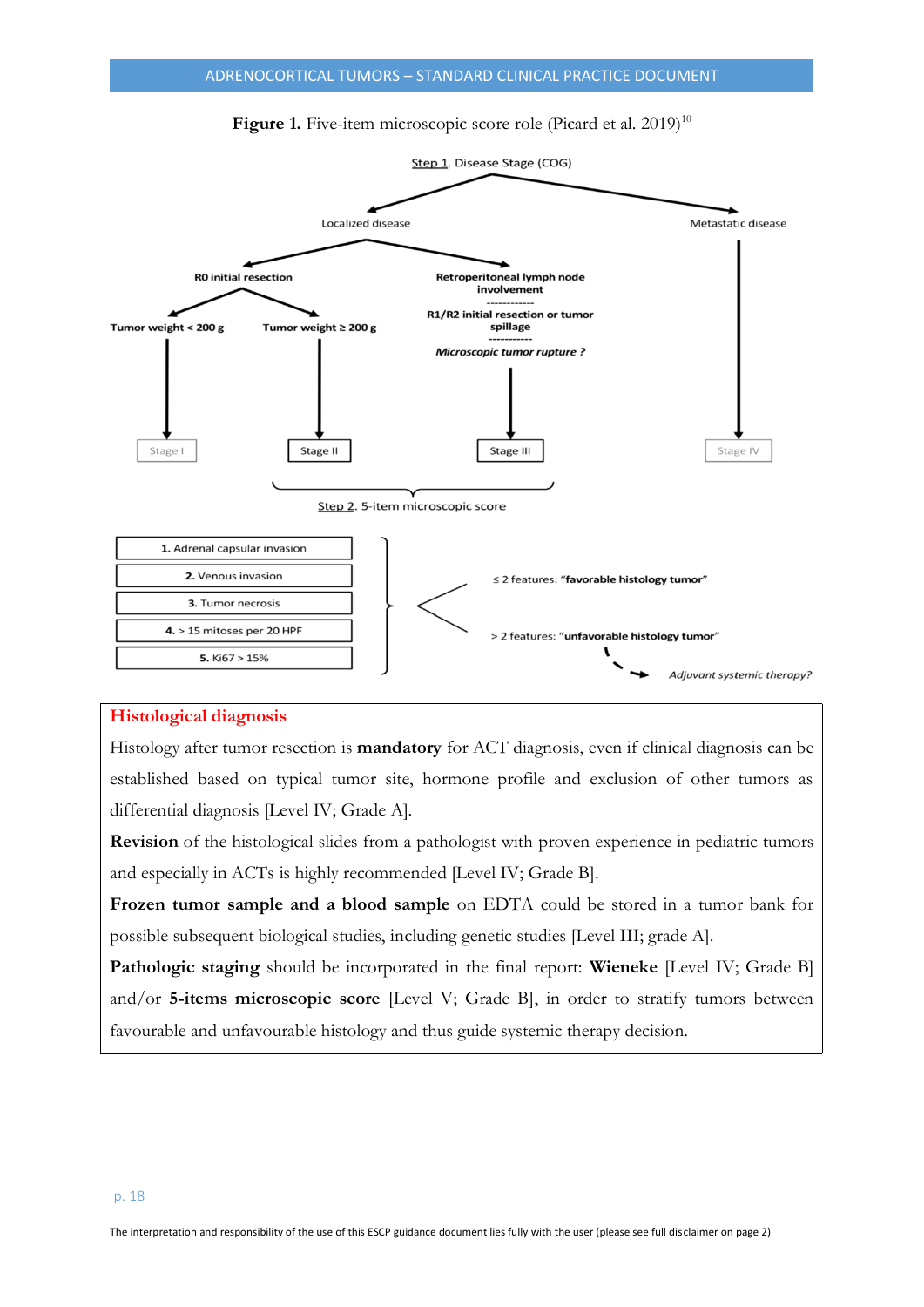## <span id="page-18-0"></span>3.3 STAGING SYSTEM

Most widely used staging systems in pediatric age have been proposed by Sandrini<sup>21</sup>, and has been later modified. This is a post-surgical staging system, which relies on the possibility and the quality of resection, tumor size, regional nodes involvement and presence of metastatic disease. Thus, it is only in part transferrable to a neoadjuvant strategy. The COG system (Table II) has been adopted by the French VRT FRACTURE Group and, with some modifications, by the Italian TREP project. It is recommended to use the **COG system** to allow national and international referral, comparison of data, and a proper pediatric stratification [Level III; Grade C].

**Table II.** COG ACT Staging System for adrenal tumors

| Stage        | Definition                                                                                                      |  |
|--------------|-----------------------------------------------------------------------------------------------------------------|--|
|              | R0 (complete histological resection) and small localized tumors ( $\leq 100$ gr or $\leq 200$ cm <sup>3</sup> ) |  |
|              | with normalization of hormone levels after surgery                                                              |  |
| $\mathbf{I}$ | R0 and large localized tumors ( $\geq 100$ gr or $\geq 200$ cm <sup>3</sup> ) with normalization of hormone     |  |
|              | levels after surgery                                                                                            |  |
| Ш            | Unresectable tumors or gross/macroscopic residual disease; Tumor spillage (pre- or                              |  |
|              | intra-operatively); Failure to normalize hormone levels after exclusive surgery;                                |  |
|              | Retroperitoneal lymph nodes involvement.                                                                        |  |
|              | Distant metastases                                                                                              |  |

**Staging** should follow the **COG system** [Level III; Grade C].

#### <span id="page-18-1"></span>3.4 TREATMENT

#### **General considerations:**

- MDT is mandatory at diagnosis and during therapy [Level IV; Grade A].
- Patients/families should be proposed the enrolment in a prospective trial if available, and data collection in national or international databases [Level IV; Grade B].

#### **a. Surgery**

<span id="page-18-2"></span>The anesthetic management of patients with hypercortisolism at diagnosis or during hormone supplementation due to the adrenal insufficiency associated with mitotane must be carried out in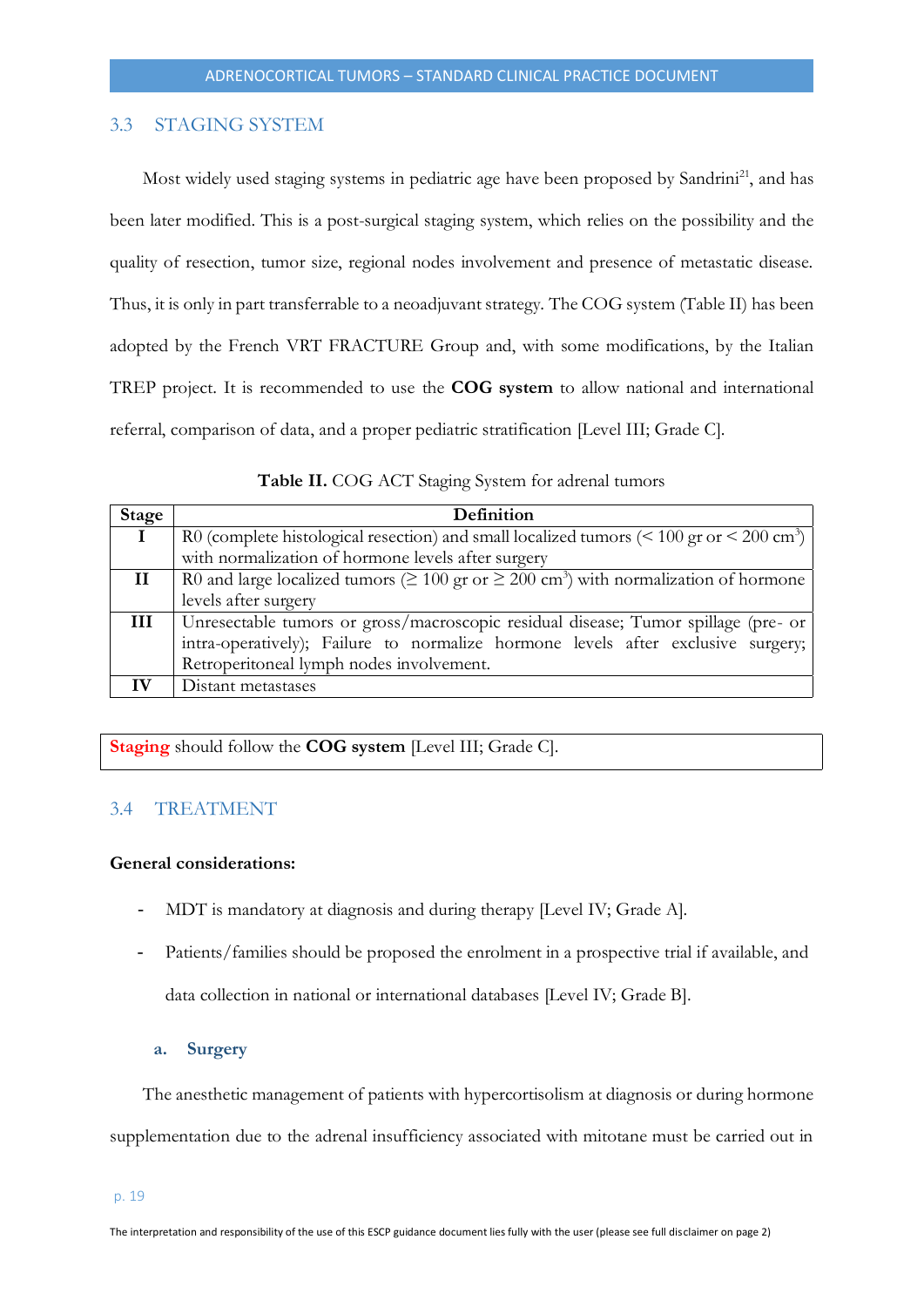collaboration with the pediatric endocrinology team. The risk of acute adrenal decompensation at the time of surgical tumor removal should be considered.

Different series, although with a limited number of patients, have shown that complete tumor resection is a major prognostic factor [Level III; Grade A]. Therefore, **complete surgery** constitutes the cornerstone of cure for children with localized ACT. Tumor rupture, pre- or intraoperatively, has been associated with a worse prognosis and almost fatal outcome. As already mentioned, initial biopsy should be strongly discouraged in all patients as it is considered as a violation of the capsule resulting in an upstaging up to stage IV, turning a potentially curable tumor into a fatal disease [Level III, grade E]. Therefore, it should be limited only to children with nonsecreting tumors and metastatic disease and/or unresectable primary tumor [Level IV, grade B]. In such situations, biopsy is not required if the clinical presentation and endocrinological assessment are typical and diagnostic [Level IV, grade B]. If biopsy is performed, it should preferentially be performed by a posterior approach to avoid any risk of peritoneal spillage [level III; Grade B]. In case of metastatic disease, a biopsy of a metastatic site could also be preferred. In case of localized ACT without hormonal secretion (and MIBG scan negative), physicians should preferentially perform an immediate adrenal resection without any previous biopsy [Level IV; Grade B]. The surgical planning in all patients with localized disease should aim for a microscopically complete resection: in this light, an accurate preoperative radiological evaluation of the adrenal mass and the regional nodes status should be performed [Level III; Grade A].

#### **Primary tumor**

<span id="page-19-0"></span>Surgical resection of ACT should be performed only by surgeons experienced in adrenal and oncological surgery aiming at a complete en-bloc resection Upfront en-bloc resection is the treatment of choice in all cases in which a complete removal of the primary tumor is deemed feasible, considering that surgery alone may, in most cases, cure the patient [Level III; Grade A].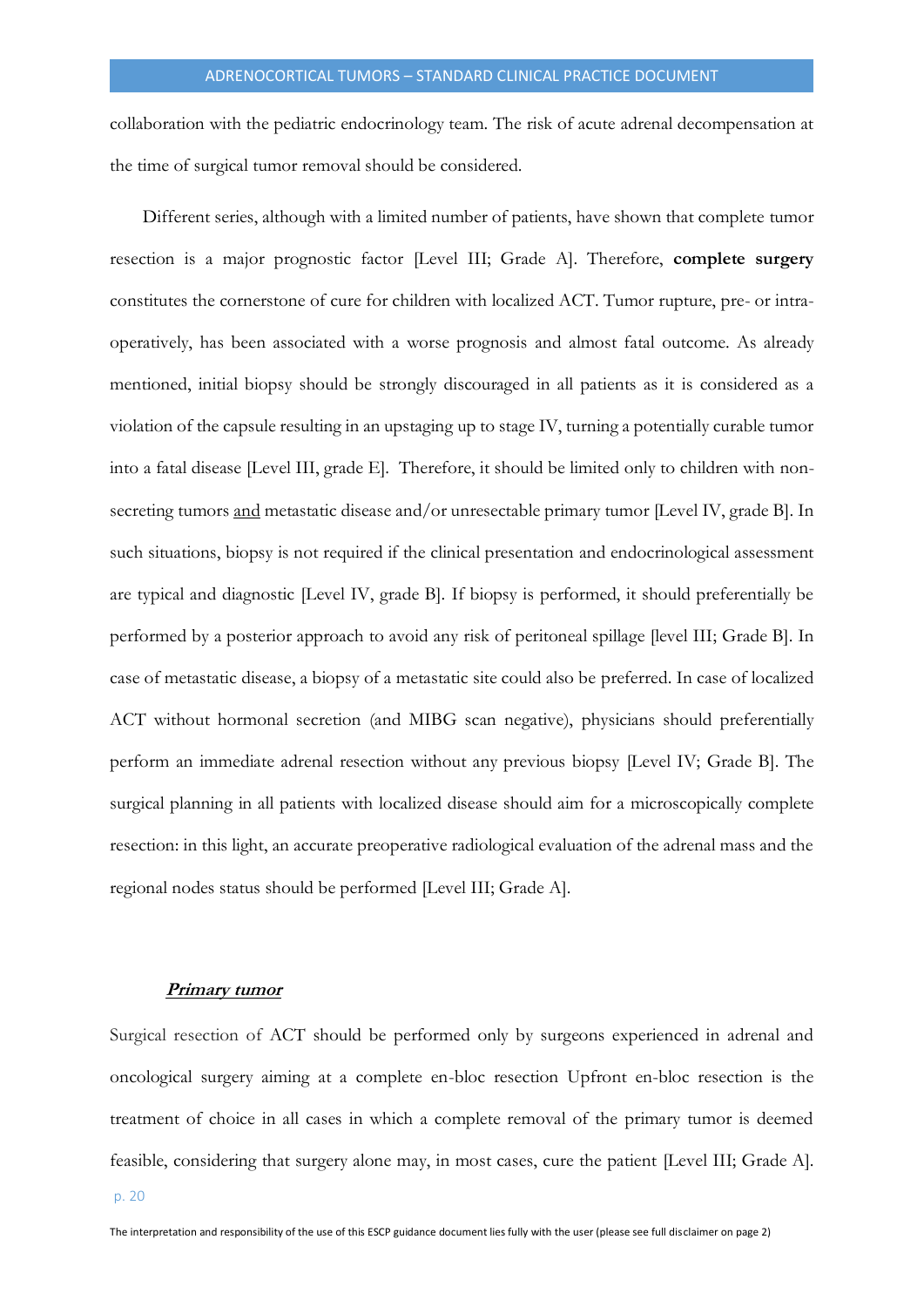ACTs are particularly friable tumors. The incidence of intraoperative tumor ruptures has been evaluated in pediatric series at 20% at the time of the initial excision, and more than 40% in the case of surgery on a locoregional recurrence<sup>12,21</sup>. The rupture is responsible for tumor spread in the peritoneal cavity, increasing the risk of loco-regional recurrence, with dismal outcome<sup>10,12,13</sup>. The preferred surgical approach should be an open approach through a right or left transverse abdominal incision or a midline laparotomy in case of exceptionally huge masses<sup>22</sup> [Level IV; Grade B]. The tumor should be removed without rupture and a systematic regional node sampling should always be performed [Level V; Grade B]. Local invasion, involving surrounding structures (kidney, vena cava, periadrenal fat) does not preclude the possibility to obtain a complete resection but sometimes requires wide en-bloc resection; in particular, a nephrectomy is accepted when the tumor cannot be separated from the kidney with tumor free margins [Level IV; Grade B]. The presence of a thrombosis of the vena cava (COG stage III) does not necessarily categorize the tumor as inoperable although it complicates the surgical procedure, because of the risk of tumor embolism during the manipulation of the vena cava and the increased risk of intraoperative tumor rupture. A surgical approach under cover of an extra-corporeal circulation must be considered and is justified by the prognostic importance of the quality of the resection<sup>4,23</sup> [Level IV; Grade B].

Recently, a minimally invasive approach (both laparoscopic and robotic minimally invasive surgery (MIS) to ACA has been discussed for infants and pre-school children with small non-infiltrating, non-metastatic tumors, showing similar results both in terms of rate of complications and oncological outcome in some studies<sup>24-29</sup>. However, in case of suspected ACC, a surgical procedure offering the maximum of surgical-oncological safety should always be preferred. In particular, tumors with a volume exceeding 200 cm<sup>3</sup> and/or suspicious regional nodal involvement and/or signs of local invasion should always be resected using an open laparotomy, with no exceptions [Level IV; Grade B]. MIS is strongly discouraged when malignancy is suspected (large tumor size > 5 cm, presence of nodes enlargement, vena cava infiltration…) [Level III, Grade E]. Therefore,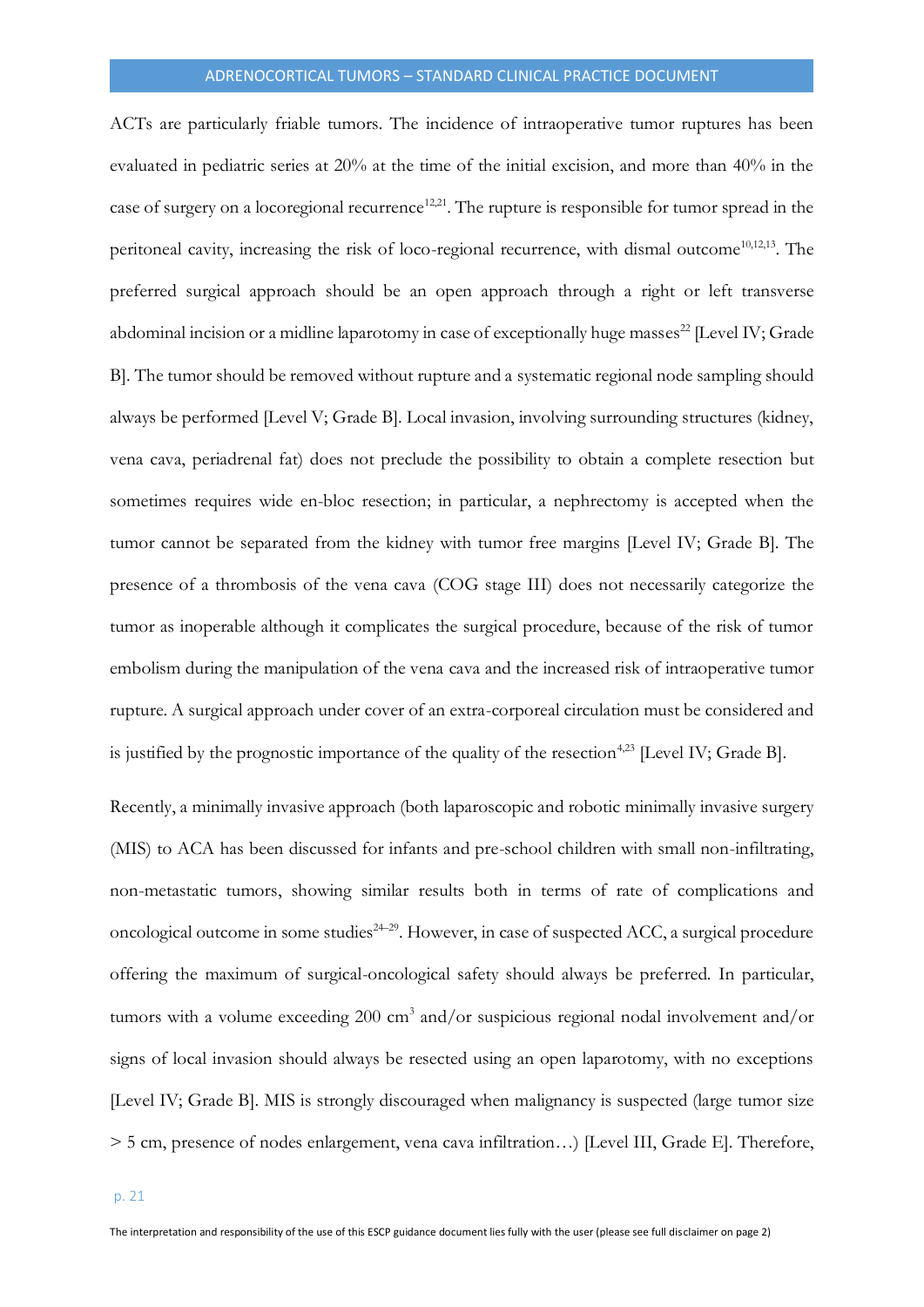minimally invasive techniques in the surgical management of ACT are not recommended and could only be considered in early childhood, but their use should be limited to: a) small localized tumors likely to be benign without invasion of surrounding structures and nodal involvement at preoperative imaging; and b) tertiary care centers and surgeons experienced in oncologic and adrenal surgery [Level IV; Grade D].

After surgery, the examinations must nevertheless very precisely look for the presence of a residual tumor mass requiring its removal if it remains present after surgery or after medical therapy.

#### **Regional lymph nodes**

<span id="page-21-0"></span>The involvement of regional lymph nodes has been reported to be present in up to 30% of children with ACC. All suspicious or enlarged lymph nodes detected on pre-operative imaging or intraoperatively should be removed<sup>3</sup> . For suspicious or proven ACC, routine locoregional lymphadenectomy should be considered and therefore include (as a minimum) the periadrenal and renal hilum nodes. A sampling of regional nodes is recommended in all cases:

- All enlarged lymph nodes detected at radiology or intra-operatively should be removed [Level III; Grade A].
- A systematic biopsy of the regional nodes should be performed if they are not found suspicious pre- or intra-operatively [Level IV; Grade C].

On the other hand, a complete retroperitoneal lymph nodes dissection (RPLND) has not been demonstrated effective on EFS and OS: the only protocol which investigated the systematic role of RPLND (ARAR0332 protocol from the COG) in localized ACTs did not find any outcome improvement<sup>30</sup> but the median total number of removed lymph nodes was limited (4) [Level III; Grade E].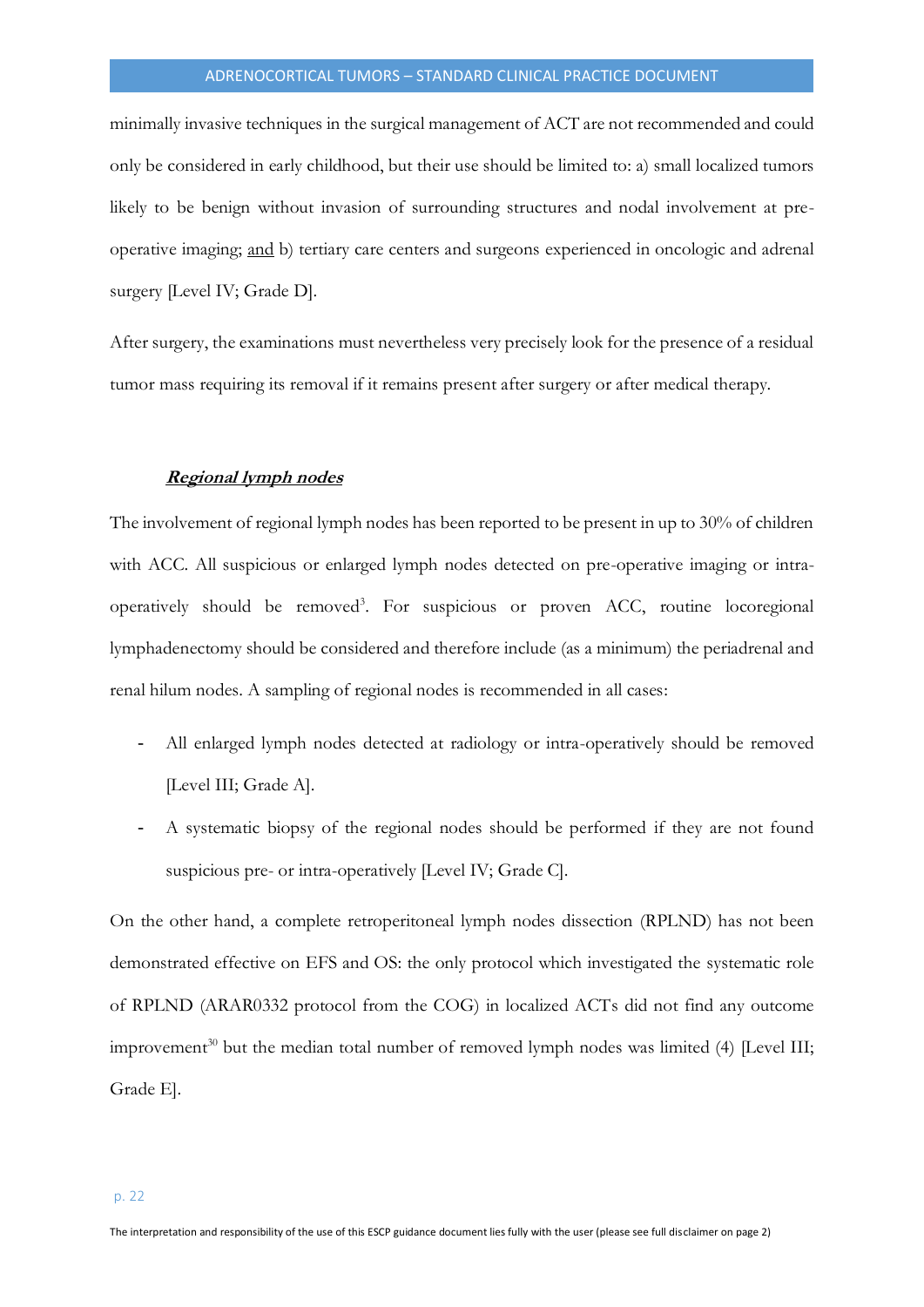#### **Metastases**

<span id="page-22-0"></span>For what concerns metastatic sites, an aggressive approach combining aggressive (complete) surgery with neoadjuvant and adjuvant chemotherapy plus mitotane, is recommended and should be aimed to the clearance of the primary tumor and metastatic sites as much as possible. Surgery of metastatic sites should however be reserved to patients who are in good clinical condition and when a reasonable clearance of metastatic sites is deemed feasible [Level IV; Grade C]. Metastases may be alternatively approached at the time of resection of the primary tumor or delayed to a second operation. Timing of surgery of the metastatic site should be discussed case by case and the use of adjuvant or neo-adjuvant chemotherapy decided within MDT [Level IV; Grade B].

#### **Surgery**

**No biopsy** should be performed before surgery [Level III; Grade E], unless rare exceptions (i.e., non-secreting tumors and metastatic disease and/or unresectable primary tumor and atypical presentation [Level IV, grade B]) and via a posterior approach.

The **anesthetic management** of patients with hypercortisolism must be carried out in collaboration with the pediatric endocrinology team, including post-surgical hydrocortisone substitution at stress levels.

#### *For localized ACT:*

- In case of typical bio-clinical presentation with hormonal secretion, **upfront complete surgery with en-bloc resection** is recommended [Level III; Grade A].

- In case of non-secreting tumor (and MIBG scan negative), immediate adrenal resection without any previous biopsy should also be performed [Level IV; Grade B].

- An **open approach** through a right or left transverse abdominal incision or a midline laparotomy in case of exceptionally huge masses should be preferred [Level IV; Grade B].

- Involvement of surrounding structures (kidney, vena cava, periadrenal fat) does not contraindicate upfront surgery, but may make necessary wide excision, including nephrectomy if the tumor cannot be separated from the kidney with tumor free margins [Level IV; Grade B], or an extra-corporeal circulation in case of thrombosis of the vena cava [Level IV; Grade B].

- **Mini-invasive surgery is strongly discouraged** when malignancy is suspected [Level III, Grade E]. Its use should only be considered by experiment surgeons, case by case, for younger children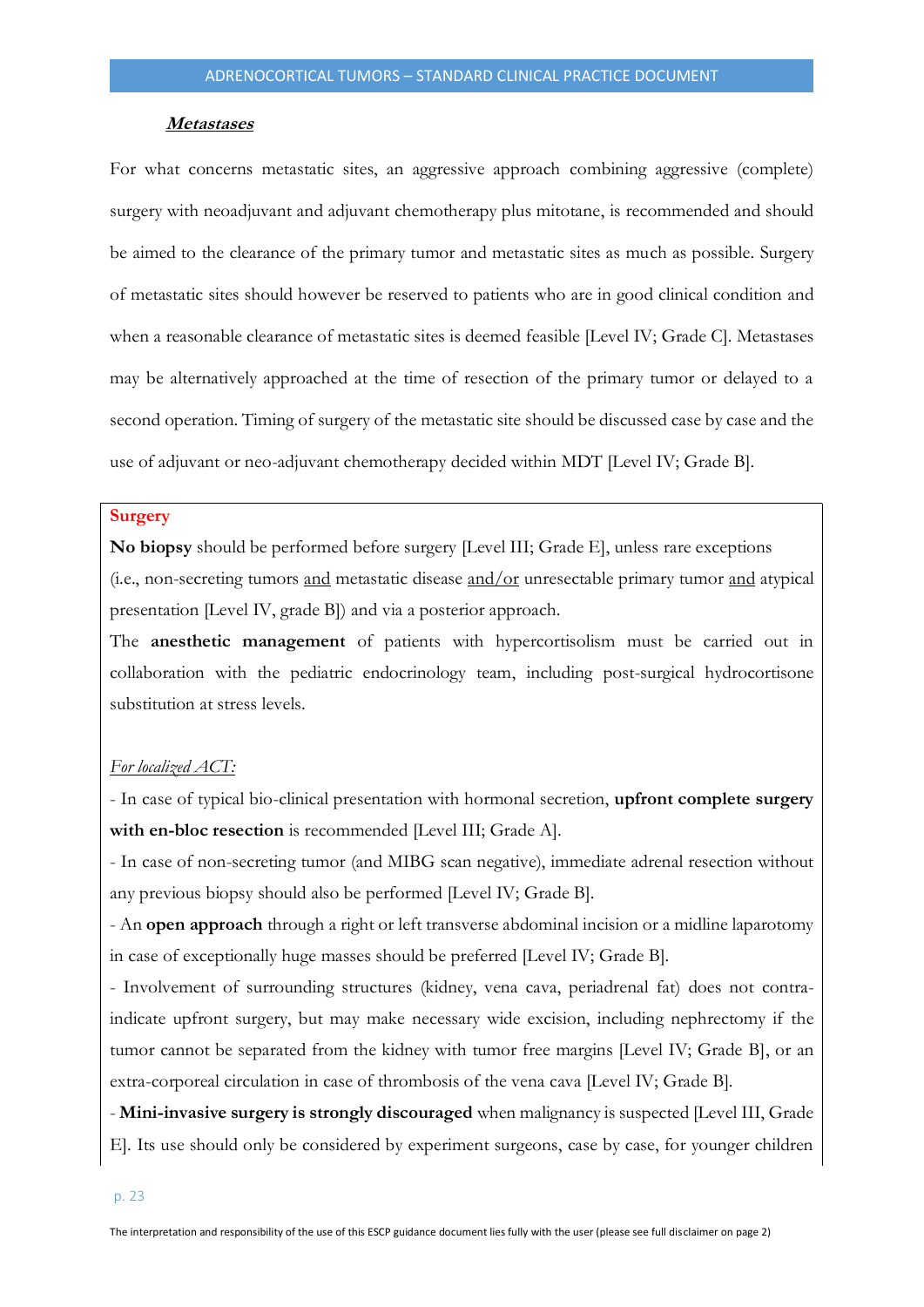with small localized tumors likely to be benign without invasion of surrounding structures and nodal involvement at pre-operative imaging [Level IV; Grade D].

- For suspicious or proven ACC, **routine locoregional lymphadenectomy** should be considered and including the periadrenal and renal hilum nodes, all suspicious lymph nodes on preoperative imaging or intraoperatively [Level III; Grade A], and a systematic sampling of regional nodes if they are not found suspicious pre- or intra-operatively [Level IV; Grade C]. Yet, systematic RPLND is not recommended [Level III; Grade E].

#### *For metastatic ACT*

**Surgery of metastatic sites** should be considered for patients in good clinical condition and when a reasonable clearance of metastatic sites is deemed feasible [Level IV; Grade C].

Timing of surgery of the primary tumor and metastatic sites, and the use of neo-adjuvant or adjuvant chemotherapy combined with mitotane should be discussed case by case within MDT.

#### <span id="page-23-0"></span>**b. Medical therapy**

Chemotherapy regimen used in patients with advanced stage ACT or relapsed ACT derives from the standard treatments used in adults. A cisplatin-based combination, usually incorporating doxorubicin and etoposide (CED), is most commonly used. Although limited data are available about the use of mitotane (Lysodren©) in pediatric age, this cytostatic agent is usually added to standard chemotherapy.

#### <span id="page-23-1"></span>**Standard chemotherapy**

Due to the lack of prospective clinical randomized trials, there is no evidence-based optimal chemotherapy established for children to date [Level III, grade C]. The COG, together with Brazilian hospitals, investigated the use of standard chemotherapy (CED) in the above-mentioned ARAR0332 protocol<sup>30</sup>. One of the aims of this protocol was to evaluate the impact of mitotane and cisplatin-based chemotherapy for unresectable and metastatic disease (Table III)<sup>7,12</sup>. The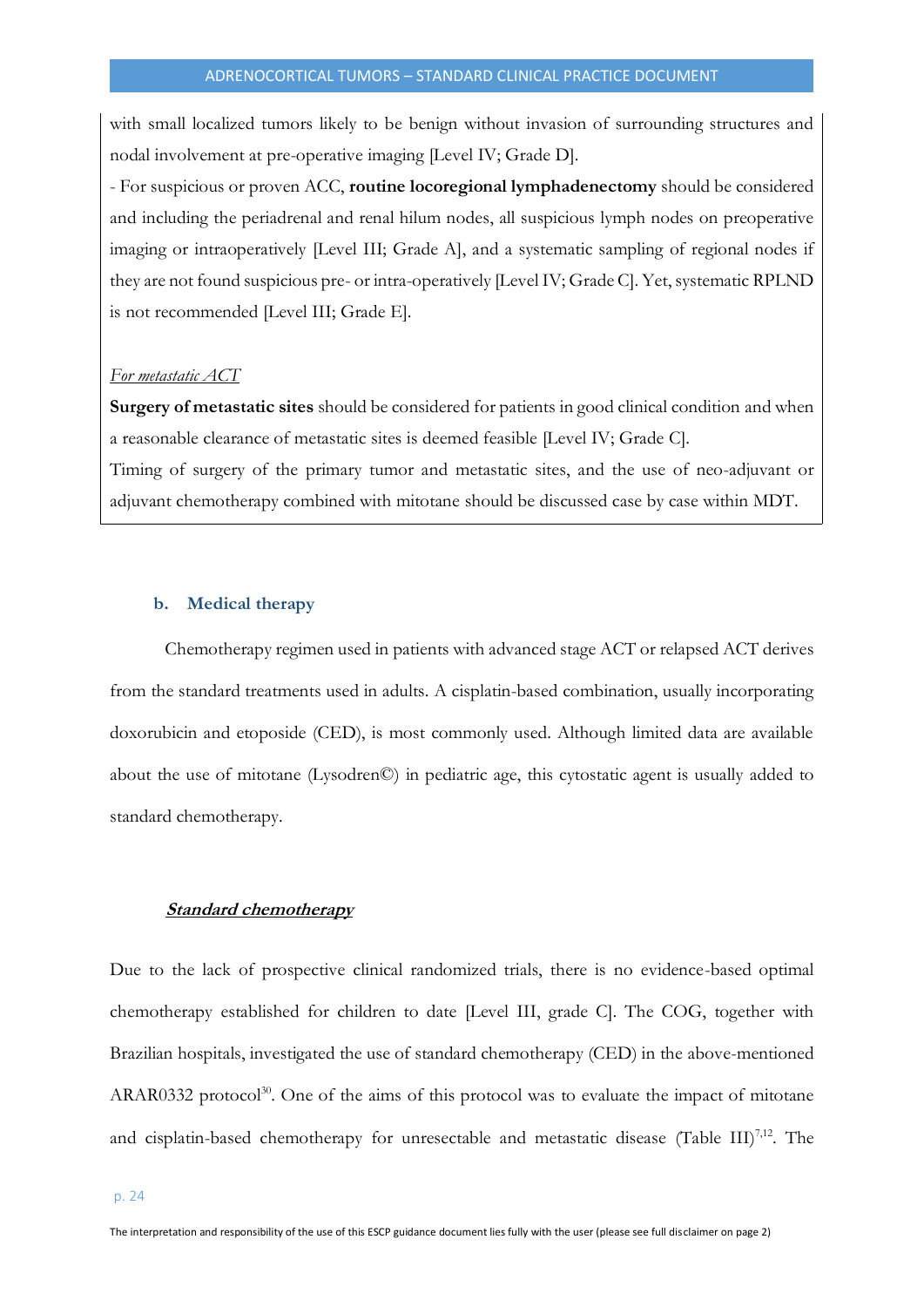combination of mitotane and chemotherapy used in the protocol resulted in significant toxicity: up to one-third of patients with advanced disease could not complete the scheduled treatment. Other European groups (TREP, FRACTURE) have used the same drugs in slightly different regimens but with similar results<sup>4,13</sup>. The GPOH-MET 97 trial used two different alternating courses combined with mitotane: one with vincristine, ifosfamide and doxorubicin (NN1), and the second with carboplatin and etoposide (NN2). Compared to historical controls, outcome results in terms of EFS and OS for stage II (43.9% and 70.0%, respectively), stage III (25% and 75%, respectively), stage IV (36% and 51%, respectively) were better, without severe adverse events, but in the discussion, they underlined the possibility of existing confounding factors<sup>15,31</sup>. Details regarding chemotherapy can be found in Chapter 8 (PARTN-ER proposal) and Appendix.

| <b>Stage</b> | Treatment                 |
|--------------|---------------------------|
| Stage I      | Surgery alone             |
| Stage II     | Surgery                   |
|              | <b>RPLN</b> dissection    |
| Stage III    | Mitotane                  |
|              | CDDP/ETO/DOX              |
|              | Surgery + RPLN dissection |
| Stage IV     | Mitotane                  |
|              | CDDP/ETO/DOX              |
|              | Surgery + RPLN dissection |

**Table III.** The COG ARAR0332 protocol strategy

DOX, doxorubicin.

As a consensus, neoadjuvant chemotherapy including mitotane should be considered in patients with primarily inoperable and/or metastatic tumors [Level IV; Grade A]. In some cases described, systemic therapy is effective with regard to reduction of tumor volume according to RECIST criteria<sup>13,21</sup>. However, as ACC could be refractory to medical therapy, surgical procedures should not be delayed when tumor resection is feasible [Level III; Grade A].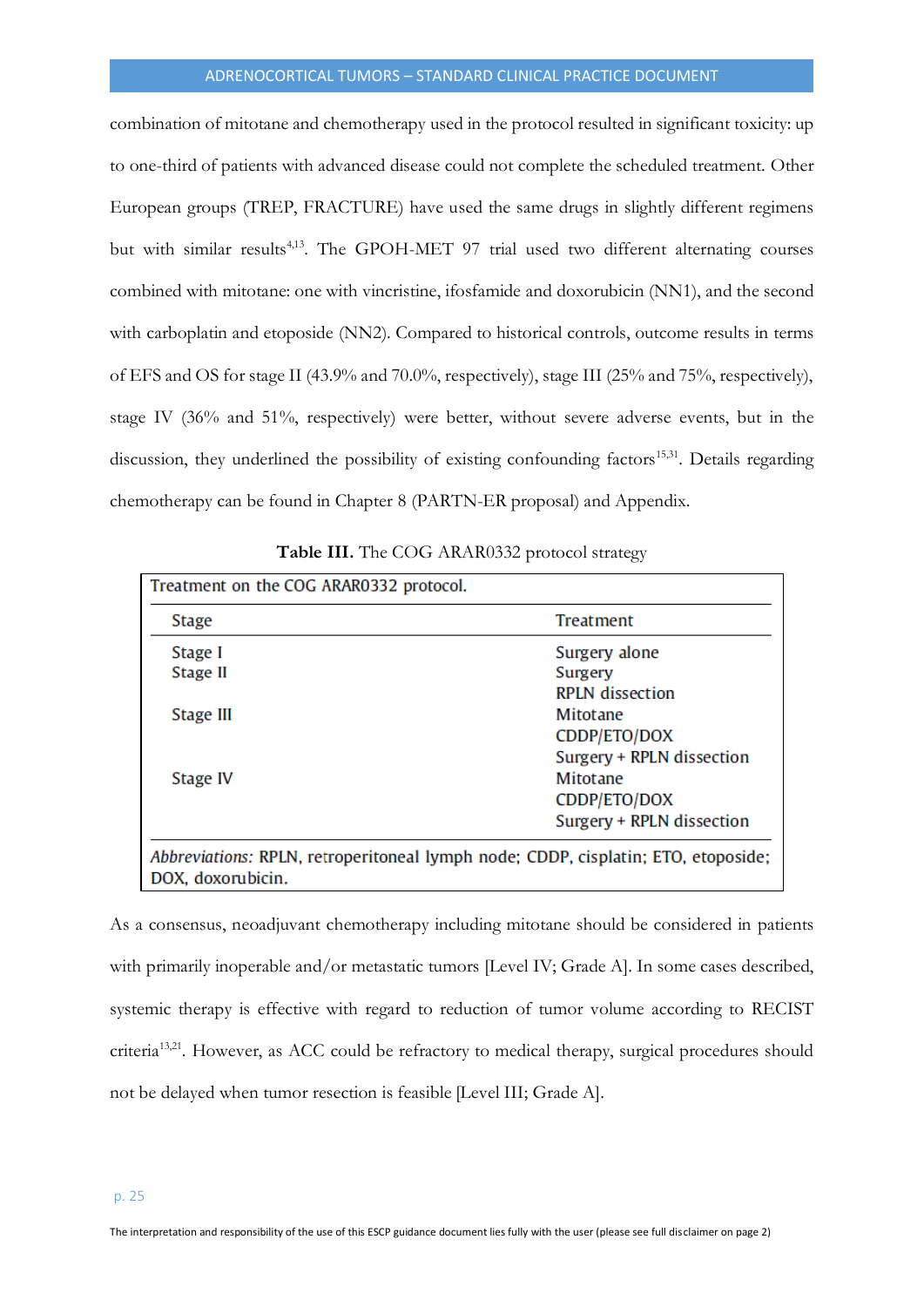Adjuvant therapy should be considered in advanced-stage ACC or in case of incomplete tumor resection [Level IV; Grade B].

The first-line regimen is CED, considering the results aforementioned in adults and children, or NN1/NN2 according to the GPOH strategy<sup>3,32,33</sup> [Level IV; Grade B].

Several second-line or salvage therapies have been used but without strong measurable effects on outcome and can be considered on an individual basis, best also supplemented with genetic analysis of molecular targets [Level IV; Grade C]. In adult advanced ACC, some interesting schedules including streptozocin and gemcitabine-capecitabine in combination with mitotane have been reported<sup>34</sup> [Level IV; Grade C].

#### **Mitotane**

<span id="page-25-0"></span>Systemic treatment with mitotane with or without chemotherapy is certainly indicated in the case of inoperable or metastatic tumors, although the impact on OS has not been demonstrated for all study groups. However, in the GPOH strategy, the use of mitotane improved OS from 0.15 to 0.6. It should be noted that mitotane constitutes the only specific and targeted therapy in these tumors available to date.

p. 26 Mitotane [1,1-dichloro-2- (0-chlorophynyl) -2 (p-chlorophenyl) -ethane, or O'p'-DDD] is a synthetic insecticide derivative that leads to necrosis of the cells of the adrenal cortex and inhibits the synthesis of steroid hormones. It acts as an inhibitor of mitochondrial cortisol synthesis by inhibiting 11ß hydroxylation and cleavage of the cholesterol chain. Its cytolytic effect comes from activation in o, p-DDA and o, p-DDE. Mitotane has a long half-life, up to 150 days; it is stored in tissues with a high lipid concentration and then released. It is available as breakable tablets of 500 mg under the brand name Lysodren®. Objective tumor responses have been observed in patients with advanced disease in approximately 20-30%, using mitotane alone<sup>35</sup> and hormonal responses in 75% of cases. However, these responses are often transient and the effect on prolonged survival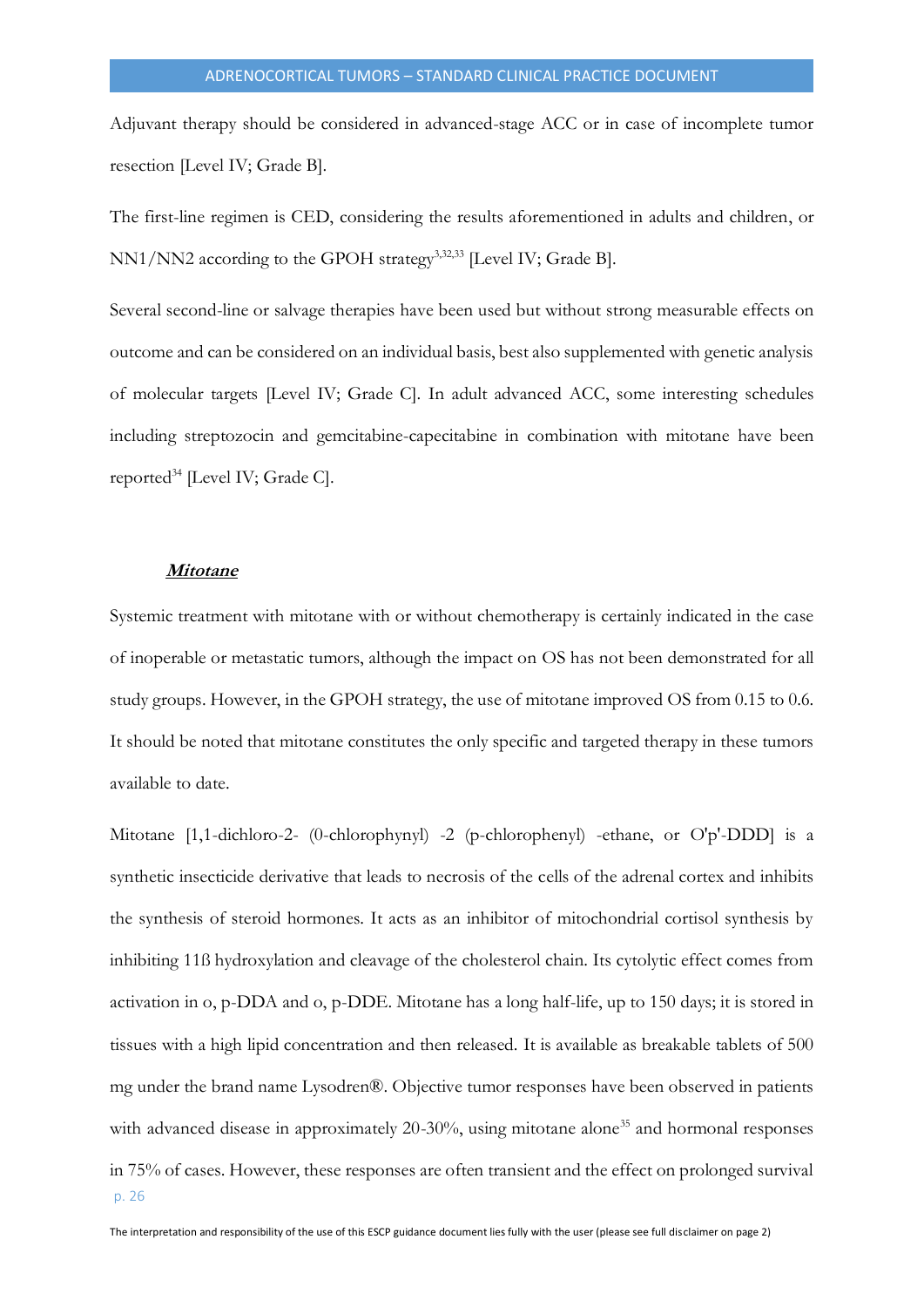is uncertain. Mitotane is sometimes administered in case of an inoperable tumor to induce tumor regression, however without significant improvement of the survival. The duration of treatment is not defined and is very variable depending on the cooperative groups. The pharmacokinetics of mitotane and the ability to maintain "effective" blood levels (> 14 mg/L) for an extended period appear to have a direct impact on tumor response<sup>36,37</sup>, also in the pediatric setting, as demonstrated by the GPOH study group. A study by Terzolo *et al.* allowed retrospective analysis of 177 adult patients with stage I and II ACC who benefited from the initial complete tumor resection<sup>38</sup>. In this cohort, 47 patients had received mitotane, the other patients serving as a control group. The authors demonstrated that adjuvant treatment with mitotane improved EFS (50% versus approximately 15%). The median duration of treatment was 29 months (range 6 to 164 months), and 21 patients had been treated for more than 4 years. The side effects of treatment were grade 1 or 2, and the dose had to be reduced in 13% of the patients. The results of this study argued for prolonged use of mitotane, but the impact on OS was much less obvious, prompting the FRACTURE committee not to offer this treatment systematically after complete removal of a localized tumor. In children, the literature data are very limited. In the French retrospective series, the response rate to mitotane was  $30\%$  in 20 treated patients<sup>11</sup> and increased to 50% in patients with mitotane blood levels  $> 14$  mg/L. Factors limiting the dose of mitotane were mainly gastrointestinal (nausea, vomiting, diarrhoea, abdominal pain) and neurological (tremor, drowsiness, lethargy, ataxia, depression, dizziness) side effects. These adverse effects may be responsible for poor compliance with treatment. This treatment remains complicated to use and must be administered in collaboration with a suitably experienced team [Level IV; Grade A]. The data from the German study group on serum level guided mitotane therapy are encouraging as they demonstrate a significant survival benefit.

Therapeutic plasma level of mitotane ranging between 14 and 20 μg/mL is considered as target but in the German group plasma levels between 20 and 30 mg/l are recommended [Level III,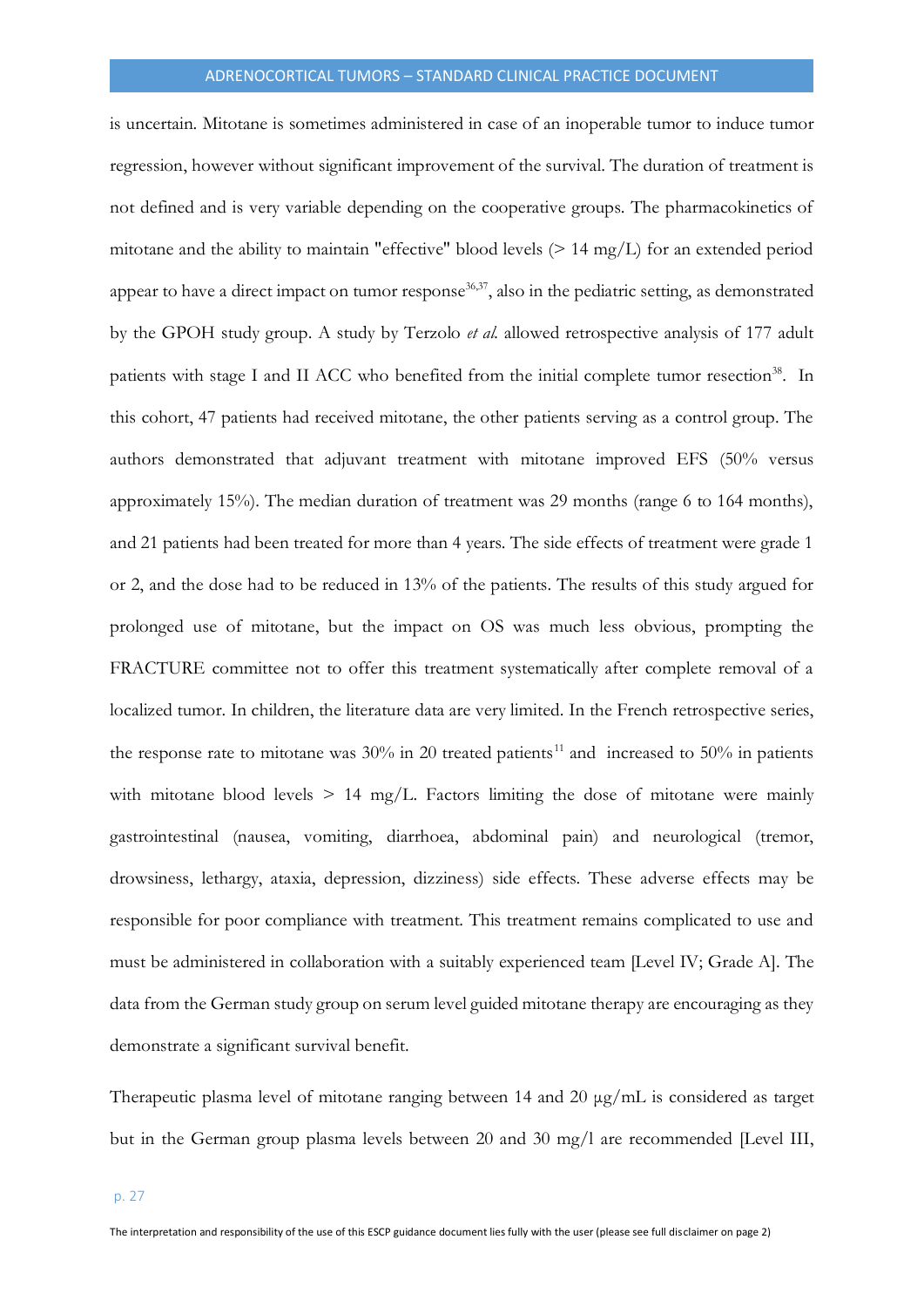Grade B]. Regular monitoring is essential, as side effects may potentially result from overdosage. Monitoring plasma levels may be difficult and is not always available in all centers or in all European countries. Some authors<sup>39</sup> considered the use of mitotane as adjuvant therapy controversial in children with stage I and II ACC, but indicated in stage III and IV ACC in association with CED, as previously reported in adults. Some authors found better OS in children treated with mitotane alone when used for longer than 6 months<sup>15</sup>. Although limited data about the use of mitotane in children exist, it should be always considered in first-line treatment, alone or in association with chemotherapy.

Collaboration with an endocrinologist is essential, particularly for the management of endocrine disorders related to relative adrenal insufficiency following surgical excision of the primary tumor [Level IV; Grade A] and/or induced by mitotane a few days after the initiation of treatment. In addition, significant collaboration with a pediatric endocrinologist is also recommended throughout the duration of treatment with mitotane (substitute opotherapy) [Level IV; Grade A].

In principle, the management recommendations for mitotane are as follows:

- Mitotane-Lysodren® cp 500 mg breakable [Level IV; Grade A];
- The treatment is difficult to handle with a precarious balance between efficacy and toxicity, requiring a consultation of an endocrinologist accustomed to the management of the substitution therapy and in order to help the parents and the child to tolerate side effects [Level IV; Grade A];
- Treatment should be initiated with doses 1.5  $g/m^2$ /day, then increased progressively to reach 4 g/m²/day. The total daily dose should be divided into 2 or 3 doses depending on the patient's convenience. Tablets should be taken with a glass of water during meals rich in fat or with a fatty substance [Level IV; Grade B];
- Dosing should be increased every 4 days depending on digestive tolerance and the urgency of tumor control to reach the target dose in 15 days [Level IV; Grade B];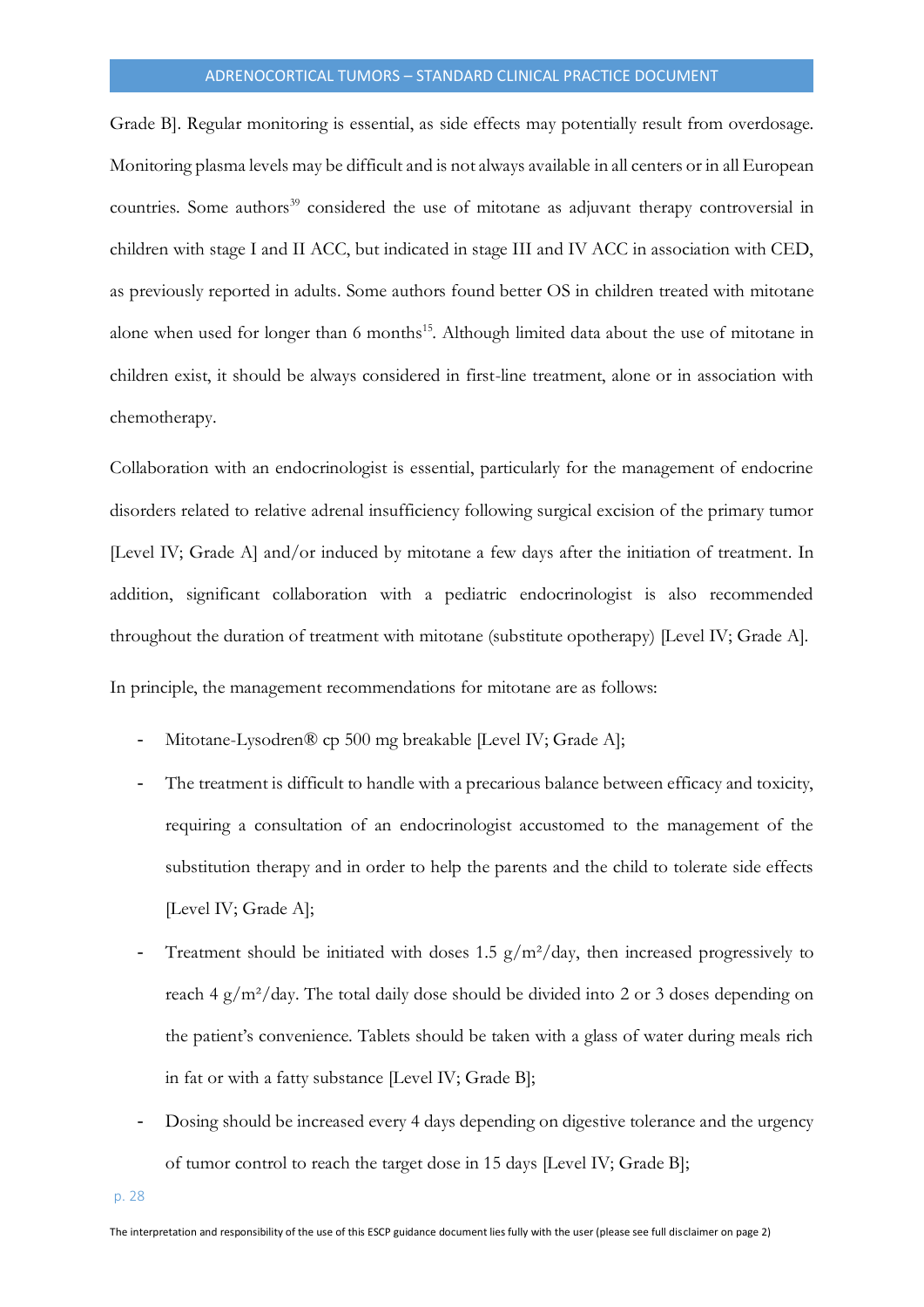- Plasma mitotane concentrations must be monitored after each dose adjustment until the optimal maintenance dose is reached, being particularly vigilant at the level of 10 mg/L and upper because a rapid increase in plasma levels may be observed. The dosages can be monitored using Lysosafe, which is available to all physicians applying mitotane (www.lysosafe.com). Once the target dose has been reached which may take several months, mitotane plasma levels should be monitored regularly, every 2 weeks, as the concentrations may increase even though the dose of mitotane administered has not been changed. Once the blood level has stabilized for 4 to 6 weeks, monitoring can be once monthly [Level IV; Grade B] or more frequently in case of significant side effects.
- A serum level greater than  $14 \text{ mg/L}$  is necessary for maximum effectiveness; neurotoxicity (drowsiness, dizziness, tremor, ataxia, and encephalopathy) appears for levels above 20 mg/L [Level IV; Grade B]. In the German experience levels up to 30 mg/L can be safely maintained. An effective serum level is obtained in 2 to 3 months.
- Systematic supplementation with hydrocortisone (often high doses, around 20-30  $mg/m^2/d$ ) and fludrocortisone is required, since the treatment induces adrenal insufficiency after 2 to 3 weeks. Measurement of urinary free cortisol and ACTH is recommended for optimal hormonal substitution [Level IV; Grade A].

#### **Duration of therapy**

<span id="page-28-0"></span>There are no data about the optimal duration of therapy. CED is usually scheduled in 6 to 8 cycles. Mitotane should be started with the first cycle of chemotherapy and continued for 1 to 2 years depending on tolerance and compliance; in the German GPOH strategy this treatment is delivered for 3 years for stages IV. The proposed duration of 2 years best covers the maximum period of relapse risk [Level IV; Grade C]. However, it should be noted that only periods with effective therapeutic plasma levels should be considered as effective treatment time.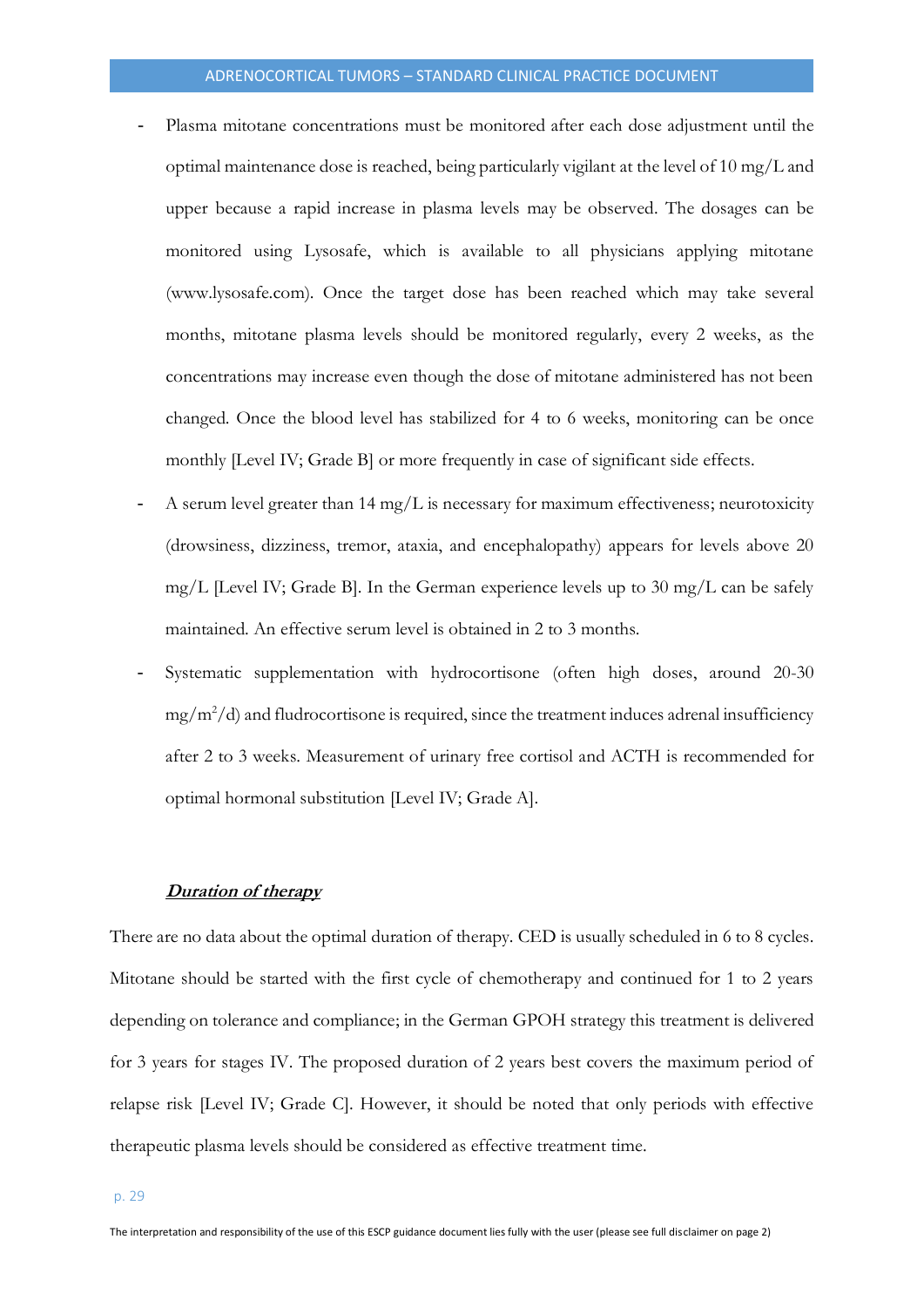#### **Medical therapy**

**Neoadjuvant conventional chemotherapy + mitotane** should be considered in patients with unresectable and/or metastatic tumors [Level IV; Grade A].

When tumor resection is deemed feasible, surgery should not be delayed even if systemic therapy may be effective in some cases with regard to reduction of tumor volume [Level III; Grade A]. **Adjuvant therapy** should be considered in case of advanced-stage ACC or incomplete tumor resection [Level IV; Grade B].

#### *Chemotherapy*

The first-line recommended regimen is **CED** (cisplatin- doxorubicin-etoposide) or **NN1/NN2** (vincristine-ifosfamide-doxorubicin and carboplatin-etoposide) [Level IV; Grade B], with 6 or 8 cycles of chemotherapy.

There is **no consensus for second-line or salvage therapies**, they should be considered on an individual basis, supplemented with genetic analysis of molecular targets if available [Level IV; Grade C].

#### *Mitotane*

Management of mitotane should be done in **collaboration with a suitably experienced team** because of the difficulty to obtain and maintain an effective blood level with correct efficacy/toxicity balance [Level IV; Grade A].

**Collaboration with an endocrinologist** is required because of the relative adrenal insufficiency following surgical excision of the primary tumor [Level IV; Grade A], and during the treatment with mitotane [Level IV; Grade A].

The use of **mitotane alone** as adjuvant therapy in children with **stage II ACC** is **controversial**, but should always be **considered in stage III and in IV ACC, in association with chemotherapy**.

Mitotane-Lysodren® cp 500 mg breakable should be used [Level IV; Grade A].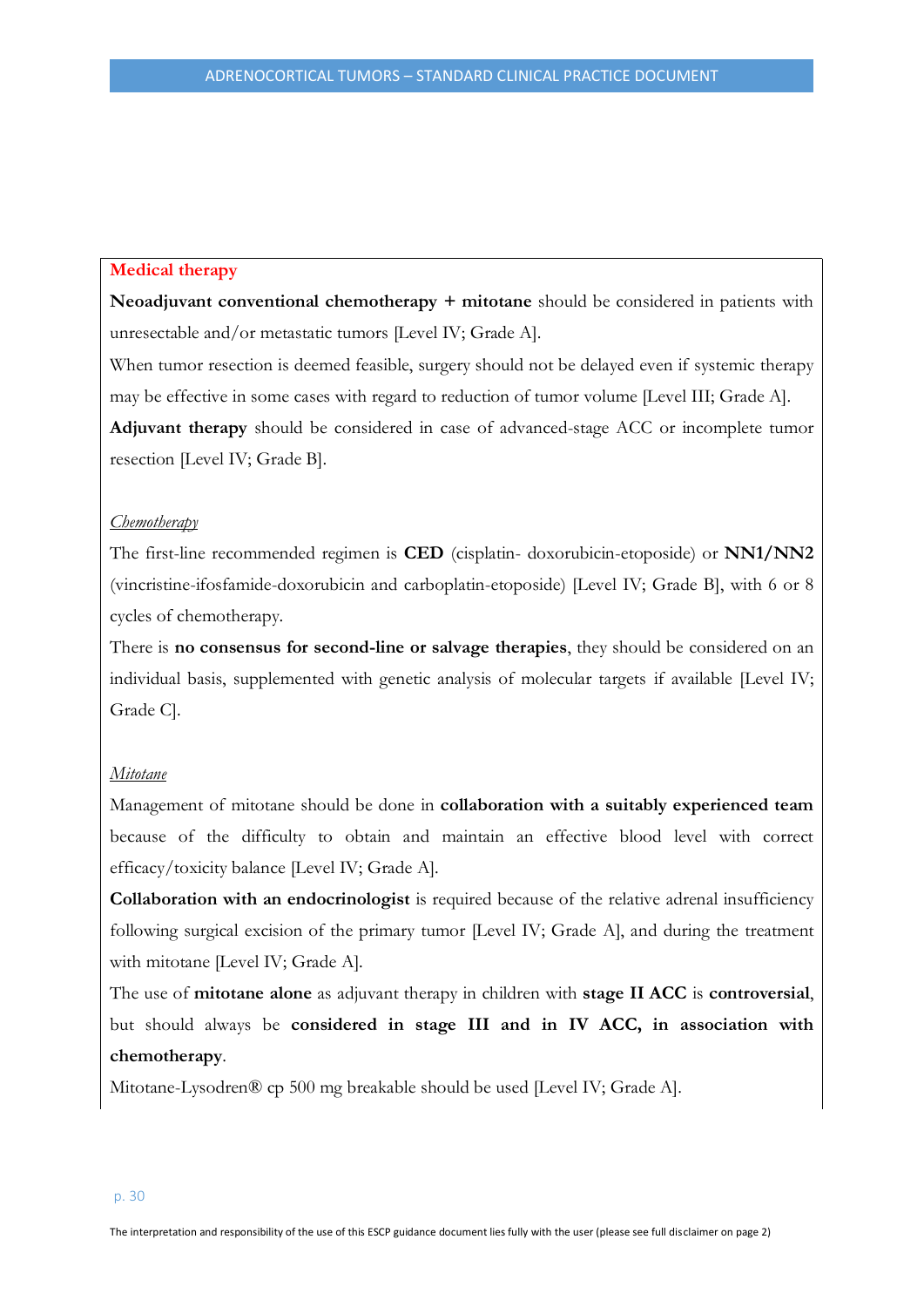Treatment should be **initiated at 1.5 g/m²/day**, then increased progressively every 3 days **up to 4 g/m²/day**, divided in 2 or 3 doses per day; tablets should be taken with a glass of water and a fatty substance [Level IV; Grade B].

Factors limiting the dose of mitotane are mainly **gastrointestinal** (nausea, vomiting, diarrhoea, abdominal pain) and **neurological** (tremor, drowsiness, lethargy, ataxia, depression, dizziness) **side effects**.

**Regular plasma concentration monitoring** is essential [Level IV; Grade B]:

- after each dose adjustment until the optimal maintenance dose is reached,

- then regularly as the concentrations may increase even in the absence of dose change.

- once the blood level has stabilized for 4 to 6 weeks, monitoring can be once monthly.

Therapeutic plasma level target should be **between 14 and 20 mg/L** (20-30 mg/L according to the German experience) [Level III, Grade B].

An effective serum level is obtained in 2 to 3 months. It is then necessary to lower the doses regularly (up to 1-2 g/d) in order to avoid toxicity due to the accumulation of the drug in fatty tissues and release [Level IV; Grade B].

**Systematic supplementation with hydrocortisone and fludrocortisone** is required, with monitoring of urinary free cortisol and ACTH [Level IV; Grade A].

There is **no consensus about the duration** of mitotane therapy.

It should be started with the first cycle of chemotherapy and continued for at least **2 years** (taking into account the only periods with effective therapeutic plasma levels) depending on tolerance and compliance [Level IV; Grade C].

#### <span id="page-30-0"></span>**c. Radiotherapy**

The role of external radiotherapy is uncertain, since ACCs are usually radio-resistant neoplasms. In adult's experience, locoregional radiotherapy, including brachytherapy in case of liver metastases may improve EFS but not OS<sup>40</sup>. Due to its potential mutagenic effect, radiotherapy should be avoided as much as possible in patients with a diagnosis of Li-Fraumeni syndrome [Level IV; Grade B]. Limited data exist on efficacy of radiotherapy and it has been mostly used only as salvage therapy<sup>15</sup>.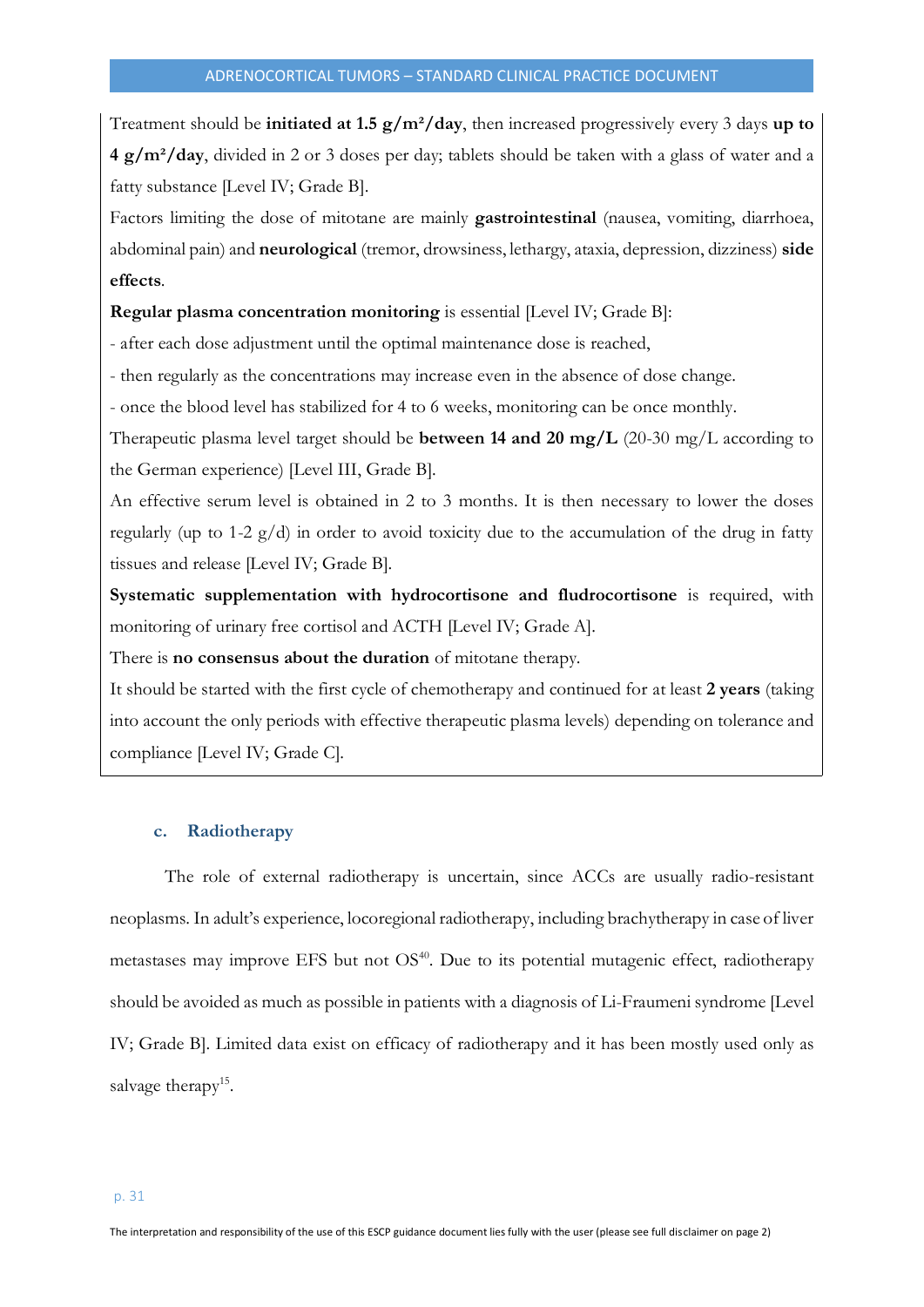Radiation therapy should be discussed to some refractory stage III ACC (R2, unresectable tumors), stage IV or relapsed tumors. However, final decision should be taken case by case after MDT discussion [Level IV; Grade C].

No data exist on the optimal dose and volume of RT. The proposal is 45 Gy on the tumor bed and the peri-aortic regional nodes + boost of 5 - 15 Gy on the tumor bed depending on the margins of resection / the presence of residual tumor<sup>41</sup> [Level IV; Grade C].

#### **Radiotherapy**

Because of the radioresistance of ACC, the role of external radiotherapy is uncertain.

**Radiotherapy is discouraged** in patients with the diagnosis of **Li-Fraumeni** syndrome [Level IV; Grade B].

Radiation therapy could be discussed in case of **some stage III ACC (R2, unresectable tumors), stage IV and relapsed tumors** [Level IV; Grade C].

There is no consensus on the optimal dose and volume of radiotherapy; the dose recommended on the tumor bed and the peri-aortic regional nodes is **45 Gy**, with **boost of 5-15 Gy** on the tumor bed depending on the quality of resection [Level IV; Grade C].

#### <span id="page-31-0"></span>**d. Focal therapy to metastatic sites**

Few data exist on the role of focal therapy (cryoablation, thermal ablation…) for metastatic sites in pediatric ACC and could be discussed case by case [Level IV; Grade C].

#### <span id="page-31-1"></span>**e. Overall strategy**

#### **Localized ACT (Stages I-II-some III)**

The treatment of choice is upfront surgery in case of resectable lesions. In the rare occurrence of an unresectable localized tumor, neo-adjuvant chemotherapy to reduce size and invasion may be attempted after MDT discussion (cf. infra) [Level IV; Grade B].

In case of stage III caused by isolated tumor rupture in a child older than 4 years or in case of nonnormalization of hormonal markers, 6 courses of adjuvant chemotherapy supplemented by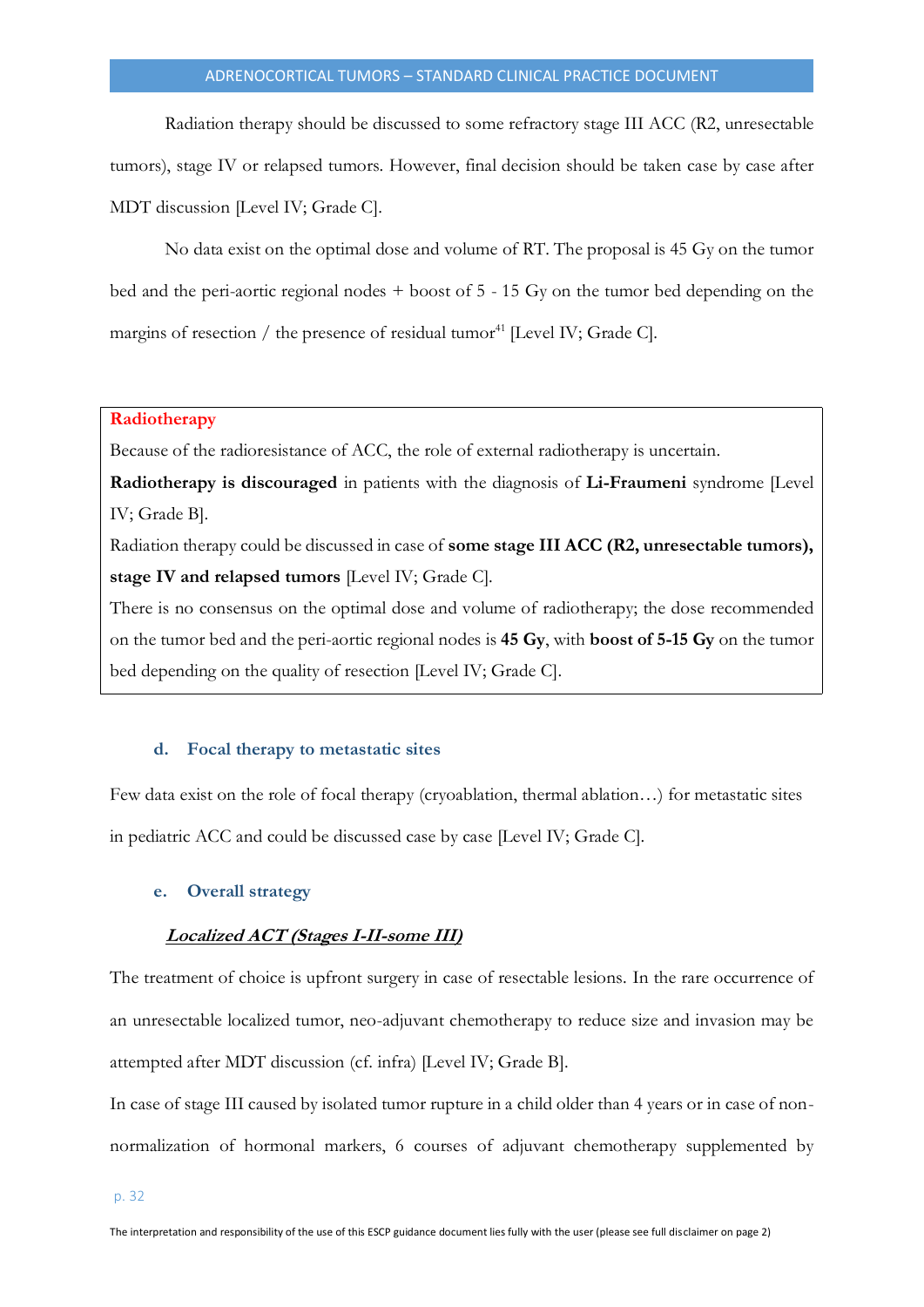mitotane are proposed [Level IV; Grade C]. Young children (<4 years old) with an isolated capsular rupture as the only risk factor must be discussed in MDT in order to validate the need of an adjuvant treatment [Level IV; Grade C].

#### **Unresectable (stage III) and metastatic (stage IV) ACC**

The feasibility of a surgery of the primary tumor and metastatic sites can be discussed at diagnosis but will be impossible in most cases. Therefore, an up-front multiagent chemotherapy plus mitotane is recommended, with regular monitoring according to RECIST criteria and delayed tumor surgery. Considering the scarce response observed in these patients, enrolment in a prospective trial testing new regimens or targeted therapies could also be taken into consideration [Level IV; Grade C]; another option is to start with perioperative conventional chemotherapy with mitotane [Level IV; Grade C]. The goal of the medical therapy is to obtain a significant tumor reduction to enable a complete excision of the tumor and propose focal therapies to metastatic sites. Two to 4 cycles of neoadjuvant chemotherapy with cisplatin, etoposide and doxorubicin (CED) or NN1/NN2, with 21 days apart, will therefore be carried out, followed by evaluation report concerning the primary tumor and metastatic sites. The surgical intervention depends on the imaging data and consists of the complete excision of the primary tumor if possible, and delayed excision of different metastatic sites if possible. In case of tumor response to neoadjuvant chemotherapy, the patient should receive 4 to 6 cycles of adjuvant chemotherapy (CED, NN1/NN2), for a total of 6 to 8 cycles.

#### **Poorly responding ACC**

The experience is very limited. MTD should be reset up to discuss mutilating large resections [Level IV; Grade C]. A different regimen could be tested, including second-line chemotherapy used in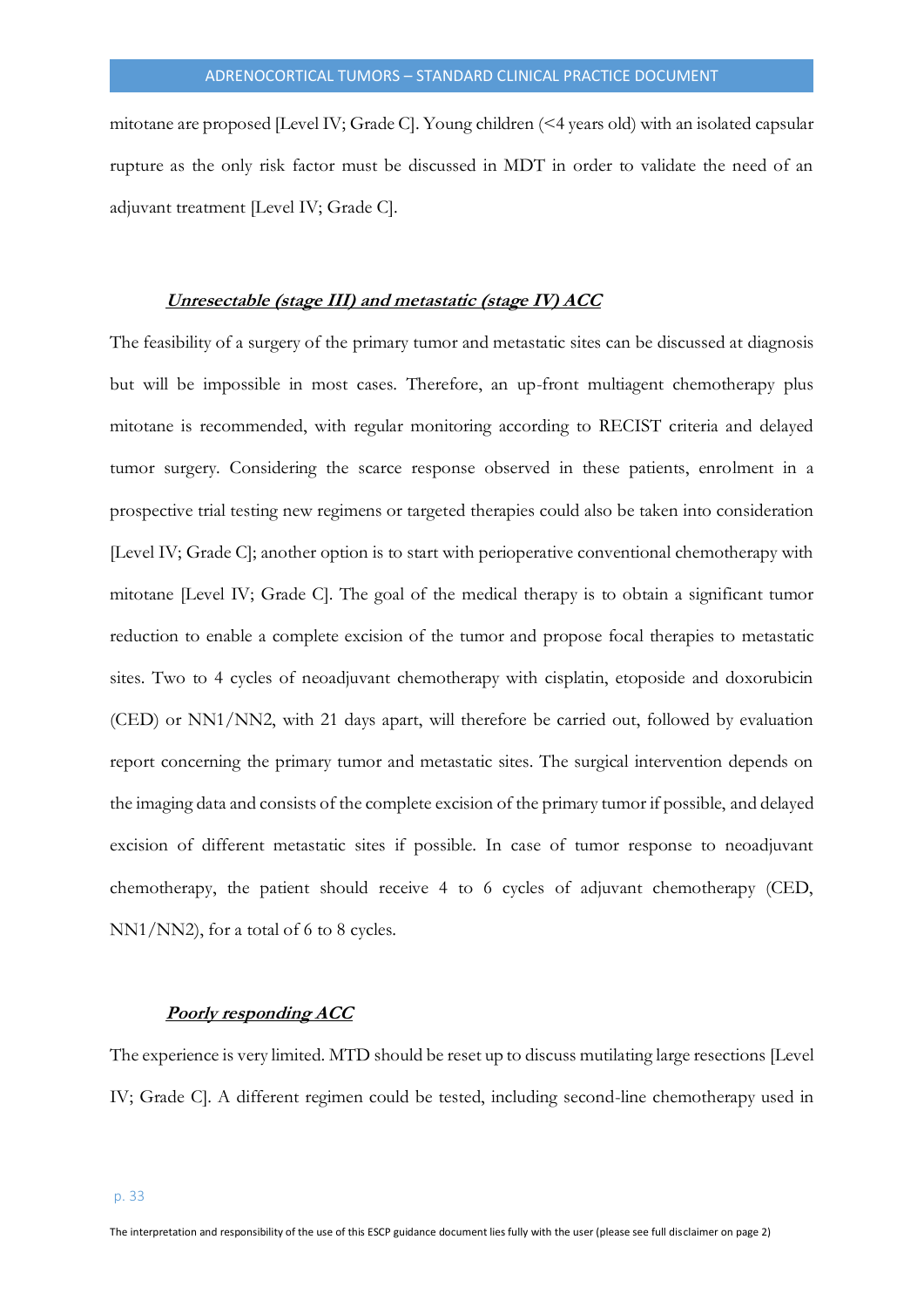adult population. Alternatively, enrolment in a prospective trial testing new regimens or targettherapies should be taken into consideration [Level V; Grade B].

## **Relapsed ACC**

Survival is very poor for these patients. No specific second-line treatment is strongly supported by literature data<sup>15,34</sup>. In case of local relapses, repeated surgeries, local therapy (thermal ablation, hyper-fractionated RT …) and re-use of mitotane may prolong survival, but the use of second-line chemotherapy depending of the previous drugs used or enrolment in prospective trials is also advised [Level V; Grade B]. All therapies should be considered case by case and validatedduring MTD.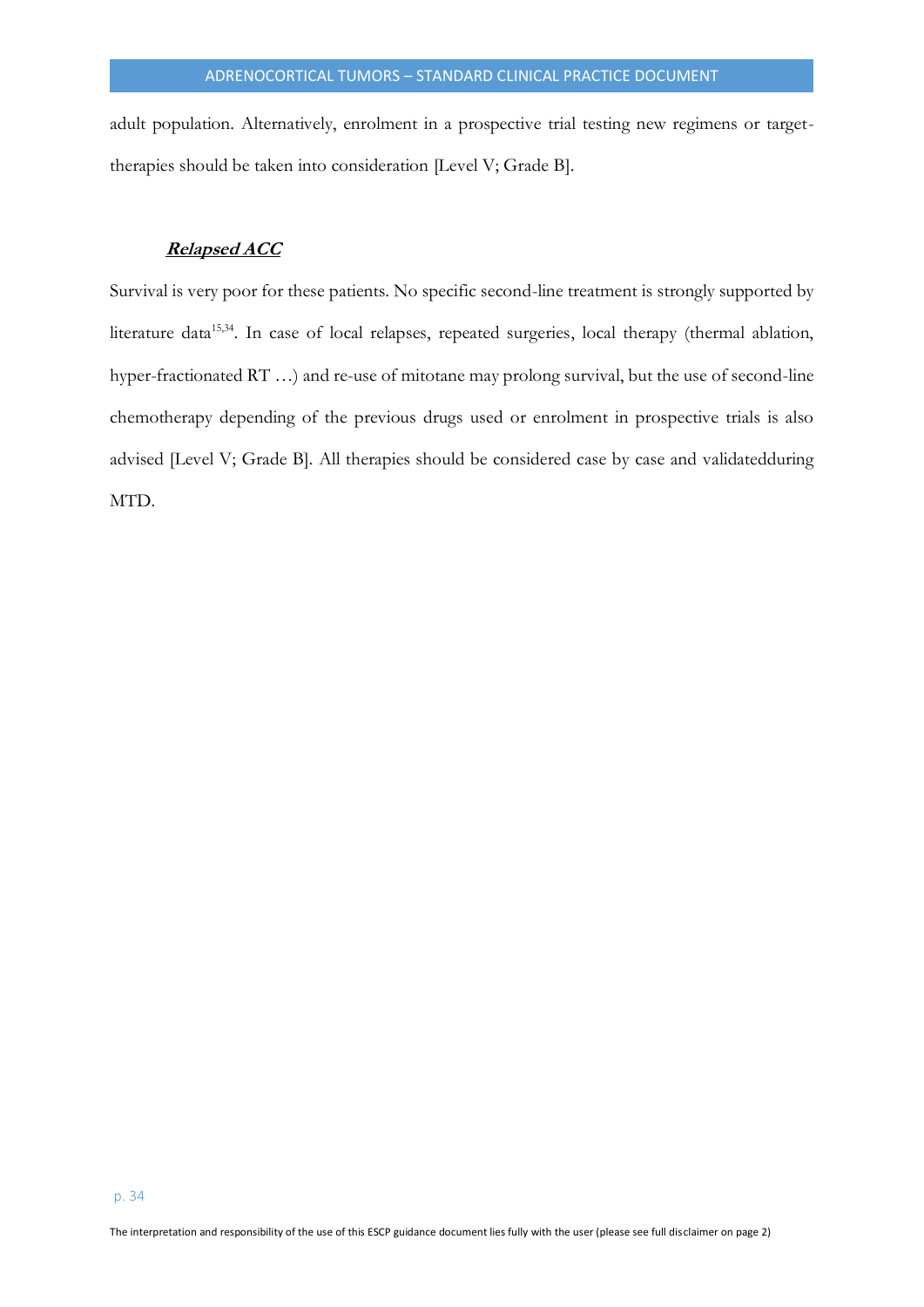## **Overall strategy**

## *Localized ACT (Stages I-II-some III)*

Upfront surgery is highly recommended in case of resectable lesion [Level III; Grade A].

Neo-adjuvant chemotherapy may be considered in case of unresectable ACC [Level IV; Grade B]. Adjuvant chemotherapy + mitotane is proposed in case of stage III due to isolated malignant ACC tumor rupture in children older than 4 years or non-normalization of hormonal markers [Level IV; Grade C].

In case of isolated capsular tumor rupture in children less than 4 years with histologically proven ACC, the adjuvant treatment is of debate and should be discussed in MDT [Level IV; Grade C].

## *Unresectable (stage III) and metastatic (stage IV) ACC*

An up-front multiagent chemotherapy + mitotane is recommended, with regular monitoring according to RECIST criteria and delayed tumor surgery [Level IV; Grade C]:

- 2-4 cycles of neoadjuvant chemotherapy with CED or NN1/NN2

- complete resection of the primary tumor and combined or delayed resection of metastatic site(s) if possible, depending on response to neo-adjuvant treatment

- 4-6 cycles of adjuvant chemotherapy in case of tumor response to neoadjuvant chemotherapy, for a total of 6 to 8 cycles, combined with mitotane.

Whenever possible, these patients could be offered to participate in an experimental protocol [Level IV; Grade C].

## *Poorly responding and metastatic/unresectable tumor ACC*

MDT discussion should be reset up to discuss mutilating large resections [Level IV; Grade C]. Second-line chemotherapy used in adults could be tested [Level IV; Grade C]. Alternatively, enrolment in a prospective trial testing new regimens or target-therapies should be taken into consideration [Level V; Grade B].

## *Relapsed ACC*

No specific second-line treatment is defined.

In case of local relapses, repeated surgeries and re-use of mitotane may be proposed [Level V; Grade B].

Second-line chemotherapy or enrolment in prospective trials is also advised [Level V; Grade B].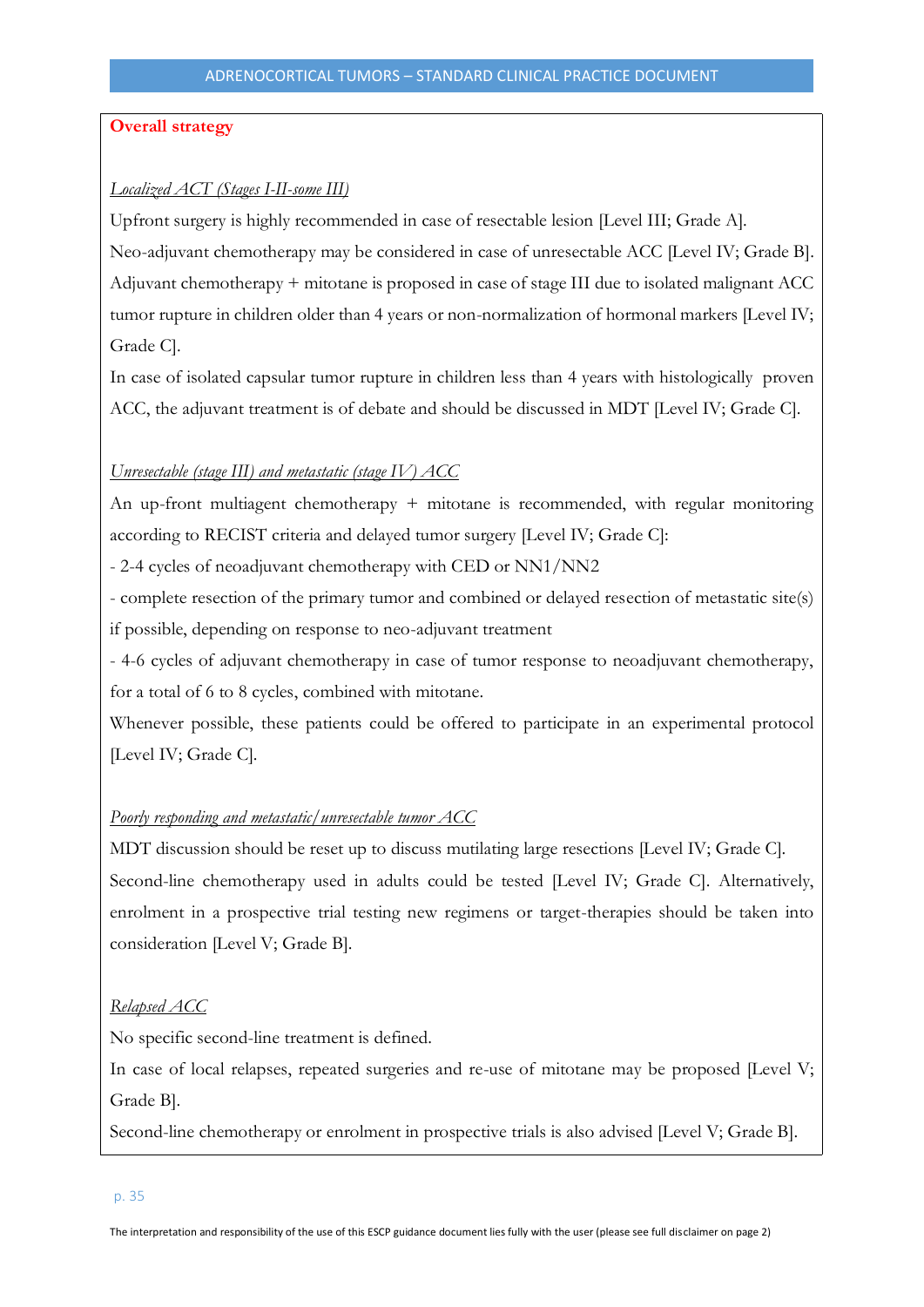## <span id="page-35-0"></span>**4. GENETIC CONSIDERATION**

Genetic counselling should be offered to all patients affected by ACT and to their families, in consideration of the rarity of these conditions and the possibility of underlying genetic conditions (Li-Fraumeni syndrome, Beckwith-Wiedemann syndrome and other overgrowth syndromes) [Level IV; Grade A].

**Genetic counselling** proposal for patients with ACT is mandatory [Level IV; Grade A].

## <span id="page-35-1"></span>**5. LONG TERM FOLLOW-UP RECOMMENDATIONS**

Patients with unfavourable clinical and/or histological risk factors (advanced stages, >4 years of age and/or unfavourable histology) should undergo a clinical, hormonal and imaging evaluation every 3 months in years 1 and 2. Clinical, imaging and hormonal studies may be delayed every 4 months in year 3, every 6 months in years 4 and yearly in year 5 (Level IV; Grade B).

Patients without unfavourable clinical and histological risk factors (low stages, favourable pathology) should undergo a clinical, imaging and hormonal evaluation every 4 months in years 1 and 2, and every 6 months in years 3, 4 and 5 (Level IV; Grade B).

For patients harbouring a germline *TP53* variant or with a diagnosis of Li–Fraumeni syndrome, long-term follow-up for other tumours is highly recommended, as proposed by Frebourg et al. and Kratz et al. (Level IV; Grade A).

|              | Long term follow-up for patients with a diagnosis of Li-Fraumeni is highly recommended, and |
|--------------|---------------------------------------------------------------------------------------------|
|              | can include, as proposed by Frebourg <i>et al.</i> :                                        |
| In children: | - clinical examination and abdominal ultrasound every 6 months                              |
|              | - annual whole-body MRI and brain MRI                                                       |
| In adults:   | - annual clinical examination and whole-body MRI                                            |
|              | - annual breast MRI in females from 20 until 65 years                                       |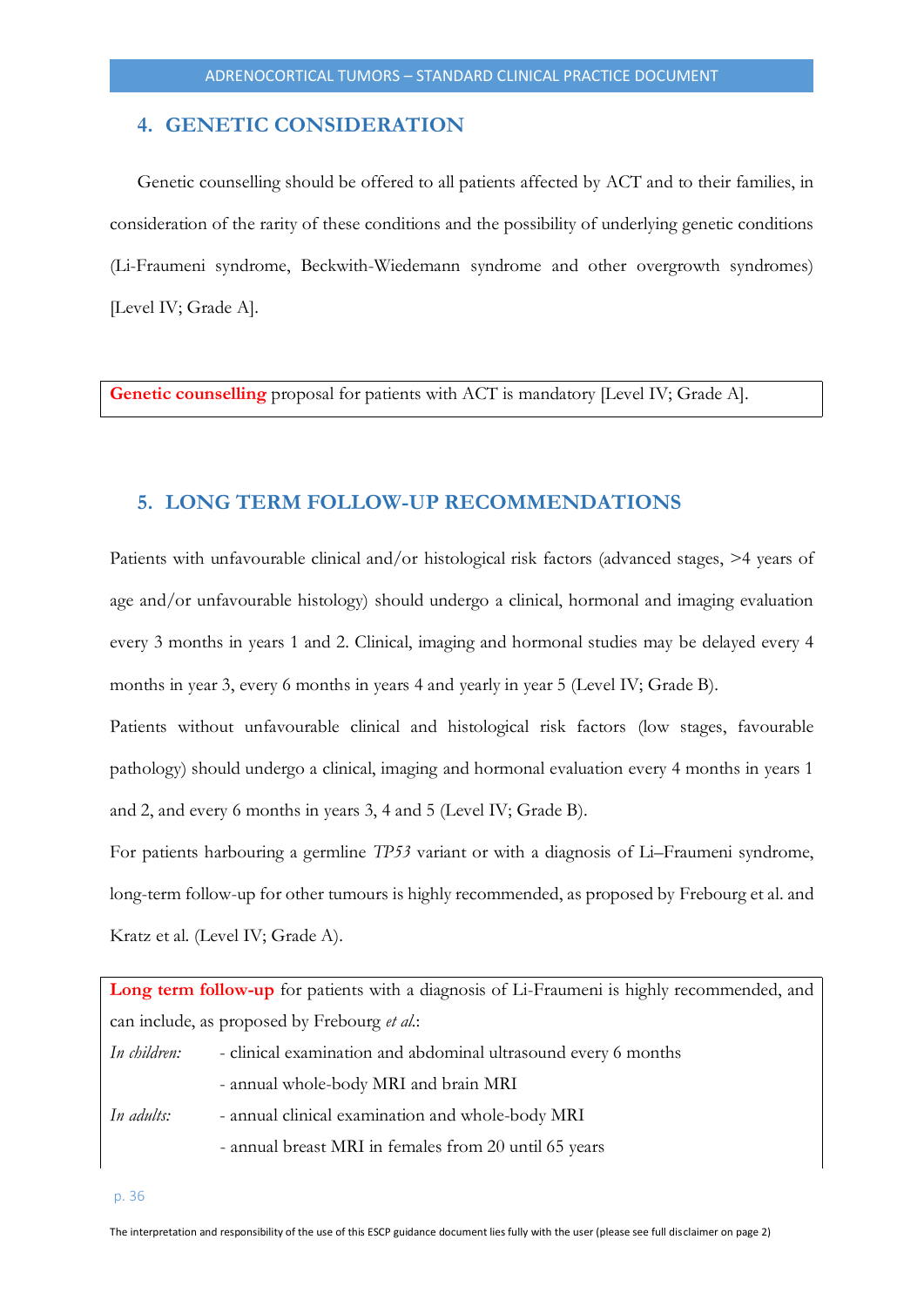- annual brain MRI until 50 years

[Level V; Grade A].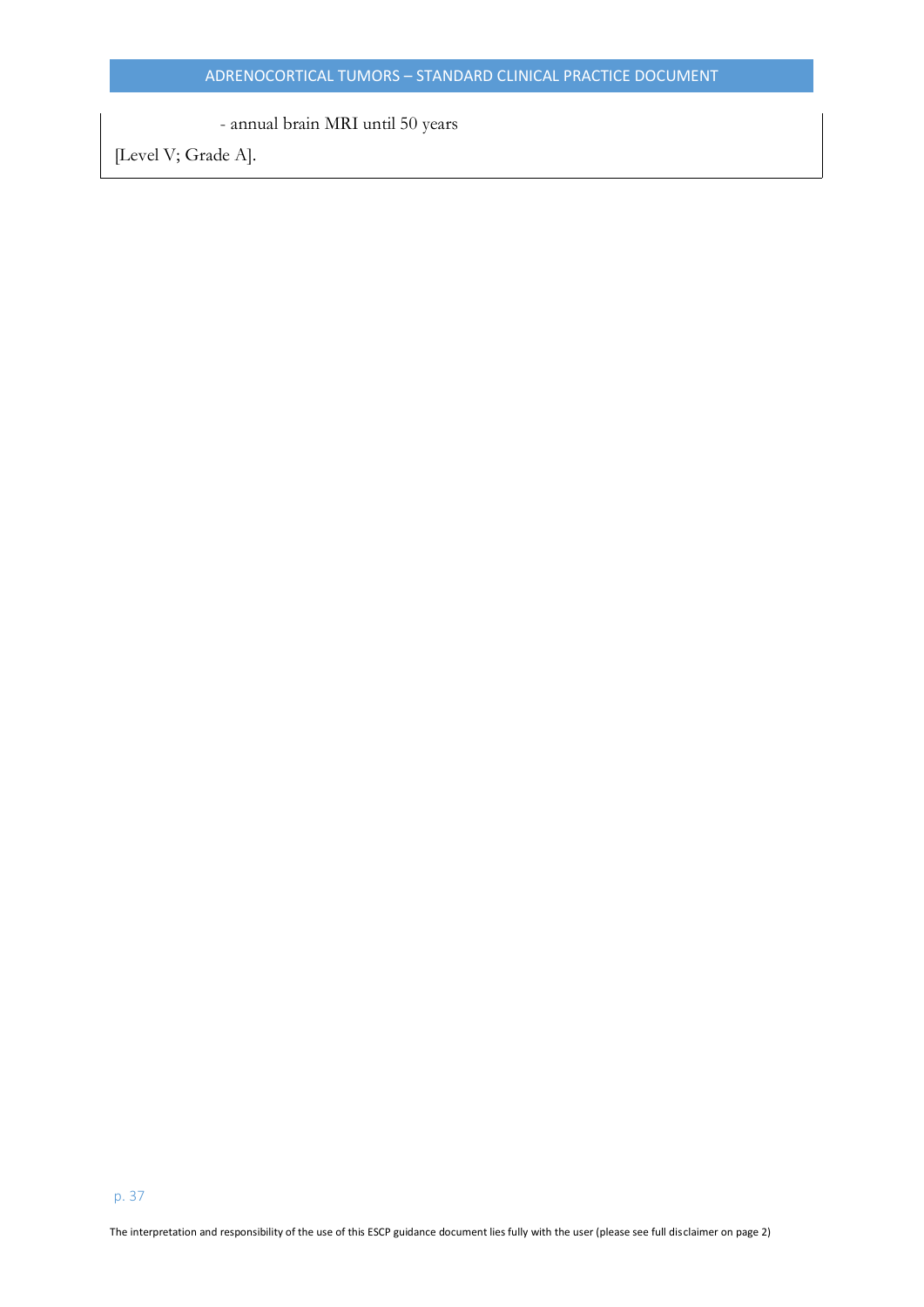## <span id="page-37-0"></span>**6. SPECIFIC CONSIDERATIONS FOR LHEAR COUNTRIES**

In LHEAR countries, the initial assessment and monitoring of the serum levels of hormones released by ACC is easily accessible. In some cases, the lack of an expert pediatric surgical oncology may limit the management, but it could be overcome through referral to local adult surgeons (for older children) or to foreign pediatric surgical centers. The main limitations could be the use of mitotane and the monitoring of its plasma levels.

## <span id="page-37-1"></span>**7. MAIN OPEN QUESTIONS IN THE TREATMENT OF ACC**

- Optimal clinical, radiographic and endocrinological assessment for clinical diagnosis prior to surgical therapy, aiming for avoidance to tumor biopsy and tumor spillage.
- Best prognostic stratification of patients according to the pathology and/or clinical features.
- Role of adjuvant/neo-adjuvant chemotherapy in case of isolated tumor rupture.
- Best chemotherapy regimen: CED or NN1/NN2.
- Indications, dosage and way to monitor mitotane therapy.
- Length of mitotane therapy.
- Role of exclusive mitotane in case of isolated tumor rupture.
- Treatment of poor responding, metastatic and relapsed ACC.
- Efficacy of new drugs for ACC.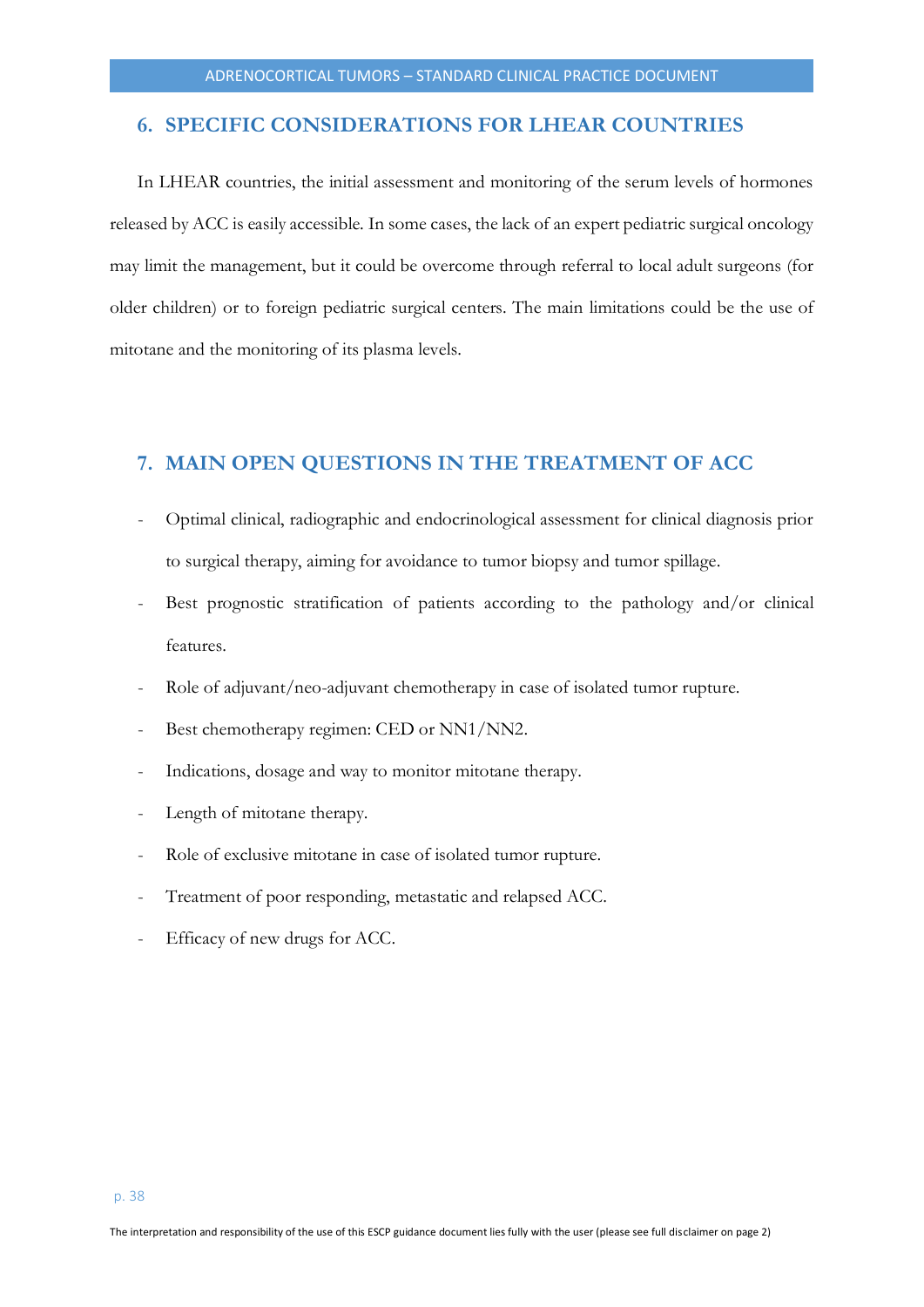## <span id="page-38-0"></span>**8. ACC TREATMENT: THE PARTN-ER PROPOSAL**

Even if many aspects of ACC treatment could not be fully supported by evidence-based medicine, EXPeRT/PARTN-ER groups propose an overall strategy in order to help physician to treat patients. This therapeutic strategy should nevertheless be debated locally by MDT (Figure 2).



**Figure 2.** Therapy summary for adrenal carcinoma in children and adolescents according to COG stages.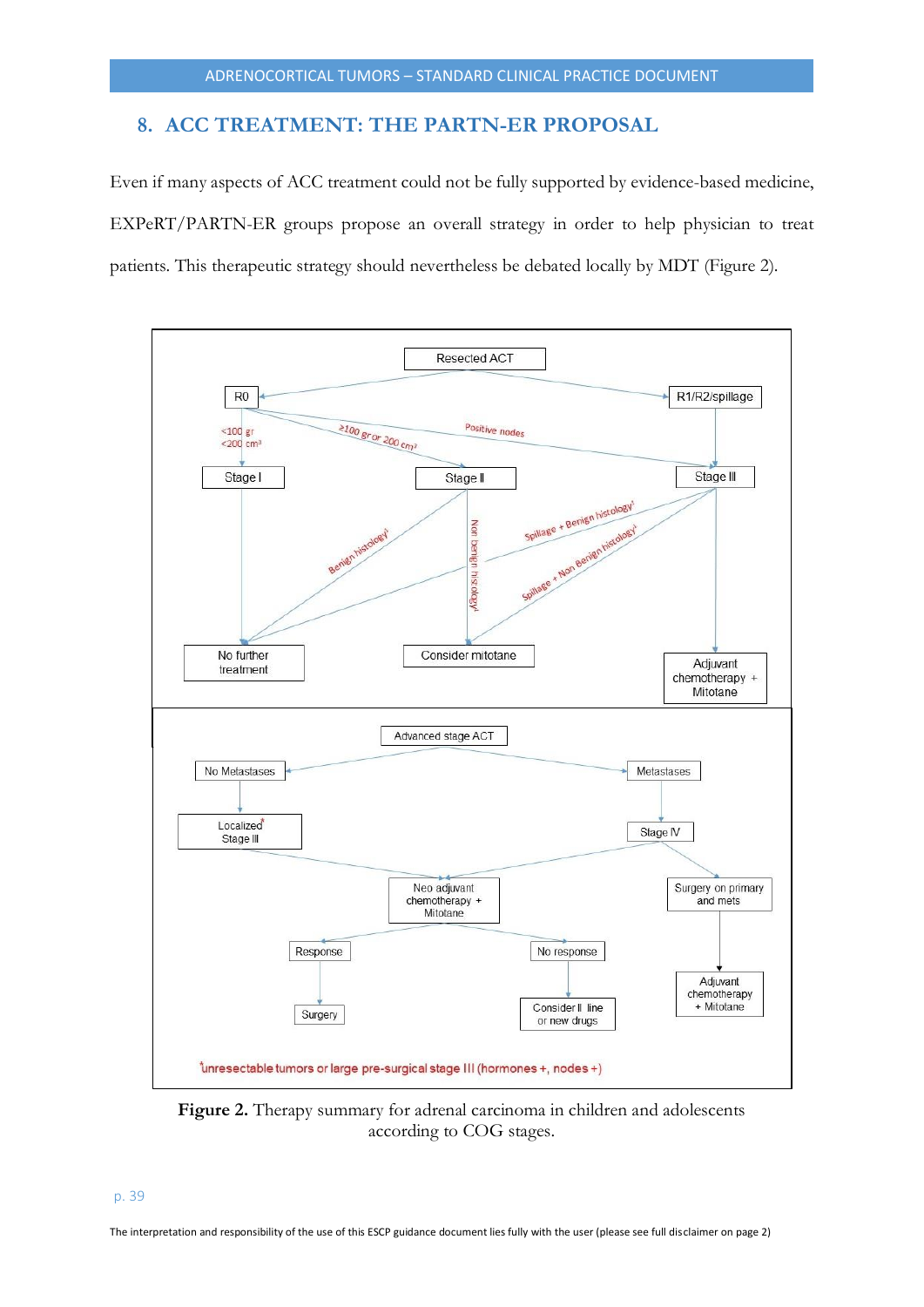#### **Stage I:**

No adjuvant treatment after surgery

#### **Stage II:**

Consider mitotane if several risk factors are present, i.e. unfavorable histology at 5-item score or

Wieneke score  $\geq 3$ , old age, and hormonal secretion

#### **Stage III**:

- *Unresectable tumors:*

Neo-adjuvant treatment (chemotherapy + mitotane) followed by surgery when feasible

- *Gross/macroscopic residual disease:*

Adjuvant therapy (chemotherapy + mitotane) followed by delayed surgery when feasible

- *Tumor spillage (pre- or intra-operatively):*

Consider mitotane if other risk factors are present, i.e. unfavorable histology at 5-item score or Wieneke score > 3, old age, hormonal secretion

- *Fail to normalize hormone levels after surgery:*

Consider mitotane or chemotherapy + mitotane

- *Retroperitoneal lymph nodes involvement:*

Chemotherapy + mitotane

#### **Stage IV:**

Neo-adjuvant therapy (chemotherapy + mitotane) followed by surgery when feasible.

#### **Local relapses:**

Local relapses should be treated aggressively, as these are almost invariably fatal. Surgery is recommended whenever feasible and should best be aimed to a complete surgical clearance of any visible tumor manifestations. Adjuvant treatment with mitotane for at least 2 years is recommended, a combination with chemotherapy or other standard regimen could be considered case by case. For unresectable relapses, adjuvant chemotherapy plus mitotane or second-line chemotherapy plus mitotane should be administered: in case of response, surgery could be considered. Radiation therapy should be discussed in both cases within MDT, taken into account the genetic context. However, unresectable relapses could also be chosen for palliative comfort care, considering the almost invariably fatal outcome.

#### **Distant relapses:**

As for stage IV at diagnosis, outcome for these patients is poor. Chemotherapy (chemotherapy + mitotane or other regimens combined with mitotane) and radiation therapy should be attempted, alternatively enrolment in phase I-II trial (if any available) should be considered.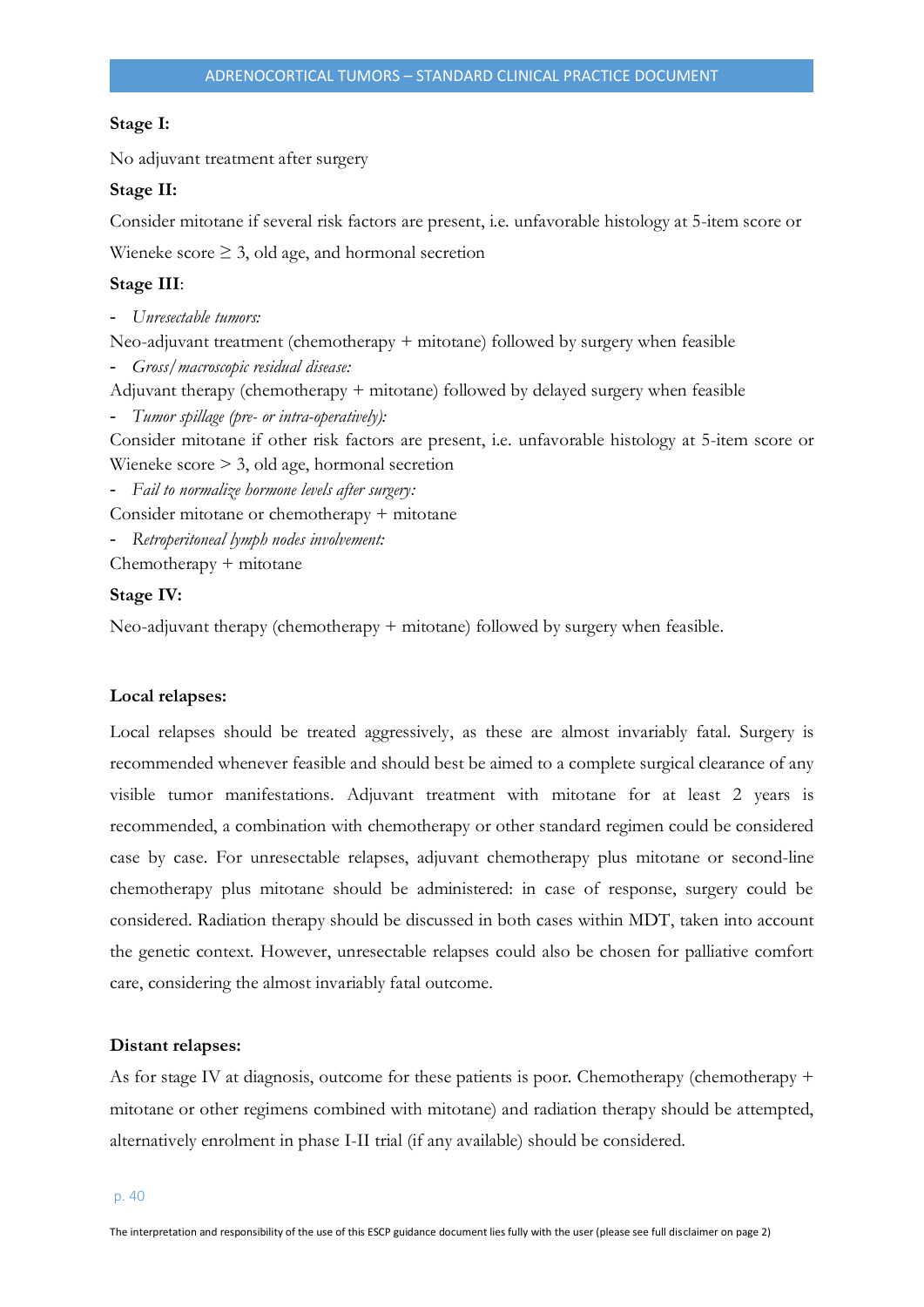## **APPENDIX 1. CHEMOTHERAPY REGIMENS AND FOLLOW UP**

#### **CED (cisplatin, etoposide and doxorubicin) regimen,** 21-day cycles

- Cisplatin:  $50 \text{ mg/m}^2/\text{day}$  on D1 and D2, IV over 6 hours.
- Etoposide:  $100 \text{ mg/m}^2/\text{day}$  from D1 to D3, IV over 1.5 hours.
- Doxorubicin:  $25 \text{ mg/m}^2/\text{day}$  on D4 and D5, IV over 4 hours.

For children <10 kg or <12 months: dose reduction and calculation by body weight.

The **hydration protocol** associated with cisplatin is detailed in the Appendix. Cisplatin administered at these doses may be poorly tolerated digestively, especially in adolescents. It is recommended that anti-emetic treatment be implemented according to the protocol of each center. Besides the discomfort felt and the risk of dehydration, this digestive intolerance can make it difficult to take mitotane orally. Blood levels may then be lower than expected, due to digestive intolerance leading to vomiting mitotane. It is therefore imperative to take this into account before any modification of the dose of mitotane, and therefore not to increase it systematically, especially due to variable but very long half-life of mitotane. In addition, this association could result in neutropenia, and treatment with G-CSF is recommended.

#### **GPOH-MET NN1 regimen**

- Vincristine: 1.5 mg/m<sup>2</sup>/day on D1 and D8 (max 2 mg)
- Ifosfamide:  $1.0 \frac{g}{m^2}$ /day from D1 to D5 (with hydration and Uromitexan)
- Adriamycin:  $35 \text{ mg/m}^2/\text{day}$  on D2 and D4

#### **GPOH-MET NN2 regimen**

- Carboplatin: 125 mg/m<sup>2</sup>/day from D1 to D5
- Etoposide:  $100 \text{ mg/m}^2/\text{day}$  from D1 to D5

#### **GPOH-MET therapy stratification**

*ACC, Stage I, II, stage III completely resected, no lymph node metastases (T3 N0 M0)* → Watch-and-wait *Stage III with lymph node metastases (T1-2, N1, M0)*  $\rightarrow$  2 x NN1 + 2 x NN2 + Mitotane at therapeutic levels for 9 months *Stage IV*  $\rightarrow$  4 x NN1 + 4 x NN2 + Mitotane at therapeutic levels for > 18 months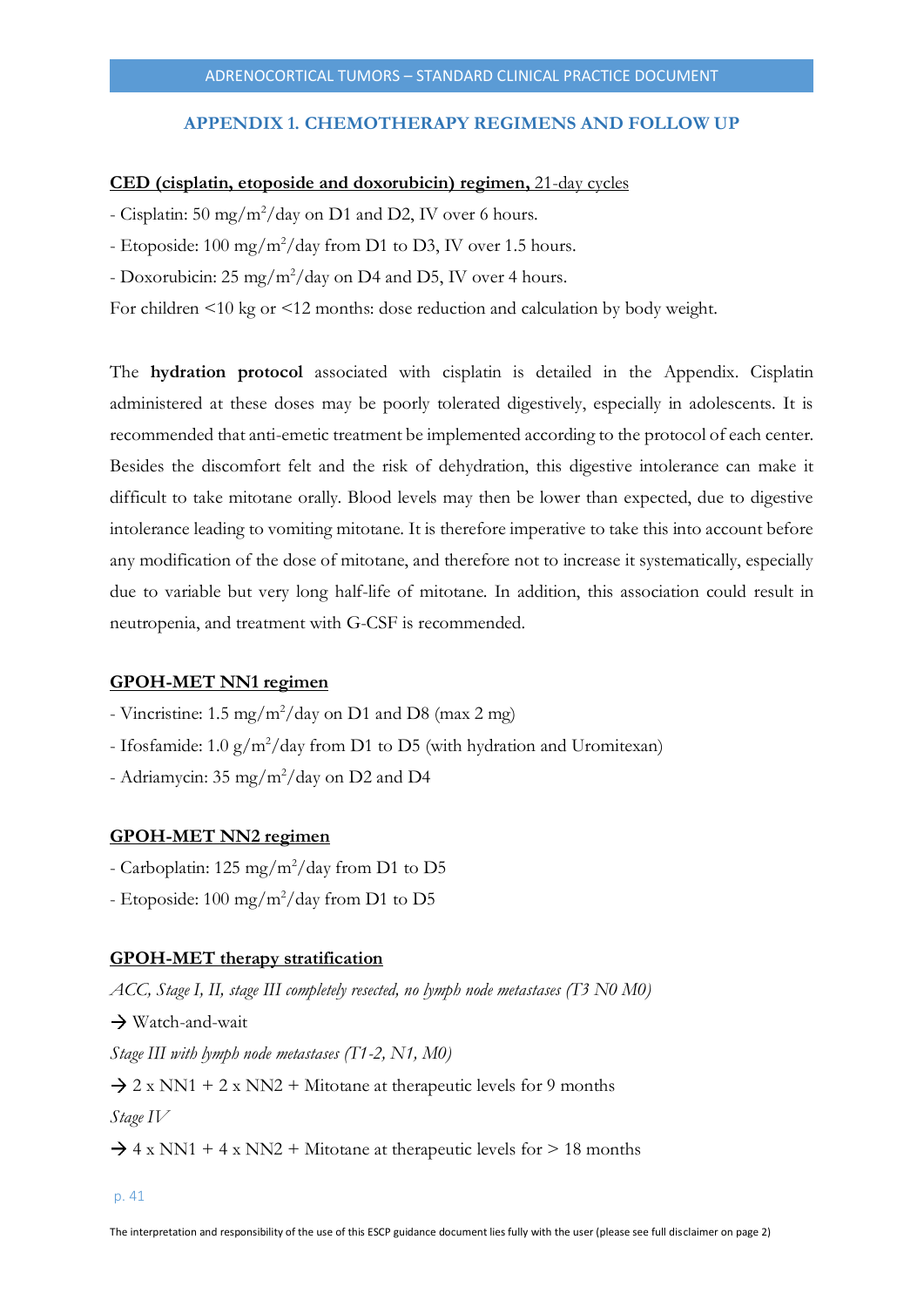#### **Chemotherapy toxicity monitoring**

- Biological criteria before starting each cycle of chemotherapy:

o Polynuclear neutrophils  $> 750/\text{mm}^3$ , platelets  $> 75000/\text{mm}^3$ , in the ascending phase of hematological recovery,

o Creatinine clearance  $> 70$  mL/min/1.73m<sup>2</sup>, or cystatin C normal for age,

o Bilirubin <1.5N, ASAT and ALAT <2.5N.

- Audiogram every 2 cycles of platinum compounds.

- Cardiac ultrasound at least every 2 cycles of anthracycline. The shortening fraction (FR) must be greater than 28% and the ejection fraction (EF) of the left ventricle greater than 50% to the baseline.

#### **Follow-up during chemotherapy (stage III and IV)**

Tumor imaging must be performed post-operatively and then after 2 and 4 cycles of adjuvant chemotherapy.

Evaluation ideally must include the same examinations as at diagnosis:

- A thoraco-abdomino-pelvic CT or MRI in order to assess:

o the response to chemotherapy (tumor measurements in 3 dimensions),

o the operability of the primary tumor and metastases,

o vascular anatomical extension.

In case of a tumor response after first 2 cycles, it may be lawful to continue chemotherapy with 2 additional cycles in order to facilitate surgery.

- Other evaluation can be carried out during chemotherapy, depending on clinical course. Ultrasound or MRI imaging is preferable to X-ray or CT scan in these patients potentially having a *TP53* gene pathogenic variant. CT or abdominal ultrasound should be performed immediately after surgery, possibly accompanied by a PET-FDG scan to confirm complete remission. A thoraco-abdomino-pelvic CT scan or preferentially MRI should be performed at the end of adjuvant chemotherapy.

Assays for initially abnormal hormones should be performed every 2 cycles of chemotherapy. Hormone levels must be mainly repeated 8 to 10 days post-surgery, then at 1 month, then every 2 months for 2 years, every 3 months in the 3rd year, every 6 months up to 5 years in the absence of adjuvant treatment because their non-normalization or raise is a criterion of tumor persistence or recurrence and leads to the proposal a salvage treatment.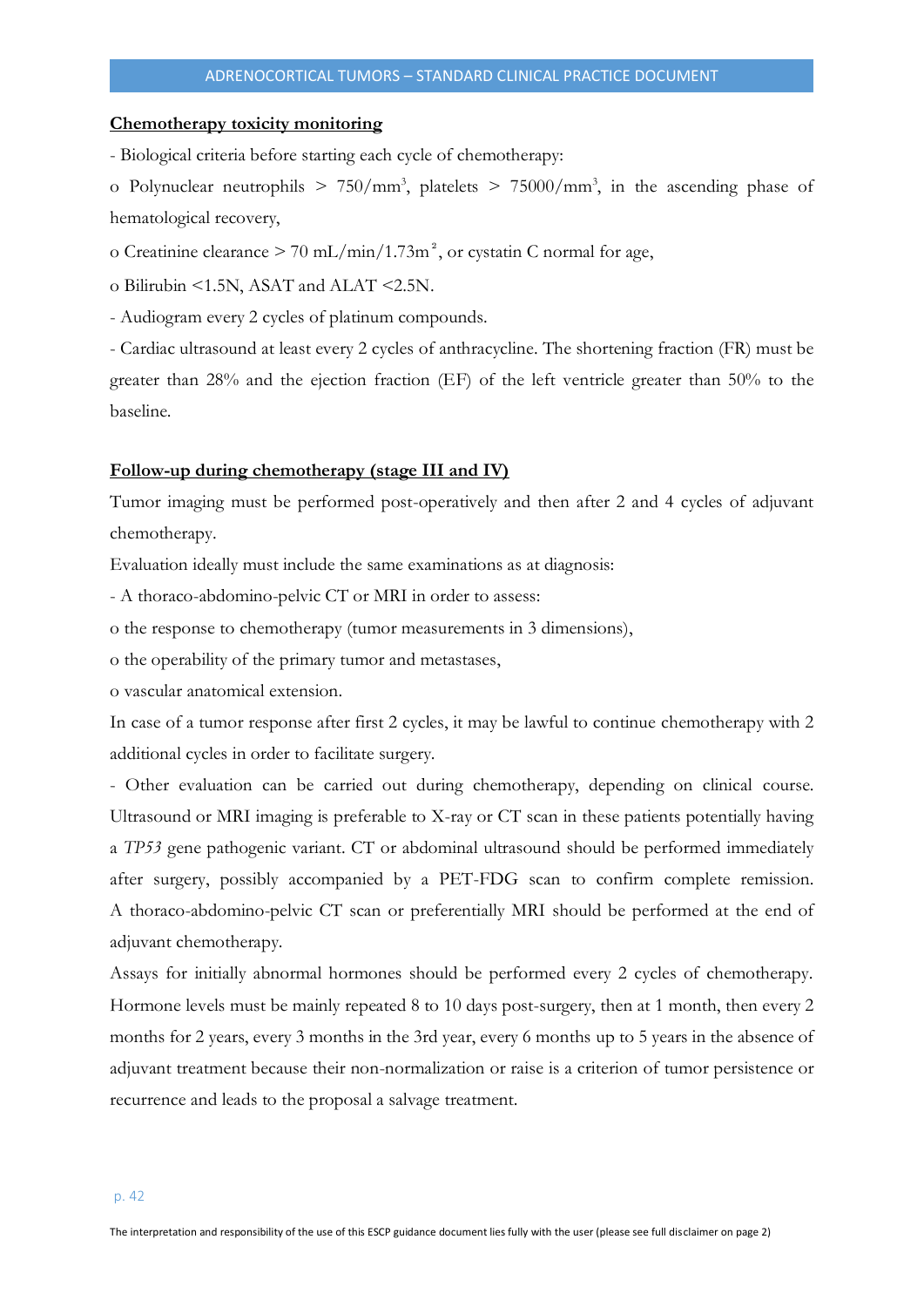## **APPENDIX 2. CHEMOTHERAPY ADMINISTRATION SCHEME**

## **CED (CDDP – ETOPOSIDE – DOXORUBICINE) course**

| at D1 and D2                                                                   |  |                                                                                                                                                                                                                                                                                                                                                                                                                                 |  |
|--------------------------------------------------------------------------------|--|---------------------------------------------------------------------------------------------------------------------------------------------------------------------------------------------------------------------------------------------------------------------------------------------------------------------------------------------------------------------------------------------------------------------------------|--|
| Pre-hydration and concomitant hydration (4 hours before and during Cisplatin): |  |                                                                                                                                                                                                                                                                                                                                                                                                                                 |  |
| $1250 \text{ mL/m}^2/10 \text{ h}$                                             |  | $\frac{1}{\sqrt{1-\frac{1}{2}}}\frac{1}{\sqrt{1-\frac{1}{2}}}\frac{1}{\sqrt{1-\frac{1}{2}}}\frac{1}{\sqrt{1-\frac{1}{2}}}\frac{1}{\sqrt{1-\frac{1}{2}}}\frac{1}{\sqrt{1-\frac{1}{2}}}\frac{1}{\sqrt{1-\frac{1}{2}}}\frac{1}{\sqrt{1-\frac{1}{2}}}\frac{1}{\sqrt{1-\frac{1}{2}}}\frac{1}{\sqrt{1-\frac{1}{2}}}\frac{1}{\sqrt{1-\frac{1}{2}}}\frac{1}{\sqrt{1-\frac{1}{2}}}\frac{1}{\sqrt{1-\frac{1}{2}}}\frac{1}{\sqrt{1-\frac{$ |  |
| $(2.5\% \text{ Glucose } / 0.45\% \text{ NaCl})$                               |  |                                                                                                                                                                                                                                                                                                                                                                                                                                 |  |
| $+20$ mmol KCl / 1000 mL                                                       |  | mmol                                                                                                                                                                                                                                                                                                                                                                                                                            |  |
| $+10$ mmol MgSO <sub>4</sub> / 1000 mL                                         |  | mmol                                                                                                                                                                                                                                                                                                                                                                                                                            |  |
| $+12$ g Mannitol / 1000 mL                                                     |  | $\frac{1}{8}$                                                                                                                                                                                                                                                                                                                                                                                                                   |  |
| <b>Post-hydration (after Cisplatin):</b>                                       |  |                                                                                                                                                                                                                                                                                                                                                                                                                                 |  |
| $1750 \text{ mL/m}^2/14 \text{ h}$                                             |  | mL                                                                                                                                                                                                                                                                                                                                                                                                                              |  |
| $(2.5\% \text{ Glucose } / 0.45\% \text{ NaCl})$                               |  |                                                                                                                                                                                                                                                                                                                                                                                                                                 |  |
| $+20$ mmol KCl / 1000 mL                                                       |  | mmol                                                                                                                                                                                                                                                                                                                                                                                                                            |  |
| $+10$ mmol MgSO <sub>4</sub> / 1000 mL                                         |  | mmol                                                                                                                                                                                                                                                                                                                                                                                                                            |  |

**Doxorubicin**:  $25 \text{ mg/m}^2 = \text{mg/V over 4 hours (in 50mL of G5% or 0.9% NaCl)}$ **at D4 and D5** 

**Etoposide:** 100 mg/m<sup>2</sup>/d = \_\_\_\_\_\_\_\_\_ mg/d IV over 1.5 hours (in 0,9% NaCl to obtain concentration  $\leq 0.4$  mg/mL)

**from D1 to D3**

## **Diuresis monitoring**

If diuresis <2/3 of the input, give Mannitol 20% 40 mL/m² IV over 30 minutes

**NB**: For children < 10 kg or < 12 months reduce dosage according to the age and body weight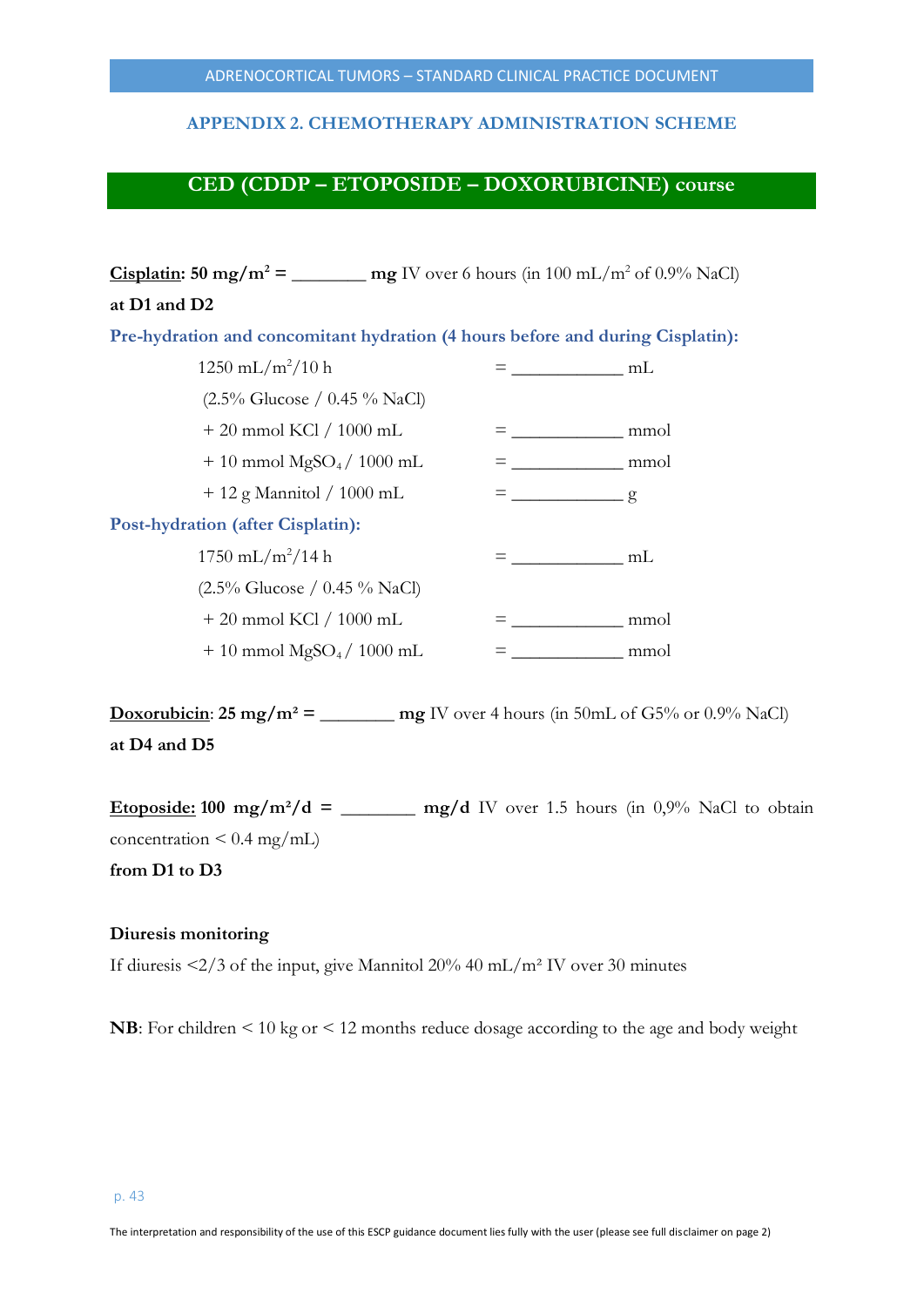## **GPOH-MET NN1 course**

| Vincristine: $1.5 \text{ mg/m}^2$                                                                    | $=$ mg IV over 10 minutes (maximal dose 2.0 mg) |
|------------------------------------------------------------------------------------------------------|-------------------------------------------------|
| at D1 and D8                                                                                         |                                                 |
|                                                                                                      |                                                 |
| <b>Ifosfamide:</b> 1000 mg/m <sup>2</sup> /d = ________ mg/d IV over 1 hour (in 250 mL of 0.9% NaCl) |                                                 |
| from D1 to D5                                                                                        |                                                 |
| Hydration (15 minutes before, during, and 12 hours after the last dose of Ifosfamide):               |                                                 |
| $2000 \text{ mL/m}^2/\text{d}$                                                                       |                                                 |
| $(2.5\% \text{ Glucose } / 0.45\% \text{ NaCl})$                                                     |                                                 |
| $+20$ mmol KCl / 1000 mL                                                                             |                                                 |
| $+10$ mmol MgSO <sub>4</sub> / 1000 mL                                                               |                                                 |
| Uromitexan (continuous infusion, concomitant to hydratation):                                        |                                                 |
| $1200 g/m^2/d$                                                                                       | $\frac{\ }{g/d}$                                |

**Doxorubicin**: **35 mg/m<sup>2</sup> = \_\_\_\_\_\_ mg** IV over 4 hours (in 50 mL of G5% or 0.9% NaCl) **at D2 and D4**

## **Diuresis monitoring**

If diuresis <2/3 of the input, give Furosemide 0.5 mg/kg IV over 10 minutes

## **GPOH-MET NN2 course**

**Etoposide:** 100 mg/m<sup>2</sup>/d = \_\_\_\_\_\_ mg/d IV over 2 hours (in  $0.9\%$  NaCl to obtain concentration  $\leq 0.4$  mg/mL)

**from D1 to D5**

**Carboplatin:** 125 mg/m<sup>2</sup>/d = \_\_\_\_ mg/d IV over 1 hour (in 100 mL of G5% or 0.9% NaCl) f**rom D1 to D5**

**NB**: For children < 10 kg or < 12 months reduce dosage according to the age and body weight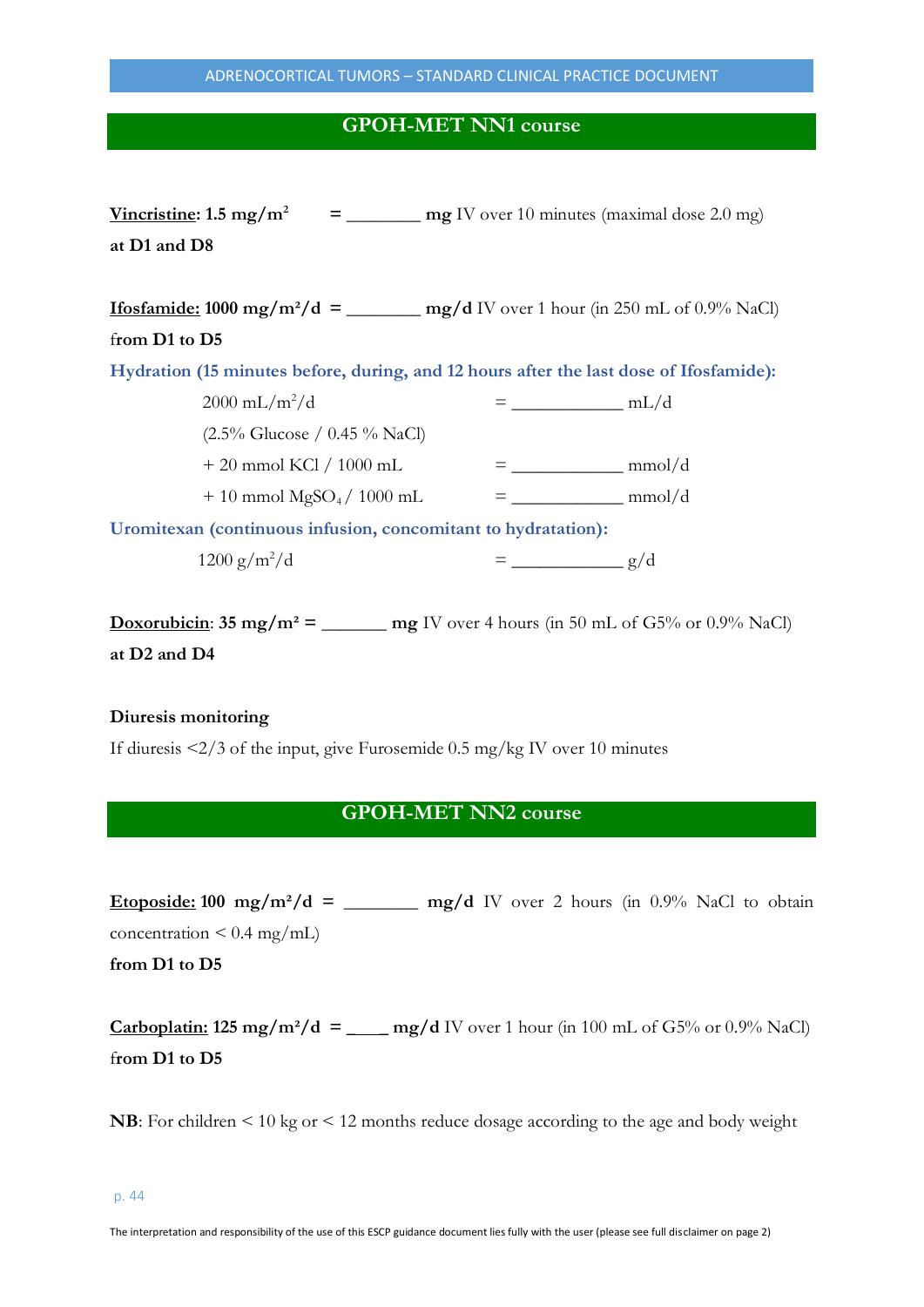## <span id="page-44-0"></span>**9. REFERENCES**

1. Ferrari A, Brecht IB, Gatta G, et al. Defining and listing very rare cancers of paediatric age: consensus of the Joint Action on Rare Cancers in cooperation with the European Cooperative Study Group for Pediatric Rare Tumors. *Eur J Cancer*. 2019;110:120-126. doi:10.1016/j.ejca.2018.12.031

2. Dykewicz CA, Centers for Disease Control and Prevention (U.S.), Infectious Diseases Society of America, American Society of Blood and Marrow Transplantation. Summary of the Guidelines for Preventing Opportunistic Infections among Hematopoietic Stem Cell Transplant Recipients. *Clin Infect Dis*. 2001;33(2):139-144. doi:10.1086/321805

3. Fassnacht M, Dekkers O, Else T, et al. European Society of Endocrinology Clinical Practice Guidelines on the management of adrenocortical carcinoma in adults, in collaboration with the European Network for the Study of Adrenal Tumors. *Eur J Endocrinol*. 2018;179(4):G1- G46. doi:10.1530/EJE-18-0608

4. Dall'Igna P, Virgone C, De Salvo GL, et al. Adrenocortical tumors in Italian children: analysis of clinical characteristics and P53 status. Data from the national registries. *J Pediatr Surg*. 2014;49(9):1367-1371. doi:10.1016/j.jpedsurg.2014.03.006

5. Ribeiro RC, Sandrini Neto RS, Schell MJ, Lacerda L, Sambaio GA, Cat I. Adrenocortical carcinoma in children: a study of 40 cases. *J Clin Oncol*. 1990;8(1):67-74. doi:10.1200/JCO.1990.8.1.67

6. Wieneke JA, Thompson LDR, Heffess CS. Adrenal cortical neoplasms in the pediatric population: a clinicopathologic and immunophenotypic analysis of 83 patients. *Am J Surg Pathol*. 2003;27(7):867-881. doi:10.1097/00000478-200307000-00001

7. Rodriguez-Galindo C, Figueiredo BC, Zambetti GP, Ribeiro RC. Biology, clinical characteristics, and management of adrenocortical tumors in children. *Pediatr Blood Cancer*. 2005;45(3):265-273. doi:10.1002/pbc.20318

8. Custódio G, Komechen H, Figueiredo FRO, Fachin ND, Pianovski MAD, Figueiredo BC. Molecular epidemiology of adrenocortical tumors in southern Brazil. *Mol Cell Endocrinol*. 2012;351(1):44-51. doi:10.1016/j.mce.2011.10.019

9. Ribeiro RC, Pinto EM, Zambetti GP, Rodriguez-Galindo C. The International Pediatric Adrenocortical Tumor Registry initiative: contributions to clinical, biological, and treatment advances in pediatric adrenocortical tumors. *Mol Cell Endocrinol*. 2012;351(1):37-43. doi:10.1016/j.mce.2011.10.015

10. Picard C, Orbach D, Carton M, et al. Revisiting the role of the pathological grading in pediatric adrenal cortical tumors: results from a national cohort study with pathological review. *Mod Pathol*. 2019;32(4):546-559. doi:10.1038/s41379-018-0174-8

11. Teinturier C, Pauchard MS, Brugières L, Landais P, Chaussain JL, Bougnères PF. Clinical and prognostic aspects of adrenocortical neoplasms in childhood. *Med Pediatr Oncol*. 1999;32(2):106-111. doi:10.1002/(sici)1096-911x(199902)32:2<106::aid-mpo7>3.0.co;2-j

12. Michalkiewicz E, Sandrini R, Figueiredo B, et al. Clinical and outcome characteristics of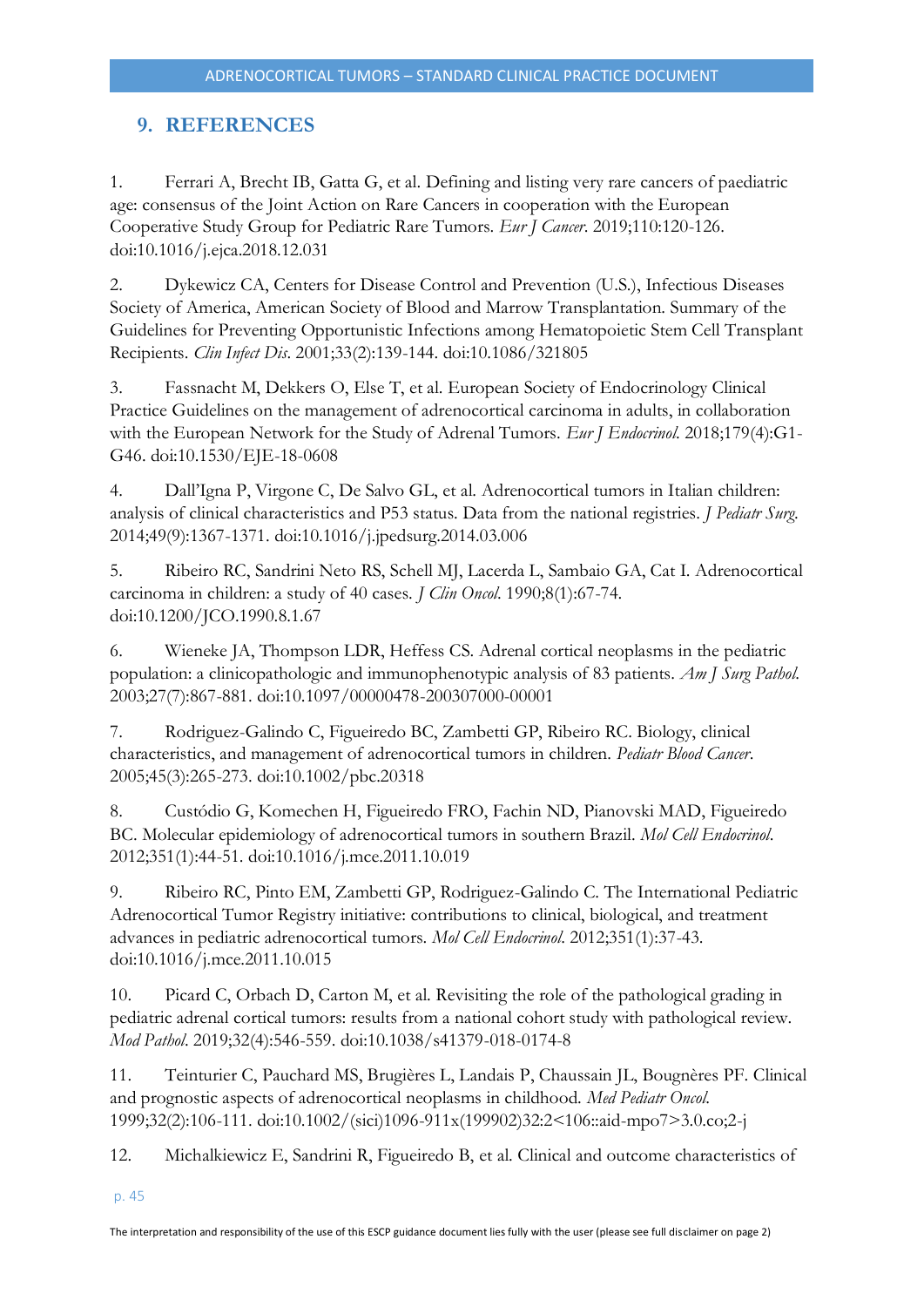children with adrenocortical tumors: a report from the International Pediatric Adrenocortical Tumor Registry. *J Clin Oncol*. 2004;22(5):838-845. doi:10.1200/JCO.2004.08.085

13. Picard C, Faure-Conter C, Leblond P, et al. Exploring heterogeneity of adrenal cortical tumors in children: The French pediatric rare tumor group (Fracture) experience. *Pediatr Blood Cancer*. 2020;67(2):e28086. doi:10.1002/pbc.28086

14. Cecchetto G, Ganarin A, Bien E, et al. Outcome and prognostic factors in high-risk childhood adrenocortical carcinomas: A report from the European Cooperative Study Group on Pediatric Rare Tumors (EXPeRT). *Pediatr Blood Cancer*. 2017;64(6). doi:10.1002/pbc.26368

15. Redlich A, Boxberger N, Strugala D, et al. Systemic treatment of adrenocortical carcinoma in children: data from the German GPOH-MET 97 trial. *Klin Padiatr*. 2012;224(6):366- 371. doi:10.1055/s-0032-1327579

16. McAteer JP, Huaco JA, Gow KW. Predictors of survival in pediatric adrenocortical carcinoma: a Surveillance, Epidemiology, and End Results (SEER) program study. *J Pediatr Surg*. 2013;48(5):1025-1031. doi:10.1016/j.jpedsurg.2013.02.017

17. Gulack BC, Rialon KL, Englum BR, et al. Factors associated with survival in pediatric adrenocortical carcinoma: An analysis of the National Cancer Data Base (NCDB). *J Pediatr Surg*. 2016;51(1):172-177. doi:10.1016/j.jpedsurg.2015.10.039

18. Bornstein SR, Allolio B, Arlt W, et al. Diagnosis and Treatment of Primary Adrenal Insufficiency: An Endocrine Society Clinical Practice Guideline. *J Clin Endocrinol Metab*. 2016;101(2):364-389. doi:10.1210/jc.2015-1710

19. Weiss LM, Medeiros LJ, Vickery AL. Pathologic features of prognostic significance in adrenocortical carcinoma. *Am J Surg Pathol*. 1989;13(3):202-206. doi:10.1097/00000478- 198903000-00004

20. Dehner LP, Hill DA. Adrenal cortical neoplasms in children: why so many carcinomas and yet so many survivors? *Pediatr Dev Pathol*. 2009;12(4):284-291. doi:10.2350/08-06-0489.1

21. Sandrini R, Ribeiro RC, DeLacerda L. Childhood adrenocortical tumors. *J Clin Endocrinol Metab*. 1997;82(7):2027-2031. doi:10.1210/jcem.82.7.4057

22. Williams AR, Hammer GD, Else T. Transcutaneous biopsy of adrenocortical carcinoma is rarely helpful in diagnosis, potentially harmful, but does not affect patient outcome. *Eur J Endocrinol*. 2014;170(6):829-835. doi:10.1530/EJE-13-1033

23. Hedican SP, Marshall FF. Adrenocortical carcinoma with intracaval extension. *J Urol*. 1997;158(6):2056-2061. doi:10.1016/s0022-5347(01)68152-7

24. Fascetti-Leon F, Scotton G, Pio L, et al. Minimally invasive resection of adrenal masses in infants and children: results of a European multi-center survey. *Surg Endosc*. 2017;31(11):4505- 4512. doi:10.1007/s00464-017-5506-0

25. Fascetti-Leon F, Scotton G, Pio L, et al. Erratum to: Minimally invasive resection of adrenal masses in infants and children: results of a European multi-center survey. *Surg Endosc*. 2017;31(11):4513. doi:10.1007/s00464-017-5689-4

26. Heloury Y, Muthucumaru M, Panabokke G, Cheng W, Kimber C, Leclair MD. Minimally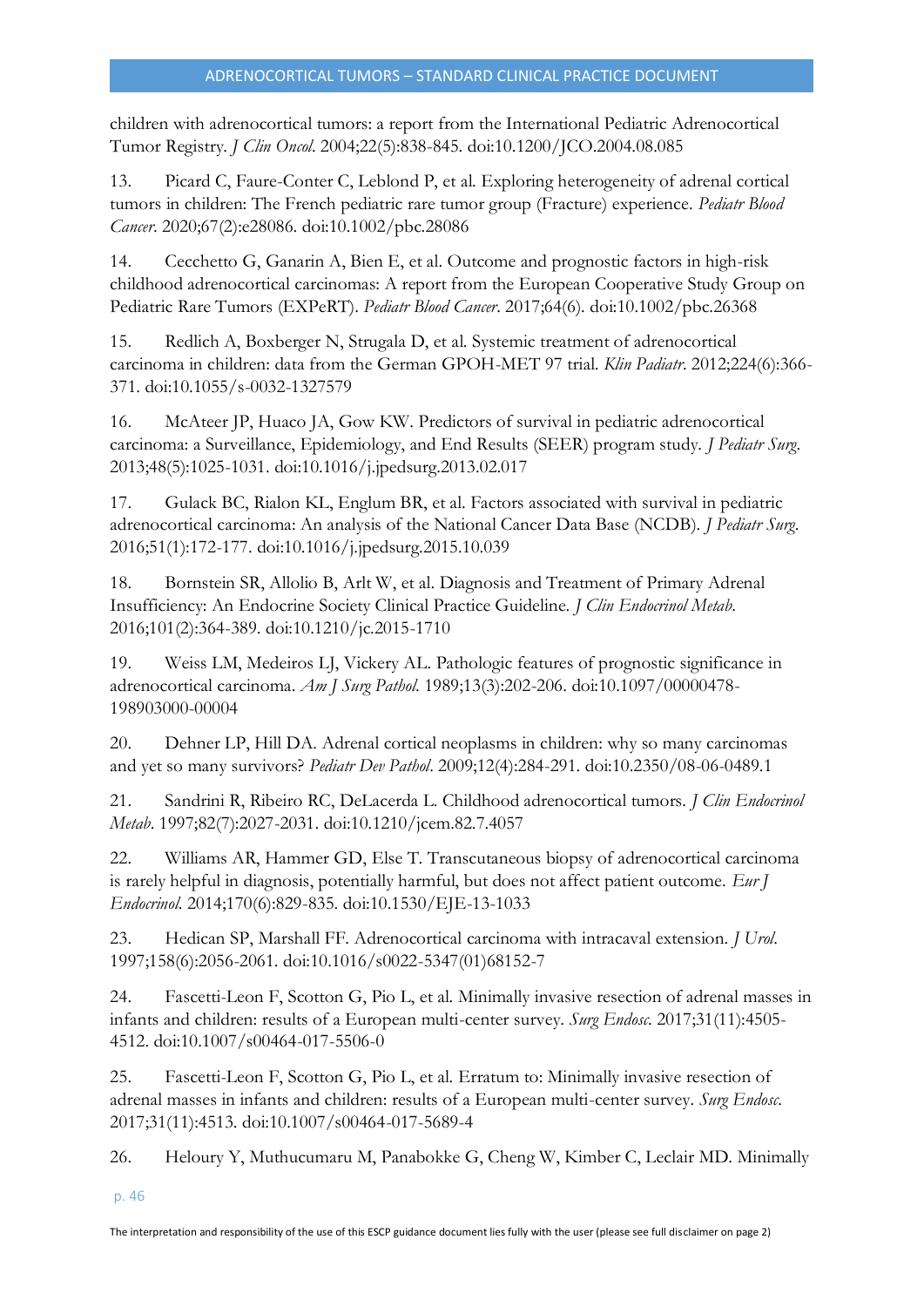invasive adrenalectomy in children. *J Pediatr Surg*. 2012;47(2):415-421. doi:10.1016/j.jpedsurg.2011.08.003

27. Cundy TP, Marcus HJ, Clark J, et al. Robot-assisted minimally invasive surgery for pediatric solid tumors: a systematic review of feasibility and current status. *Eur J Pediatr Surg*. 2014;24(2):127-135. doi:10.1055/s-0033-1347297

28. Meignan P, Ballouhey Q, Lejeune J, et al. Robotic-assisted laparoscopic surgery for pediatric tumors: a bicenter experience. *J Robot Surg*. 2018;12(3):501-508. doi:10.1007/s11701- 017-0773-2

29. St Peter SD, Valusek PA, Hill S, et al. Laparoscopic adrenalectomy in children: a multicenter experience. *J Laparoendosc Adv Surg Tech A*. 2011;21(7):647-649. doi:10.1089/lap.2011.0141

30. Rodriguez-Galindo C, Pappo AS, Krailo MD, et al. Treatment of childhood adrenocortical carcinoma (ACC) with surgery plus retroperitoneal lymph node dissection (RPLND) and multiagent chemotherapy: Results of the Children's Oncology Group ARAR0332 protocol. | Journal of Clinical Oncology. *Journal of Clinical Oncology*. 2016;34:15\_suppl, 10515- 10515. Accessed October 28, 2020.

https://ascopubs.org/doi/abs/10.1200/JCO.2016.34.15\_suppl.10515

31. Hubertus J, Boxberger N, Redlich A, von Schweinitz D, Vorwerk P. Surgical aspects in the treatment of adrenocortical carcinomas in children: data of the GPOH-MET 97 trial. *Klin Padiatr*. 2012;224(3):143-147. doi:10.1055/s-0032-1304627

32. Fassnacht M, Terzolo M, Allolio B, et al. Combination chemotherapy in advanced adrenocortical carcinoma. *N Engl J Med*. 2012;366(23):2189-2197. doi:10.1056/NEJMoa1200966

33. Berruti A, Terzolo M, Sperone P, et al. Etoposide, doxorubicin and cisplatin plus mitotane in the treatment of advanced adrenocortical carcinoma: a large prospective phase II trial. *Endocr Relat Cancer*. 2005;12(3):657-666. doi:10.1677/erc.1.01025

34. Megerle F, Kroiss M, Hahner S, Fassnacht M. Advanced Adrenocortical Carcinoma - What to do when First-Line Therapy Fails? *Exp Clin Endocrinol Diabetes*. 2019;127(2-03):109-116. doi:10.1055/a-0715-1946

35. Luton JP, Cerdas S, Billaud L, et al. Clinical features of adrenocortical carcinoma, prognostic factors, and the effect of mitotane therapy. *N Engl J Med*. 1990;322(17):1195-1201. doi:10.1056/NEJM199004263221705

36. Haak HR, Hermans J, van de Velde CJ, et al. Optimal treatment of adrenocortical carcinoma with mitotane: results in a consecutive series of 96 patients. *Br J Cancer*. 1994;69(5):947-951. doi:10.1038/bjc.1994.183

37. Dickstein G, Shechner C, Arad E, Best LA, Nativ O. Is there a role for low doses of mitotane (o,p'-DDD) as adjuvant therapy in adrenocortical carcinoma? *J Clin Endocrinol Metab*. 1998;83(9):3100-3103. doi:10.1210/jcem.83.9.5113

38. Terzolo M, Angeli A, Fassnacht M, et al. Adjuvant mitotane treatment for adrenocortical carcinoma. *N Engl J Med*. 2007;356(23):2372-2380. doi:10.1056/NEJMoa063360

39. Zancanella P, Pianovski MAD, Oliveira BH, et al. Mitotane Associated With Cisplatin,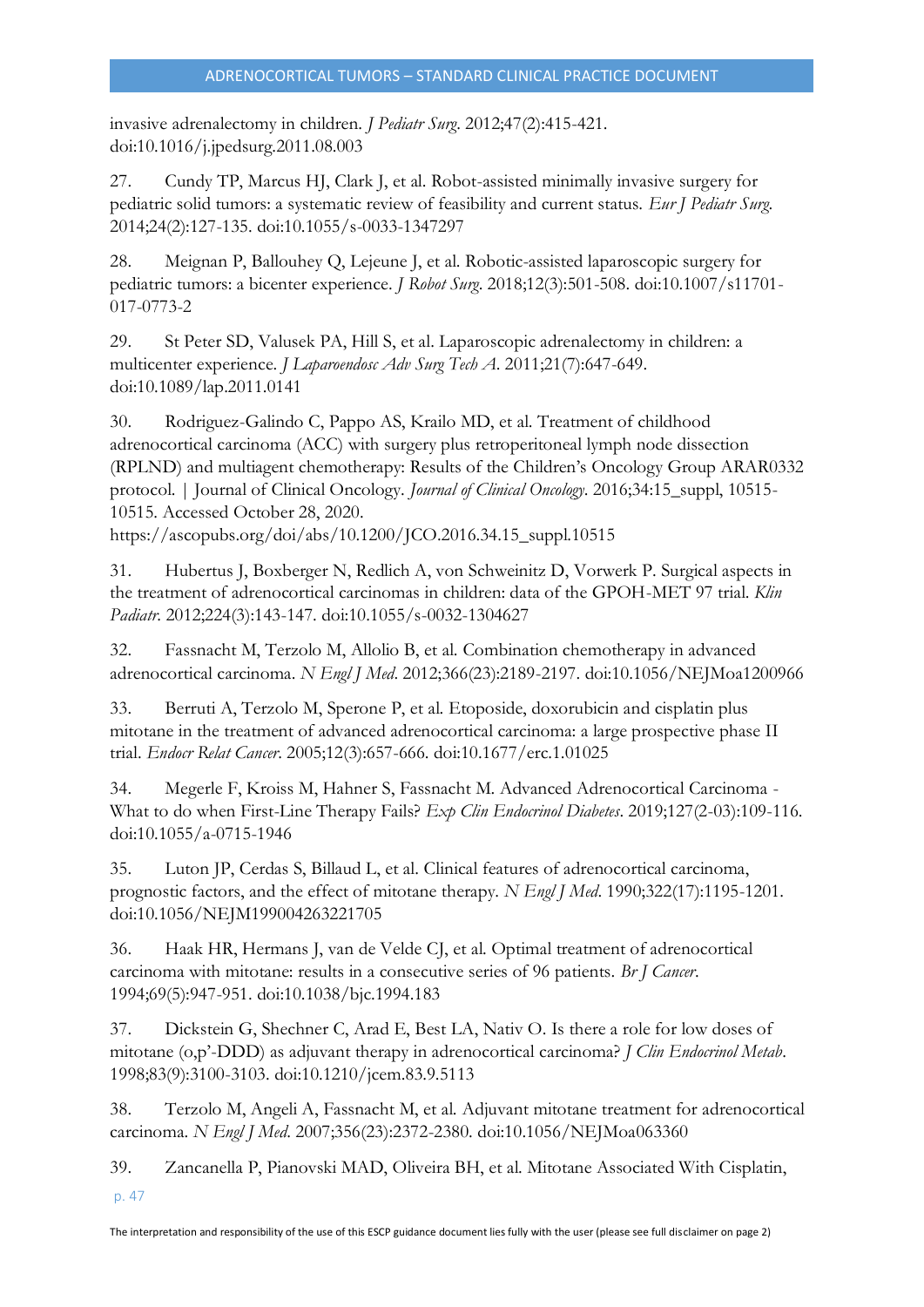Etoposide, and Doxorubicin in Advanced Childhood Adrenocortical Carcinoma: Mitotane Monitoring and Tumor Regression. *Journal of Pediatric Hematology/Oncology*. 2006;28(8):513–524. doi:10.1097/01.mph.0000212965.52759.1c

40. Else T, Kim AC, Sabolch A, et al. Adrenocortical carcinoma. *Endocr Rev*. 2014;35(2):282- 326. doi:10.1210/er.2013-1029

41. Sabolch A, Else T, Griffith KA, et al. Adjuvant radiation therapy improves local control after surgical resection in patients with localized adrenocortical carcinoma. *Int J Radiat Oncol Biol Phys*. 2015;92(2):252-259. doi:10.1016/j.ijrobp.2015.01.007

42. The European Reference Network GENTURIS, Frebourg T, Bajalica Lagercrantz S, Oliveira C, Magenheim R, Evans DG. Guidelines for the Li–Fraumeni and heritable TP53 related cancer syndromes. *Eur J Hum Genet*. 2020;28(10):1379-1386. doi:10.1038/s41431-020- 0638-4

43. Kratz CP, Achatz MI, Brugières L, et al. Cancer screening recommendations for individuals with Li–Fraumeni syndrome. *Clin Cancer Res*. 2017;23(11):e38-e45.

## <span id="page-47-0"></span>**10. PARTN-ER MEMBERS**

## **Working Group of this recommendation:**

- Coordinators: **Calogero Virgone**, M.D (University of Padova, Italy), **Jelena Roganovic**, M.D

(University of Rijeka, Croatia; LHEAR active member), **Daniel Orbach**, M.D (Institut Curie,

Paris)

- Additional working group members: **Peter Vorwerk** (Germany), **Antje Redlich** (Germany),

**Dominik Schneider** (Germany), **Dragana Janic** (Serbia, LHEAR member), **Ewa Bien** (Poland,

LHEAR member)

- LHEAR active member: **Jelena Roganovic** (Croatia)
- External advisors: **Carlos Rodriguez-Galindo** (USA), **Laurence Brugières** (France), **Cécile**

**Teinturier** (France).

## **Other PARTN-ER members:**

| Andrea Ferrari     | Italy - Milan               |
|--------------------|-----------------------------|
| Bernadette Brennan | United Kingdom - Manchester |